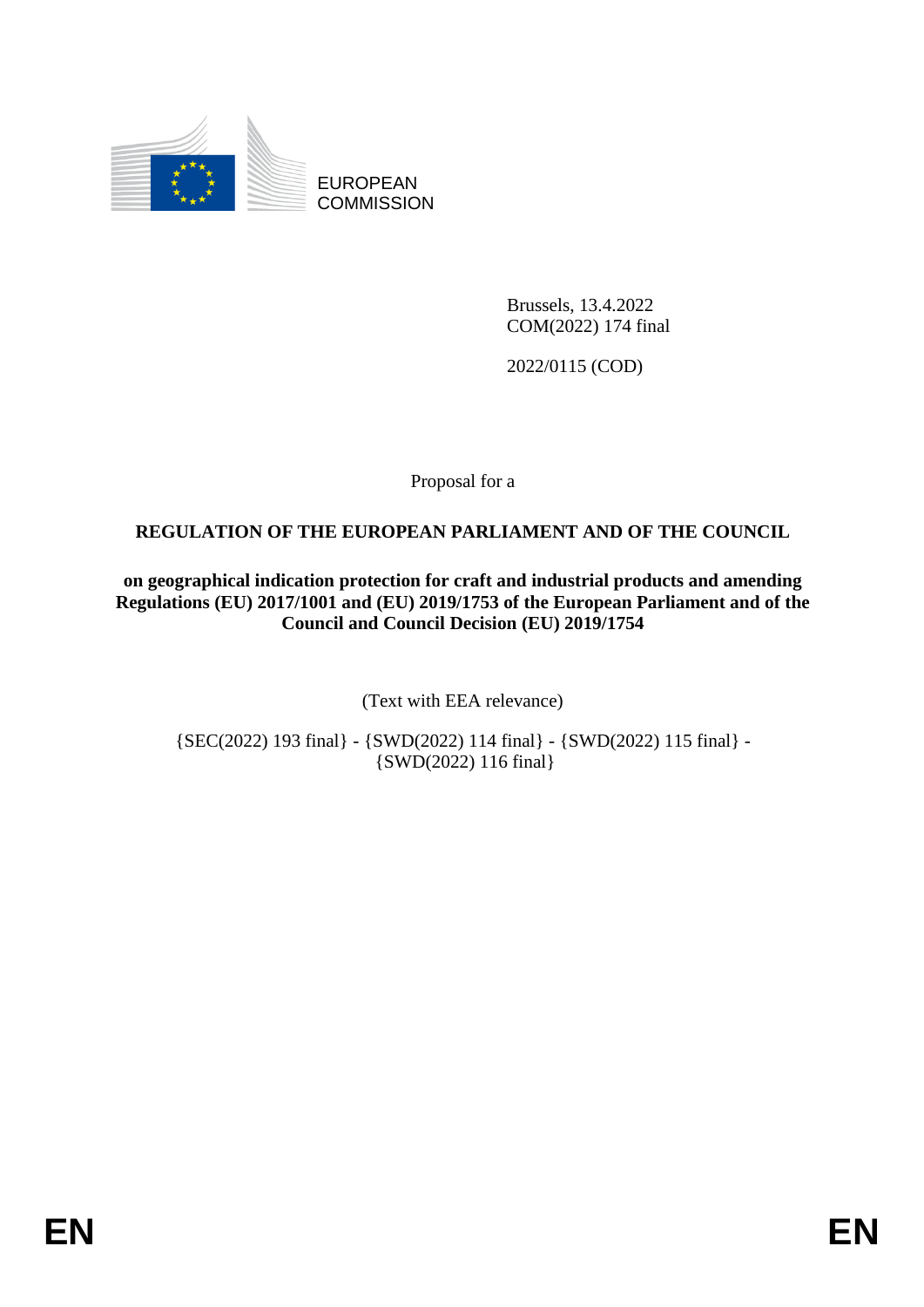# **EXPLANATORY MEMORANDUM**

# **1. CONTEXT OF THE PROPOSAL**

## **• Reasons for and objectives of the proposal**

Union law protects geographical indications (GIs) for agricultural products and foodstuffs, wines and spirit drinks. However, there is currently no EU-wide mechanism to protect the names of products such as Murano glass, Solingen cutlery, Donegal tweed, Halas lace or Gablonz jewellery. While over half Member States have established national specific (*sui generis)* protection systems for craft and industrial (CI) products with different characteristics, the others use only trade marks and/or rules on unfair competition to protect their intangible assets. In addition, within the internal market, there is no cross-border system mutually recognising national protection systems. At Union level, producers can register individual trade marks, collective trade marks and certification trade marks. However, using trade mark protection does not enable producers of industrial and handicraft products to certify at Union level the link between quality and geographical origin that signals qualities attributed to specific local skills and traditions.

Due to legal uncertainty resulting from the fragmentation, producers face challenges protecting geographically-linked CI products. They have less of an incentive to invest in such products, to cooperate to create niche markets, and to retain unique local skills and traditions. In particular, small producers (SMEs and micro-businesses) may lose market opportunities.

The proposal aims therefore at establishing a directly applicable GI protection for CI products at Union level. It aims at improving the position of producers to protect their CI products throughout the Union against counterfeiting and to give them incentives to invest into these products. The proposal also aims to improve the visibility of authentic CI products on the markets and therefore benefit consumers. The regions, in which producers operate, should benefit from the protection of typical products and be able to develop the potential for tourism, to keep and attract qualified work force as well as to safeguard their cultural heritage. The proposal is based on the specific GI protection, which implies that producers as well as public authorities collaborate on developing product specifications. This approach aims to help in particular micro, small or medium-sized enterprises (MSMEs) that lack resources for devising new product specifications

The proposal aims to ensure that producers can fully benefit from the international framework for the registration and protection of GIs ('Lisbon system'). In November 2019, the EU acceded to the Geneva Act of the Lisbon Agreement on Appellations of Origins and Geographical Indications, a treaty administered by the World Intellectual Property Organization (WIPO). EU producers of CI products cannot currently claim protection under the Geneva Act and the EU has to reject requests for such protection from members of the Geneva Act. In the same vein, EU producers cannot benefit from the protection granted by EU trade agreements that currently only cover agricultural GI products. The proposal aims to close this gap.

# **• Consistency with existing policy provisions in the policy area**

The proposal complements existing EU protection system for GIs in the agricultural domain. Given the different nature of CI products, it follows similar approaches taken on the eligibility conditions and the protection of GIs for agricultural products and foodstuffs, wines and spirits as set out in:

– Regulation (EU) No 1151/2012 of the European Parliament and of the Council on quality schemes for agricultural products and foodstuffs,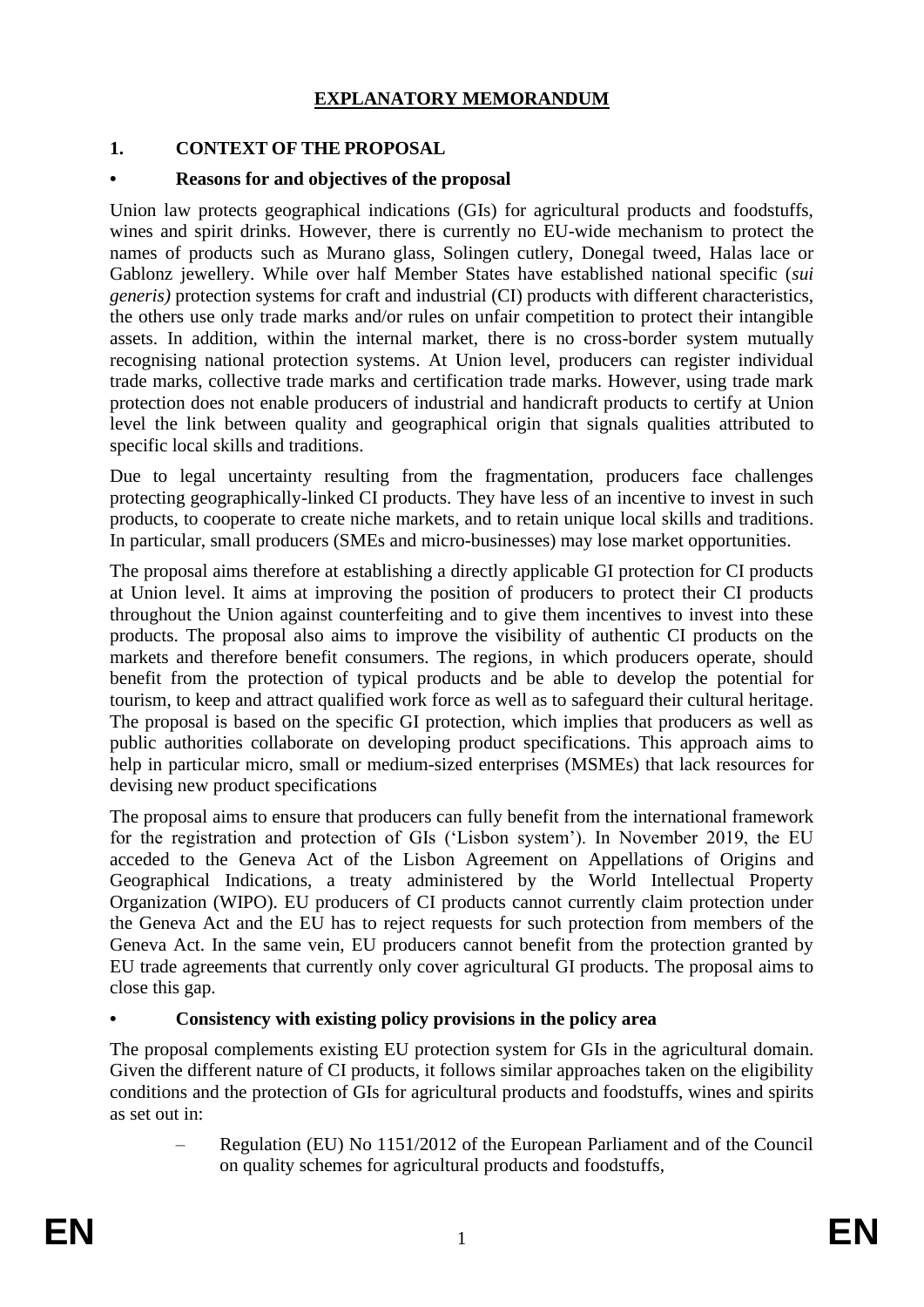- Regulation (EU) 2019/787 of the European Parliament and of the Council on the definition, description, presentation and labelling of spirit drinks,
- and Regulation (EU) No 1308/2013 of the European Parliament establishing a common organisation of the markets in agricultural products.

The proposal follows a similar approach as the ongoing reform of the current GI regime. The reform will repeal the first Regulation and amend the other two Regulations listed above.

The proposal amends Regulation (EU) 2017/1001 of the European Parliament and of the Council on the European Union trade mark, concerning the provisions governing possible conflicts between GIs and trade marks as well as the additional tasks set out for the European Union Intellectual Property Office ('EUIPO' or 'the Office').

The proposal is also consistent with Directive 2004/48/EC of the European Parliament and of the Council on the enforcement of intellectual property rights, which, under its Article 2(1), is applicable to all intellectual property rights protected under Union law and under Member States' national laws.

The proposal establishes the connection between the EU GI protection system for CI products and the Lisbon system. It does this by proposing an amendment to Council Decision (EU) 2019/1754 on the accession of the European Union to the Geneva Act of the Lisbon Agreement on Appellations of Origin and Geographical Indications.

# **• Consistency with other Union policies**

The proposal is consistent with the EU industrial policy as set out in the Commission Communication "Updating the 2020 new industrial strategy: Building a stronger single market for Europe's recovery"<sup>1</sup>. The updated industrial strategy highlights that the tourism sector has been strongly hit by the COVID-19 pandemic and that, in the wake of the pandemic, smaller businesses continue to be more vulnerable, with some 60% reporting a drop in turnover in the second half of 2020. For these reasons, the proposal aims to boost the tourism sector, particularly in poorer regions and help MSMEs developing new geographically-linked products.

The proposal also shares specific objectives with the Commission's forthcoming EU strategy on sustainable textiles, which aims to create a better business and regulatory environment for sustainable and circular textiles within the Union. MSMEs in the textiles ecosystem find it hard to develop intellectual property strategies to protect their research & development investments and raise growth capital. The establishment of an Union wide GI protection for CI products should therefore help MSMEs in this context.

# **2. LEGAL BASIS, SUBSIDIARITY AND PROPORTIONALITY**

# **• Legal basis**

The proposal is based on Article  $118(1)$  on intellectual property and Article  $207(2)$  of the TFEU on the common commercial policy. It aims to create for craft and industrial products a unitary European intellectual property right to provide the same protection across the Union, and set up centralised Union-wide authorisation, coordination and supervision arrangements. In addition, the proposal aims to establish a link between an EU protection system for craft and industrial products and the Lisbon system, giving effect to an international agreement administered by WIPO.

<sup>&</sup>lt;sup>1</sup> COM(2021) 350 final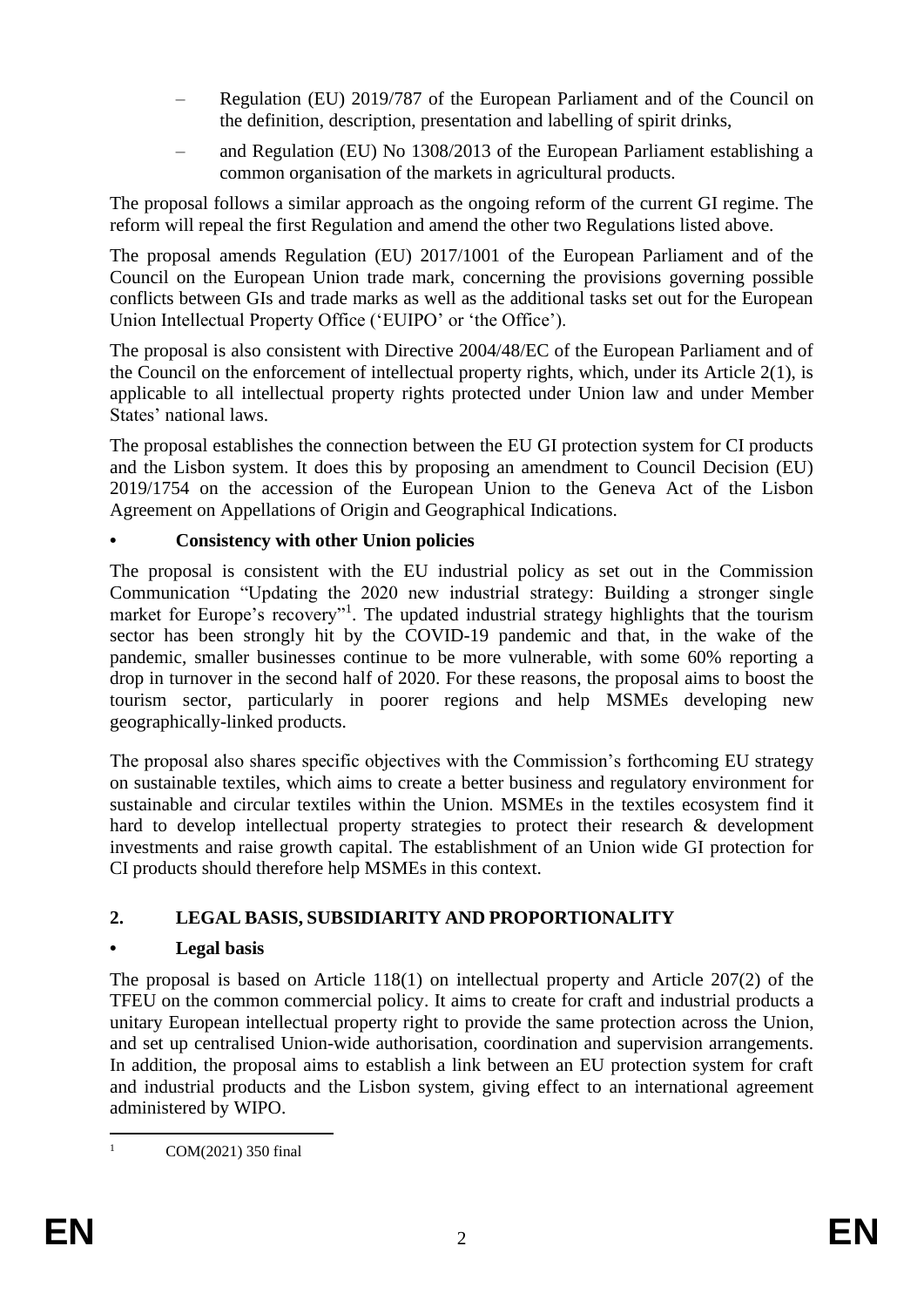# **• Subsidiarity (for non-exclusive competence)**

Apart from its objective to meet the obligation under the EU accession to the Geneva Act of the Lisbon Agreement, which falls under the common commercial policy and is an exclusive competence of the Union, this proposal aims to create a well-functioning internal market for CI geographically-linked products. In this regard, it provides for a common legal framework for CI GIs, whose protection falls under the shared competence of the EU and its Member States. Member States alone cannot achieve this objective due to a patchwork of divergent rules, which have been developed at national level and are not mutually recognised. Addressing this issues at national level will only result in legal uncertainty for producers seeking protection, prevent market transparency for consumers, affect intra-Union trade, and pave the way for uneven competition in marketing GI protected CI products. A solid European legal framework could provide equal protection conditions in all Member States, therefore creating legal certainty, incentives for investment in greater market opportunities for geographically-rooted CI products. This objective can therefore be better achieved at Union level.

# **• Proportionality**

The proposal has been designed to minimise the administrative burden and compliance costs for producers and public authorities, while ensuring equal treatment across the Union. As highlighted in the impact assessment report, the scope of the chosen policy option which is the adoption of a self-standing EU Regulation establishing a specific system based on an EU title to protect GIs for CI products, does not go beyond what is necessary to achieve the identified objectives. It is limited to the aspects that Member States cannot achieve satisfactory on their own and where the Union can act more effectively, efficient and generate greater added value.

# **• Choice of the instrument**

The instrument choice is a self-standing EU regulation establishing a specific system based on an EU title to protect GIs for CI products. This choice favours a legal regime that is simple and coherent with the objective to enable the effective fulfilment of international obligations by establishing a system at Union level that allows for the protection of CI GIs of third country members of the Geneva Act within the Union and the protection of EU CI GIs of the Lisbon system' contracting states.

Alternative regulatory methods such as extending the existing protection schemes for agricultural products to CI products and reforming the trade mark system are not considered appropriate.

First, agricultural and foodstuff products have specific characteristics governed by harmonised EU health and safety rules under the common agricultural policy and common fisheries policy that are not necessarily relevant for craft and industrial products.

Second, incorporation into existing agricultural products scheme bears the risk for CI products and their producers, to be marginalised among schemes focused on agricultural products and producers under the common agricultural policy. This would prevent the possibility of introducing a flexible and cost-effective GI regime tailored-made for CI products and their producers.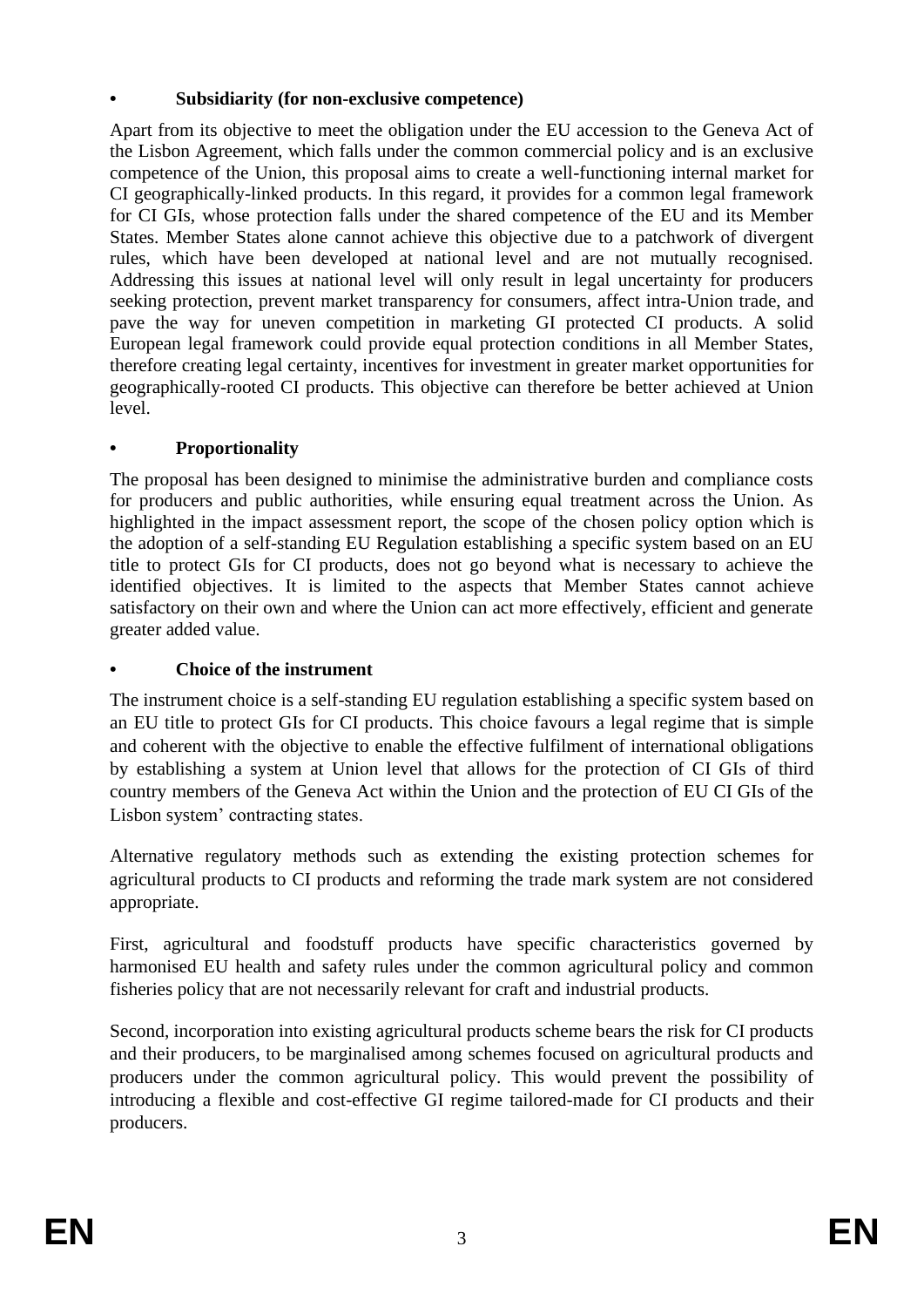Furthermore, given that protected trade marks can become generic and be revoked, a reform of the trade mark rules risks failing to meet the international requirements under the Geneva Act. Modifying these trade mark properties to protect GIs would in turn affect the overall coherence of the trade mark system. Moreover, two different protection systems would be in place: one for agricultural GIs (specific protection) and the other (a trade mark based) for CI GIs. This could create confusion and appear inconsistent at international level, particularly taking into account the EU's traditional role in supporting GIs in WIPO and its stance on GIs in the context of bilateral trade negotiations with third countries.

Other instruments like the adoption of recommendations or an EU Directive aiming at the approximation of national laws would not satisfactorily address the fragmented national regulatory framework for CI GIs and the necessity of having a single EU title due to international obligations.

## **3. RESULTS OF EX-POST EVALUATIONS, STAKEHOLDER CONSULTATIONS AND IMPACT ASSESSMENTS**

## **• Ex-post evaluations/fitness checks of existing legislation**

No European Union legislation has until now focused on GIs protection for CI products. However, this proposal is linked to the ongoing reform of the system of GIs for agricultural products and builds on the results of the evaluation report of the EU GIs protection schemes for agricultural products. It also aims at achieving the greatest possible synergies with the ongoing reform of the existing GI schemes which is looking at ways to strengthen, modernise, streamline and better enforce GI rights for agricultural products, foodstuffs, wines and spirits.

- **• Stakeholder consultations**
- The Commission has put in place a broad **consultation strategy gathering the views of all relevant stakeholders**. Consultations started in 2013 and have intensified in 2020 and 2021.
- From a geographical point of view, the consultation strategy covered the EU-28 and after BREXIT, the EU-27.

The consultation included a **series of broad and targeted consultations**, in particular:

- **Public consultations**: in the context of an [external study run in 2013,](http://ec.europa.eu/DocsRoom/documents/14897/attachments/1/translations/en/renditions/native) a survey was conducted on stakeholders' needs and expectations for a possible legal protection of indications of authentic geographically-rooted products at the Union level. Results of the [public consultation organised in 2014](http://ec.europa.eu/growth/tools-databases/newsroom/cf/itemdetail.cfm?item_id=8254) were presented at a public conference on 19 January 2015 and [published](http://ec.europa.eu/DocsRoom/documents/10565/attachments/1/translations/en/renditions/native) in June 2015. During the Roadmap consultation (30 November 2020 – 18 January 2021), stakeholders provided feedback about the Commission's plan to assess the impact of an EU-wide initiative on GIs for CI products. The public consultation on 'EU-wide protection of geographical indications for non-agricultural products' was open for 12 weeks between 29 April 2021 and 22 July 2021.
- **Face-to-face interviews:** in the context of the study on controlling and enforcement rules for GIs for non-agricultural products face-to-face interviews were carried out with selected stakeholders.
- **Workshops**: in October 2016, a workshop on the ['contribution of non-agricultural](http://ttp/ec.europa.eu/regional_policy/regions-and-cities/2016/doc/draft_programme_2016.pdf)  [geographically rooted products to regional inclusive economic development'"](http://ttp/ec.europa.eu/regional_policy/regions-and-cities/2016/doc/draft_programme_2016.pdf) was organised in the context of the European week of regions and cities 2016. On 18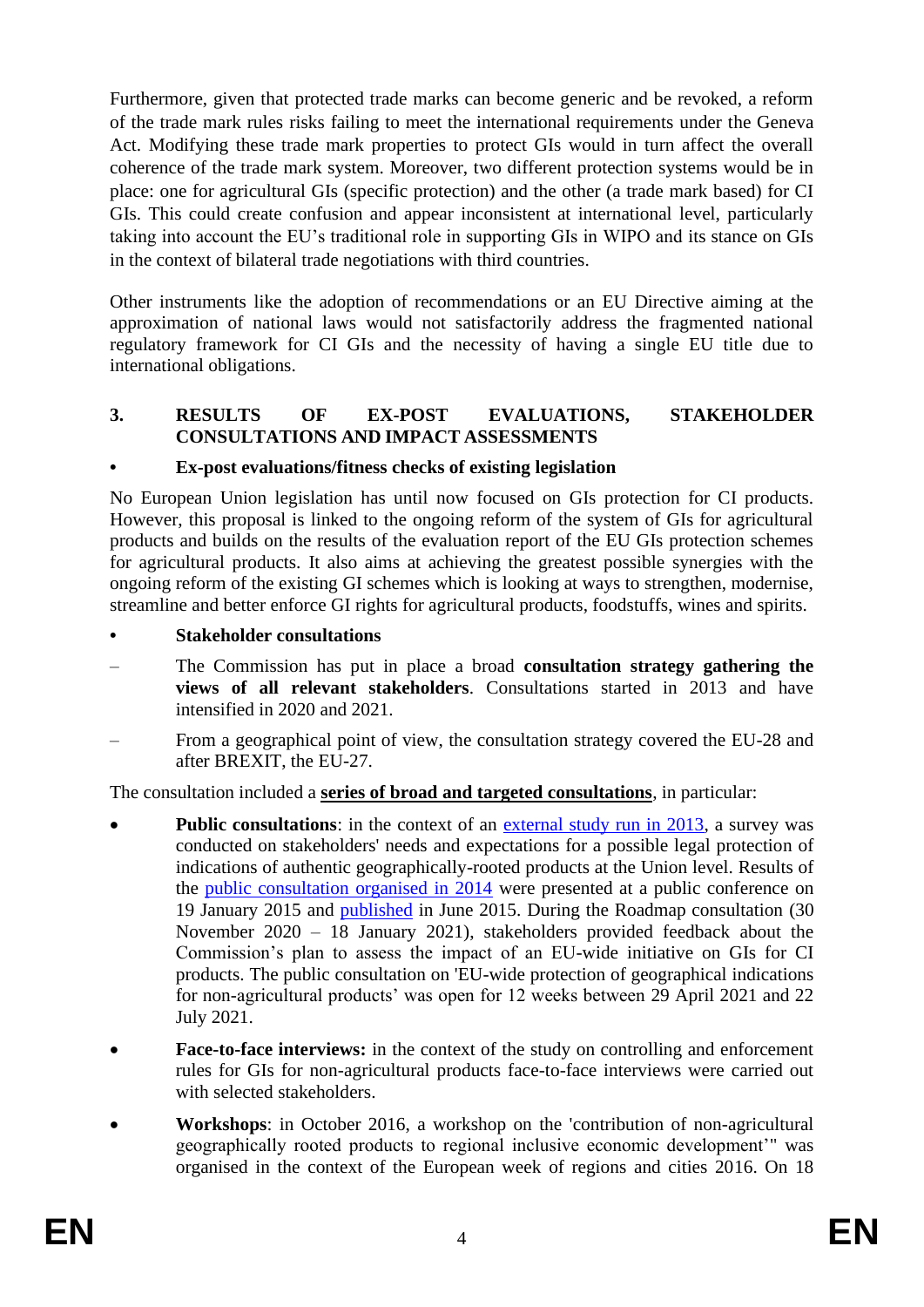November 2019, the results of the 'Study on economic aspects of geographical indication protection for non-agricultural products at EU level' were presented and discussed in a workshop. On 13 July 2021, the preliminary findings of the 'Study on control and enforcement rules for geographical indication (GI) protection for nonagricultural products in the EU' were also presented and discussed in a workshop.

• **Targeted meetings with Member States' representatives** ('**GIPP expert group**): in April 2021 and January 2022, followed by a **targeted written consultation with intellectual property offices** of Member States in June 2021 based on two targeted questionnaires.

**Overall, the responses have shown that producers of CI GIs, the European Parliament, the** European Committee of the Regions, the European Economic and Social Committee, nine Member States and academia **strongly support the establishment of a specific GI scheme**. These responses form the basis for the Commission's proposal as submitted. **Four Member States support the baseline option of maintaining the status quo** and consider that trade mark protection is sufficient. The impact assessment, however, points to both the shortcomings of the existing trade mark protection alternatives to sufficiently protect CI product names and the issues implied by taking the trade mark reform route, including the lack of coherence with specific GI system for agricultural products.

On the more detailed **feedback received from the 2021 Public consultation,** the most preferred policy option (rated 5) in the opinion of most respondents is a specific system establishing an EU title to protect GIs for CI products. The least preferred policy option (rated 1) in the opinion of most respondents is the baseline scenario of no action taken at Union level. More than 80% of respondents on this option are decisively against maintaining the current situation.

## **• Collection and use of expertise**

The Commission has relied on **two major sources** of external expertise:

- 1. Studies prepared by external contractors as commissioned, namely:
	- [Study on GI protection for non-agricultural products in the](https://ec.europa.eu/docsroom/documents/14897) Internal Market (Insight Consulting/REDD/OriGIn, 2013)
	- Study on the economic aspects of GI protection at EU level for non-agricultural [products](https://ec.europa.eu/growth/content/study-economic-aspects-geographical-indication-protection-eu-level-non-agricultural-products_en) (VVA/ECORYS/ConPolicy, 2019)
	- [Study on control and enforcement rules for GI protection for non-agricultural](https://ec.europa.eu/docsroom/documents/46632)  [products in the EU](https://ec.europa.eu/docsroom/documents/46632) (VVA/AND International, 2021)
- 2. **Technical cooperation with EUIPO** focusing on various process models to enable a sound assessment of sub-options on the EU entity in charge of registering CI GIs and of handling international applications under the Geneva Act of the Lisbon Agreement, as well as concerning the role of national authorities in the registration procedure. The outcome of such cooperation, based on the EUIPO's contribution, is in Annex 9 of the impact assessment.

#### **• Impact assessment**

The following **policy options** were examined in the impact assessment:

• **Policy option 1 – Extending the GI protection system for agricultural products to GIs for CI products:** under this option, a GI protection system for CI products would be integrated into the existing GI protection schemes that cover agricultural products and foodstuffs. Under the ongoing reform of the system of GIs for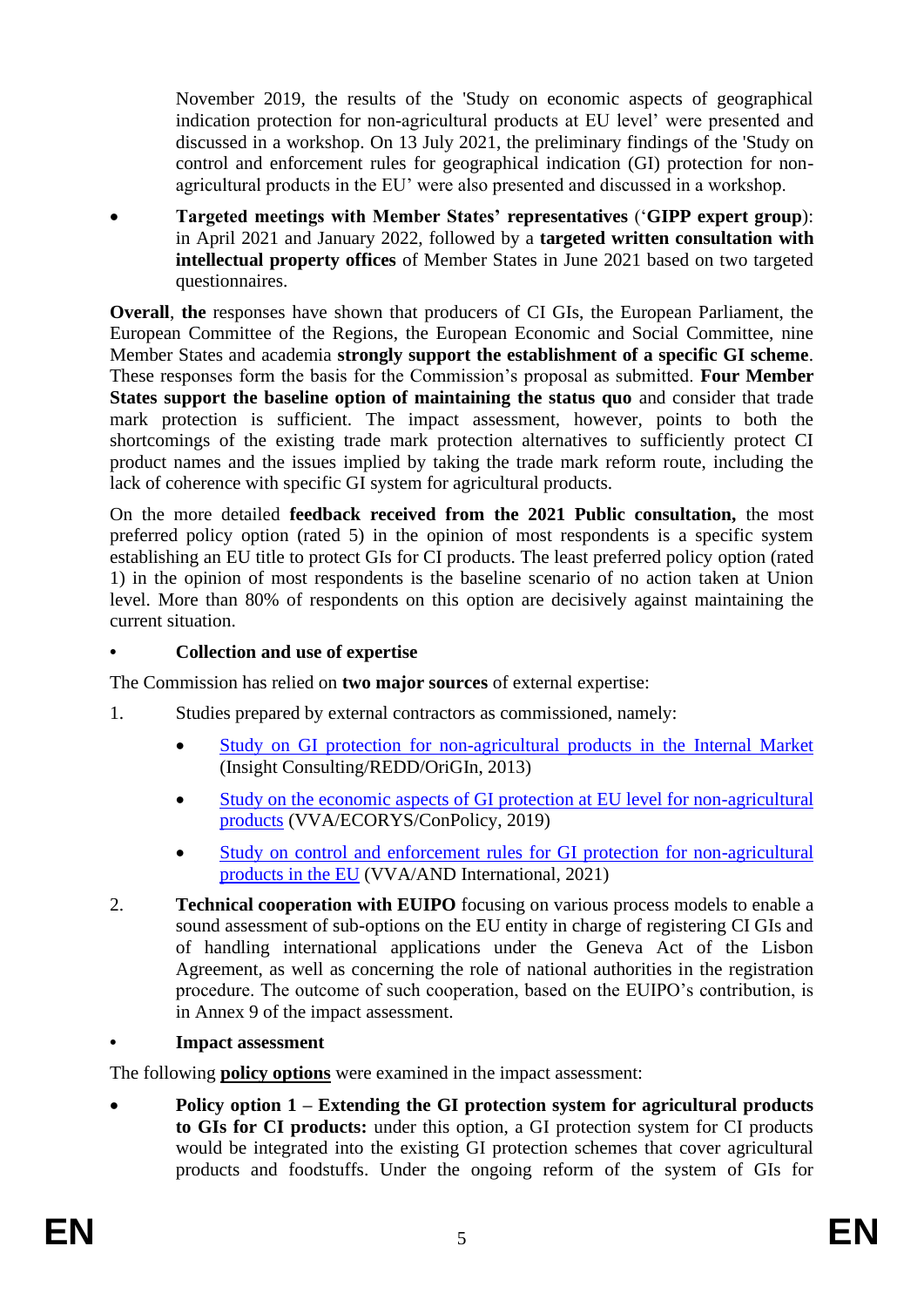agricultural products, Member States should continue to apply a preliminary examination procedure at the national level. At the Union level, the proposal for a revision of the GI system for agricultural products should give powers to the Commission to outsource the examination of applications and oppositions to an agency (most likely EUIPO). Under this option, the ongoing proposal for a revision in the agri-food sector would harmonise the current monitoring and enforcement system and extend it to cover also CI GIs.

- **Policy option 2 – Self-standing EU regulation creating specific GI protection:** this option would consist of adopting an EU regulation to establish a specific GI protection scheme for CI products. It would build on the existing GI regime for agricultural products but adapt it further to CI products. CI GIs would be protected by an EU title in all Member States. Under this **policy option 2**, the following **suboptions** would be possible:
	- **2.1.** Territorial link:
		- **2.1.A.** Protected designations of origins (PDO): under PDO protection, the quality or characteristics of a product are essentially or exclusively linked to the particular geographical environment of the place of origin; and all stages of production, processing or preparation must take place in the defined geographical area.
		- **2.1.B**. Protected geographical indications (PGI): under PGI protection, a particular quality, reputation or other characteristic of a product is essentially attributable to its geographical origin; at least one of the stages of production, processing or preparation takes place in the defined geographical area.
	- **2.2.** Involvement of national authorities in the registration procedure:
		- **2.2.A**. Two-stage system: the first stage would be at the level of Member States, where national or local authorities would play a first examination role over local producers' agreed product specifications and GI applications. The second stage would be at Union level, with an EU entity taking a decision on registration, where no fees would be charged.
		- **2.2.B.** One-stage system: National authorities would not participate in the examination and registration, and local producers would go directly to the EU level to have their GIs registered.
	- **2.3**. EU entity in charge of registration at Union level and at international level:
		- **2.3.A**. The Commission would be in charge of the Union level stage of registration and act also as the competent authority under the Geneva Act of WIPO's Lisbon Agreement.
		- **2.3.B.** The specialised intellectual property agency, EUIPO would be in charge of the Union level stage registration and would also act as competent authority under the Geneva Act.
	- **2.4**. Control and enforcement:
		- **2.4.A**. Replicating the control and enforcement model of the GI agricultural schemes.
		- **2.4.B.** Streamlining control through a robust enforcement model: this sub-option would introduce self-certification; random inspections by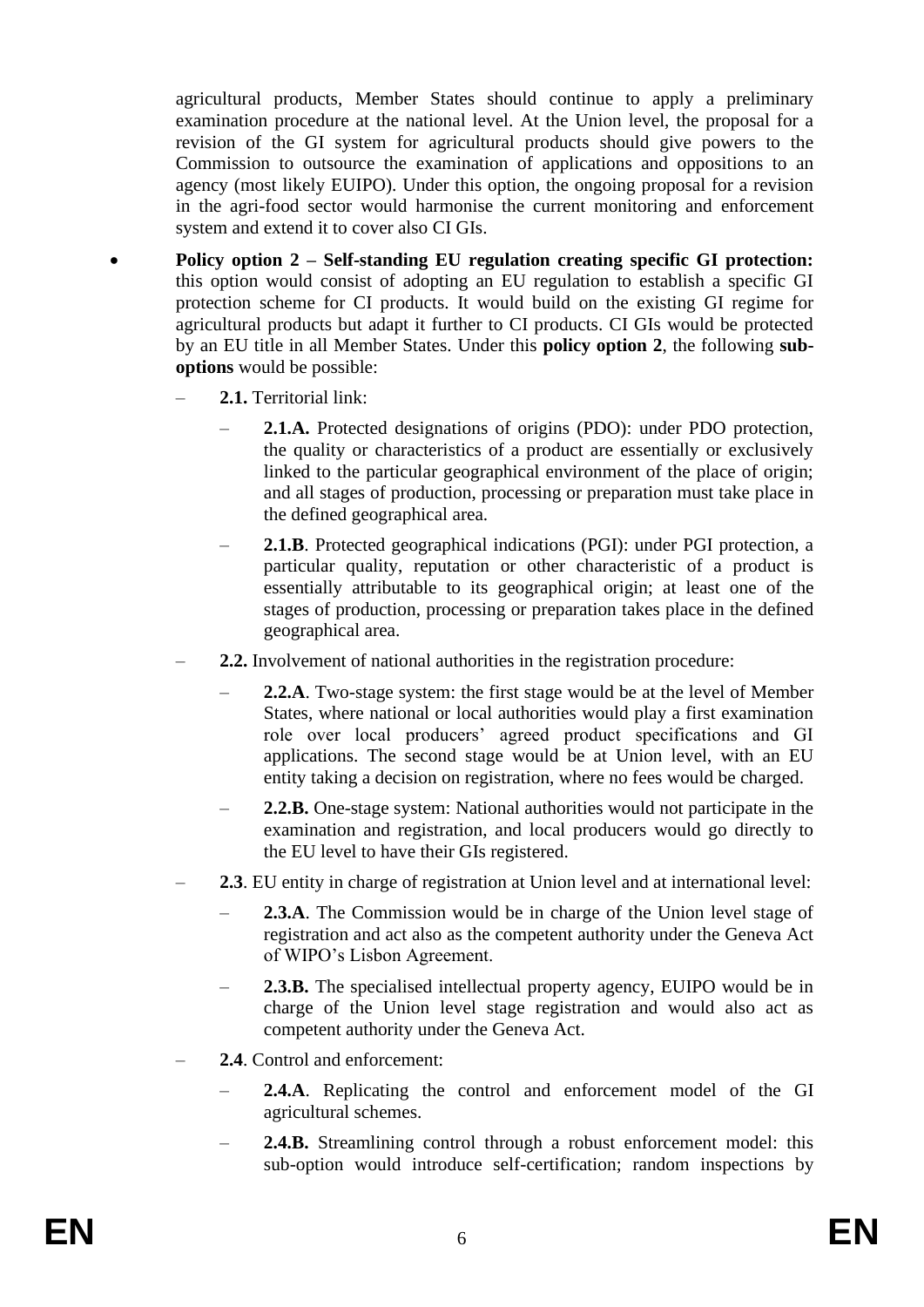national authorities (or delegated certification bodies), coupled with a deterrent system of fines; streamline reporting obligations by national authorities; and introduce the enforcement scheme under the currently revised agricultural GI system, with a domain names' alert system to fight online GI abuses.

- **2.5** Co-existence of EU and national titles and regimes:
	- **2.5.A**. CI GIs would be protected by an EU title that replaces the existing national GI regimes and absorbs national GI titles.
	- **2.5.B**. Introducing an EU GI title for CI products while keeping a parallel system for national GI applications.
- **Policy option 3 Trade mark reform:** this option would consist of reforming the EU trade mark system, in particular the EU trade mark Regulation (EUTMR), so that producers of CI products could apply to register at Union level a name guaranteeing a specific product quality linked to a geographical region. This option could be based on the reform of either the EU collective mark or the EU certification mark. On the EU certification, this would require removing the current ban on certifying geographical origin. For the EU collective mark, this would require introducing the function of certifying the 'quality-geographical origin' link to the collective mark. In addition, both the EU collective mark and the EU certification mark would have to be adapted to comply the scope of protection under the Geneva Act.

The following options were also identified and discarded at an early stage:

- **Baseline – no change:** keeping the fragmented regulatory framework in the Union and the lack of recognised protection of CI GI products at international level.
- **Recommendation:** this option would consist of adopting a recommendation at Union level, encouraging Member States to establish national protection systems to certify the link between specific product qualities and the origin of CI products.
- **Approximation of national laws**: this option would consist of adopting an EU directive in order to approximate national laws on the protection of GIs for CI products. Through a directive, the EU would create obligations to achieve specific objectives to protect GIs. For example on the term and scope of protection, the territorial link, and procedural aspects. Producers could obtain national GI titles registered at national level. No EU GI title would be created.

**The preferred policy option is option 2: self-standing EU Regulation. The overall preferred option package is a combination of sub-options 2.1.B** (Protected geographical indications (PGI))**, 2.2.A** (two-stage system)**, 2.3.B** (EUIPO responsible for registration at Union and international level)**, 2.4.B** (streamlining control through robust enforcement) **and 2.5.A (**EU scheme replaces national GI regimes and titles)**.**

When **comparing options 1, 2 and 3,** they all provide a single registration point at the Union level and uniform protection that will enable producers to protect and signal quality of their products due to geographical origin in the internal market.

However, by developing product specifications, policy option 1 (**PO1) and policy option 2 (PO2)** would rank particularly high in helping artisans and producers to work together in niche markets, enabling cooperation, and **promoting and protecting traditional know-how, at Union level,** in compliance with **EU competition rules.** These two options also benefit not only producers, but also related **sectors**, such as **tourism**, as **GIs raise the visibility of the product and the region**. With tourism being a sector particularly hard-hit by the COVID-19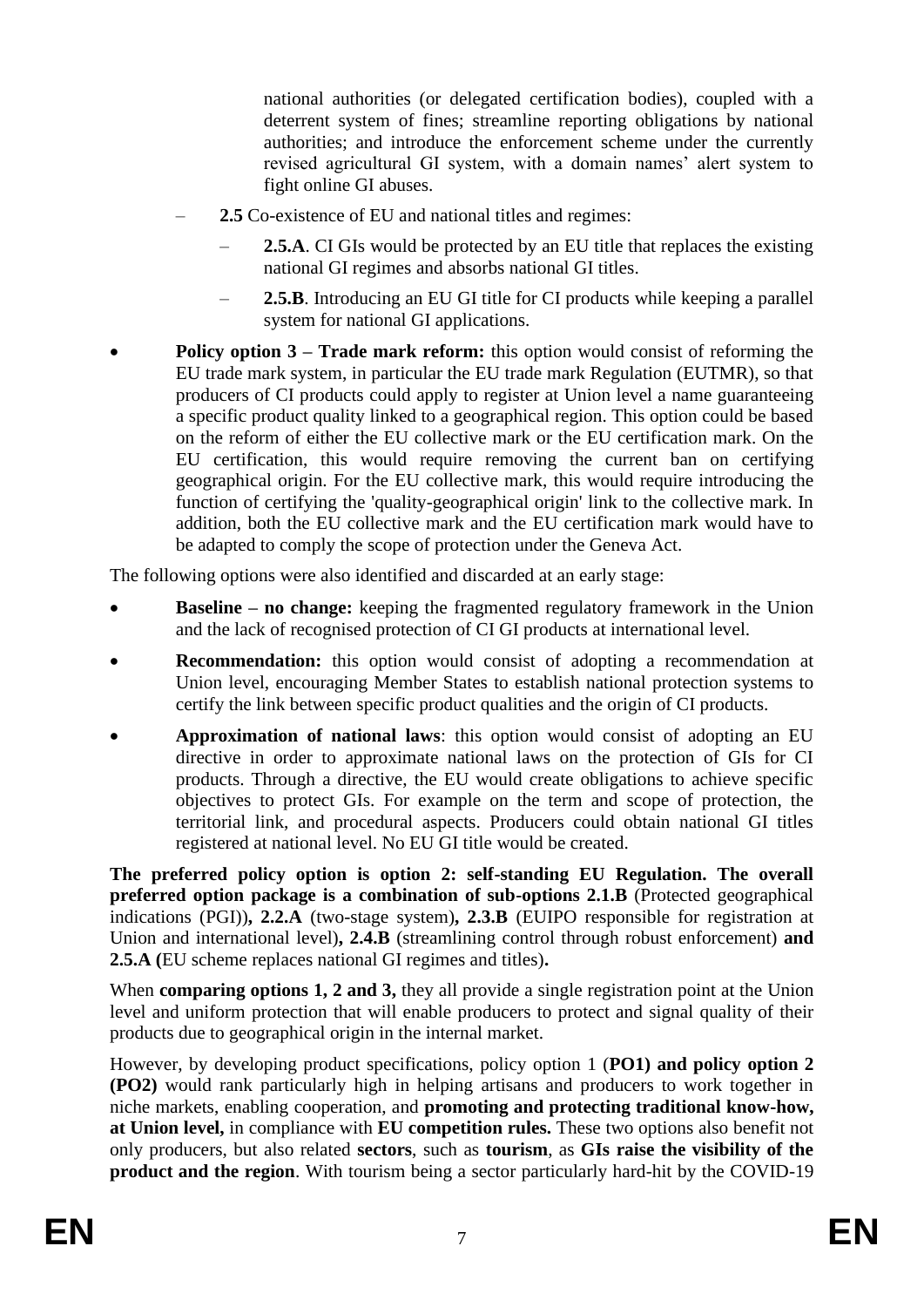pandemic, PO1 and PO2 can prove to be a major step in putting these regions, often underdeveloped, back on track towards **economic recovery** and help improve **attractiveness of EU regions** for tourism. PO1 and PO2 can therefore play a vital role in enabling recovery in the EU's hard-hit regions.

PO1 and 2 comply with the Geneva Act of the Lisbon Agreement, whereas PO3 ranks lower also in relation to the EU Trade Mark policy. Moreover, **PO3** also ranks low on coherence with the **EU international GI protection** policy.

On the **impact on competition**, the initiative is unlikely to have any negative effects.

- GIs certify the quality due to geographical origin. Furthermore, there are very few eligible CI GI products (between 300 and 800 in the Union), with close non-GI covered functional substitutes being abundant. Competing producers are able to enter and produce GI covered substitutes, if only they fulfil the relevant criteria. For these reasons, **market power is very unlikely to be created or enhanced by the proposal.**
- CI GIs are credence upmarket products. They are based on tradition, convey information about their geographical origin, and address specific demand of consumers who attach value to such specific qualities (e.g., manual manufacturing techniques). Even if market rivalry would be muted if a previously non-GI product turns GI, the resulting quality signalling effects of the CI GI title would result in a possibly increase of consumers' willingness to pay. Therefore **consumer surplus is unlikely to be affected**.

On the **impact on innovation**, CI GIs are not rooted in 'hard core' product or process innovation such as patents. In that sense, following Oslo Innovation Manual they constitute marketing and/or organisational innovation. **The specific system would, at the margin, incentivise investment in craftsmanship** and could improve excellence in the production of niche products. Also, to the extent that the CI GI system would allow for higher wages and job creation, younger workers would remain in their regions rather than be drawn to urban areas.

On the **impact on the environment**, the scale of production generated by the handful of CI GI products is likely de minims or limited. Also, CI GIs generate more durable good compared to cheaper non-CI GI mass production alternatives and is more likely to be produced in the Union where environmental standards are more stringent. Consumers who express a preference for such credence goods are likely to be the environmentally aware and therefore expect CI GI producers to join them in meaningful applying environmental values. For all those reasons, **the environmental effect – however small – is likely to be positive**.

On the **costs of the preferred option**, an EU entity will have to manage the GI registration system for CI products and obtain the operational experience and specialised skills that it is currently missing in the field. Member States will also have to create a framework. Even if experience shows that in agriculture this burden can be light, an entirely private-public system of control and enforcement is by definition less costly for public authorities. The possibility for producers to self-declare compliance over time, for example, once the GI title is granted can also lower the costs.

An **estimation of annual costs in euro for one GI** is shown below:

| <b>Action</b>               | <b>Producers</b> | <b>Authorities</b> |    | <b>Total</b> |  |  |  |
|-----------------------------|------------------|--------------------|----|--------------|--|--|--|
|                             | (group)          | <b>National</b>    | EU |              |  |  |  |
| Annual Cost of one GI (EUR) |                  |                    |    |              |  |  |  |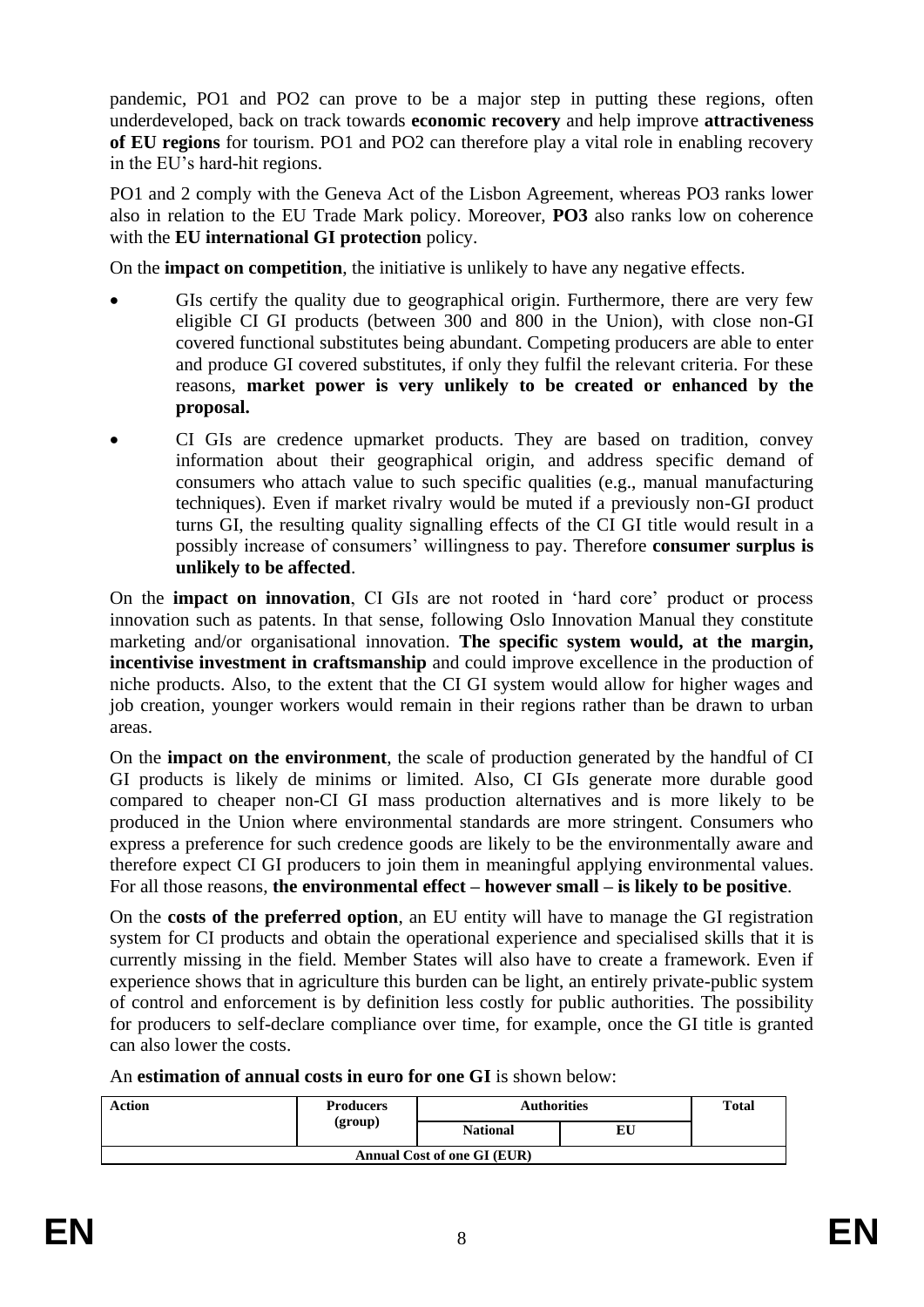| Registration*                          | 15 000 | 7 500         | $000^{\circ}$ | 39 500 |
|----------------------------------------|--------|---------------|---------------|--------|
| Verification/control*                  | 700    | 100           |               | 5 800  |
| Enforcement & management <sup>**</sup> | 3 000  | , १९०० र<br>प |               | 6 900  |
| Total                                  | 23 700 | 1 500         | 17 000        | 52 200 |
|                                        |        |               |               |        |

*\* one-off cost*

*\*\* recurrent cost* 

*Source:* Own calculations based on VVA & AND International (2021).

## **• Regulatory fitness and simplification**

The proposal will be mainly used by micro, small or medium-sized enterprises (MSMEs) and it is designed taking into account the specific needs and challenges MSMEs face. Therefore, the proposal envisages moderate registration costs for GIs. Member States will be allowed to charge fees for the registration but they have to be proportionate. The level of the fees has to be set taking into account the situation of specific businesses such as MSMEs, for example in the form of lower fees. At Union level, in the second phase of the registration procedure, the EUIPO will not charge fees to register GIs, unless the 'direct registration' procedure provided for in Article 15. This will allow MSMEs to have access to this intellectual property title at moderate cost.

MSMEs consider legal complexity as a major obstacle for their businesses. Therefore, the proposal creates simple procedures to register and manage new GIs, not requiring at any stage of the procedure the involvement of legal representatives and keeps the administrative burden for MSMEs to the minimum.

The proposal provides for a fully digitalised EU application and registration procedure, which is managed by EUIPO. This should also reduce the administrative burden. The e-filing system should also apply to direct registrations in the exceptional cases where eligible Member States opt-out from the obligation to designate a national authority to manage the GI applications for CI products at national level.

The new domain name information and alert system for CI GIs to be established by EUIPO must provide applicants with an additional digital tool as part of the application process to better protect and enforce their GIs rights.

In view of simplification, a publicly accessible electronic register of GIs (Union register of geographical indications for craft and industrial products) should be maintained to provide direct and fast access to information on all registered GIs. Any person must be able to easily download an official extract from the Union register of geographical indications for craft and industrial products that provides proof of registration of the GI, and relevant data including the date of application of the GI or other priority date. This official extract might be used as an authentic certificate in legal proceedings, in a court of law, or in a court of arbitration or a similar body

# **• Fundamental rights**

The proposal will improve the intellectual property protection in the Union for geographically linked CI products. It should therefore have a positive impact on the fundamental right to intellectual property according to Article 17(2) of the Charter on the fundamental rights in the EU (the 'Charter'). In certain instances, and in line with the international obligations resulting from the Geneva Act of the Lisbon Agreement on appellations of origin and geographical indications, the protection of geographical indications will need to be balanced with the right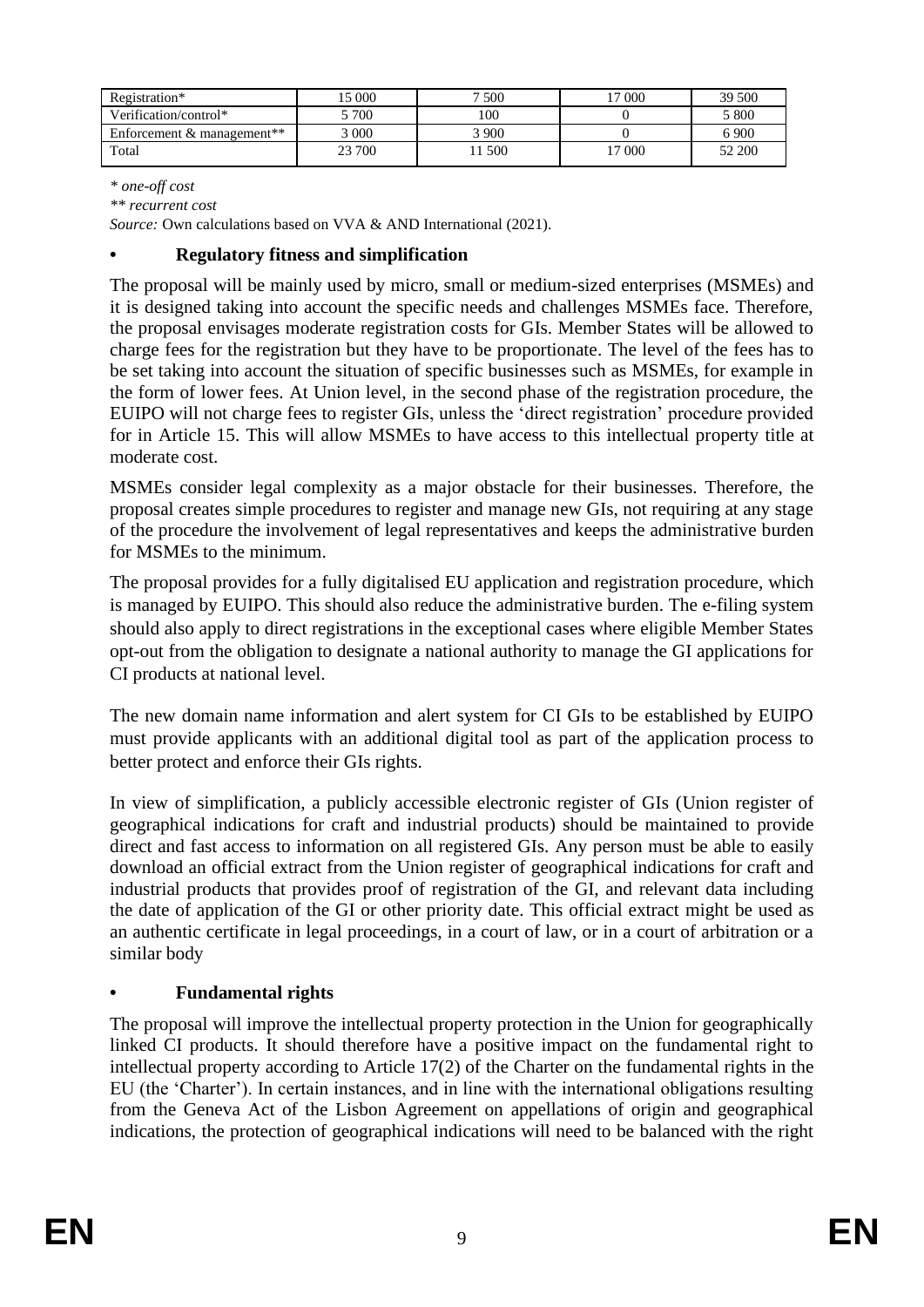in trade marks, in particular with regard to renowned trade marks (see Article 39 of this regulation) or prior trade marks registered in good faith (see Article 42 of this regulation).

Also, it should improve the possibilities for producers of CI products to protect their intellectual property in the Union, in particular in cross-border contexts. Therefore, the proposal should also have a positive impact on the right to remedy in line with Article 47 of the Charter.

# **4. BUDGETARY IMPLICATIONS**

The proposal has no implications on the EU budget. The EUIPO, which is entirely selffinancing, will manage and fund the registration process at the EU and international level out of its budget (including IT system, setting up and managing the Union register of geographical indications for craft and industrial products, the EU alert system against the abusive use of CI GI in the internet, etc.). On national administrations, 16 Member States (Belgium, Bulgaria, Croatia, Czechia, Estonia, France, Germany, Hungary, Italy, Latvia, Poland, Portugal, Romania, Spain, Slovakia and Slovenia) where national CI GI schemes operate already should see no additional costs in terms of administration. The remaining Member States should commit resources for the initial verification process. All Member State will have to commit resources to enforcement of CI GI.

Based on the analysis by external experts (studies) the registration cost at national level are estimated on average at around EUR 7 500 per GI. The cost of random controls for Member States are estimated at around EUR 100 per GI. And the cost of enforcement at around EUR 3 900.

However, due to low number of potential EU CI GI candidates (expected around 300 registrations in 10 years) both costs at national and EUIPO level do not seem substantial. They are estimated at around EUR 860,000 annually for the EU as a whole (under assumption that 30 CI GI are registered annually). Enforcement of CI GI of third countries that should be protected in the Union is going to add to the cost. The number of these registrations is uncertain. At the moment the number of national CI GIs registered in China and India alone is estimated at between 400 and 800 altogether.

# **5. OTHER ELEMENTS**

# **• Implementation plans and monitoring, evaluation and reporting arrangements**

Providing for a robust monitoring and evaluation mechanism is crucial to ensure that the proposal will be effective in achieving its specific objectives. After the entry into force of the Regulation, the Commission will assess whether the specific objectives of the Regulation are met. The Commission has established a list of monitoring indicators in its impact assessment, against which the effect of the Regulation will be assessed. To inform this assessment, producers and public authorities will be required to inform the Commission.

The Commission will publish a report evaluating and reviewing the Regulation no less than five years following the date of application. The evaluation will be conducted according to the Commission's Better Regulation guidelines.

In addition, Member States and/or their national authorities will be required to report every four years to the Commission on the strategy and results of all the GI controls. The controls will be carried out to verify compliance with the legal requirements related to the protection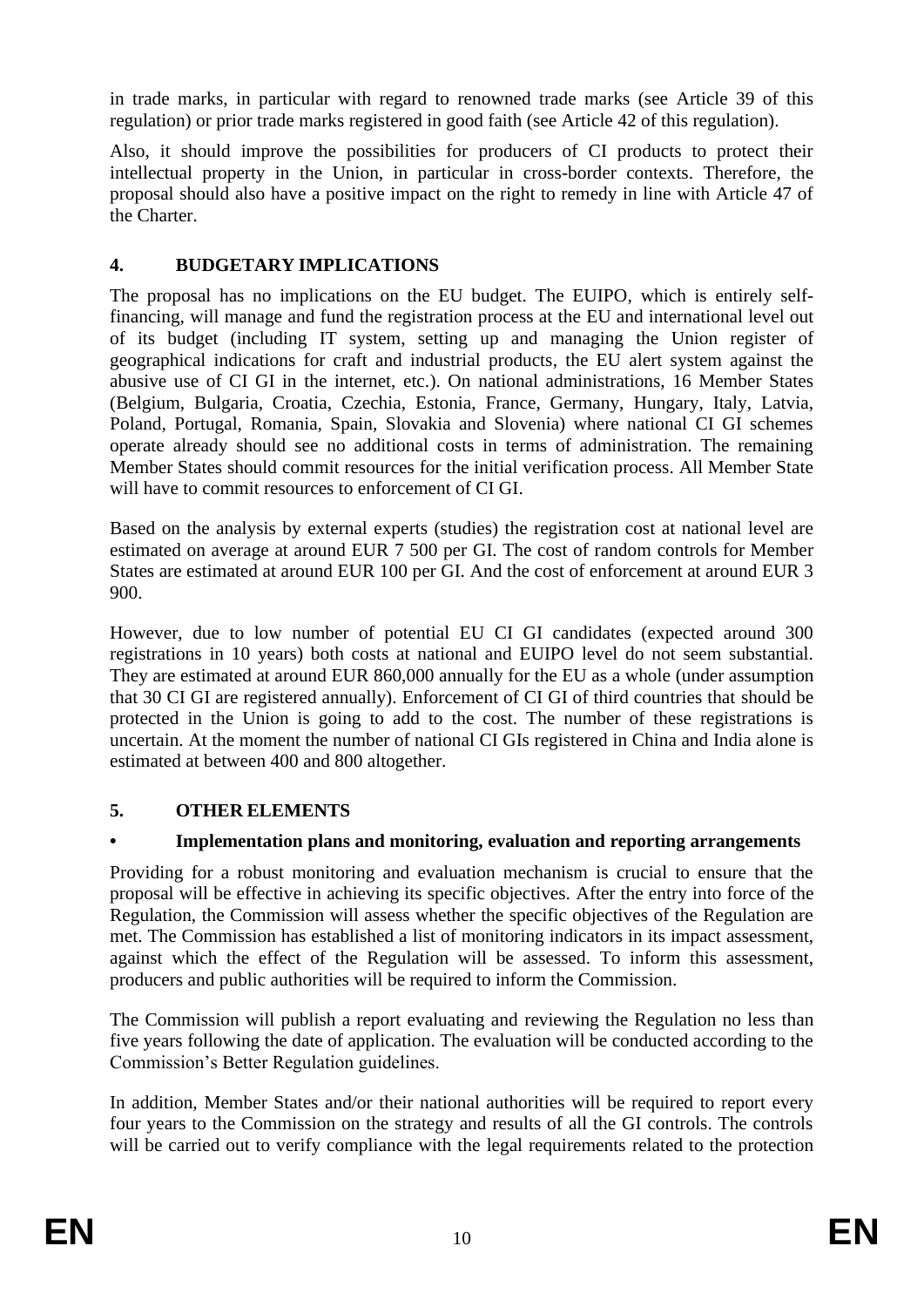scheme established by this Regulation and on the enforcement of GIs in the market place, including online.

# **• Detailed explanation of the specific provisions of the proposal**

The proposal consists of a set of rules designed to put in place a self-standing, coherent system for GIs for CI products. Producers are empowered to protect their GI products at Union level through the establishment of a uniform EU specific GI scheme. In addition, the proposal links the new EU protection scheme to the Lisbon system. The registration procedures provided by the new EU protection scheme are administered at Union level by EUIPO and at national level by Member States' public authorities.

The proposal includes the following provisions:

# **Title 1: General provisions**

General provisions define the objectives as well as the scope of the proposal. Also, the general provisions contain a list of definitions (Article 3). They furthermore provide for rules governing the protection of personal data processed in the course of the procedures for registration, approval of amendments, cancellation, opposition, granting of transitional period and control.

# **Title 2: Registration of geographical indications**

The chapter on registration provides for the uniform rules for registration, both at national and Union's level including the opposition procedure; defines the applicant and lists requirements for the applicant; specifies the content of application documents, and defines the role of the register. It lays down the transitional protection and transitional measures. The title also provides the possibility to consult the Advisory Board, which is composed of experts appointed by Member States and the Commission. The Advisory Board, when necessary, will examine and provide opinions, at the request of the Office or the Commission, on specific GI applications and technical problems relating to the application of this Regulation. The Advisory Board must be consulted with regards to applications submitted through the direction procedure referred to in Article 15. Title 2 also includes provisions on the amendments to the product specification and on the cancellation of the registered GIs as well as on the appeals procedure. It also establishes a domain name information and alert system and contains provisions on administrative fees.

The proposal establishes an exceptional scheme for direct procedures before the Office for applicants from a Member State that meets certain conditions on the date of adoption of this Regulation, and do not therefore designate a national authority for the management of the procedures for registration, amendments to the product specification and cancellation of the registration in respect of GIs. Member States that opt for this exceptional registration scheme must designate a contact point for the registration procedure under EUIPO, and a competent authority for the controls and enforcement and to take the necessary actions to enforce the rights in this Regulation.

Member States may charge a fee to cover their costs of managing the GI system for CI products. However, the Office will not charge a fee, except for the direct application procedure set out in Article 15. EU fees must be set out in an implementing act (Article 291 of the TFEU) in line with Regulation (EU) No 182/2011 of the European Parliament and of the Council within six months after the entry into force of this Regulation.

This Title also establishes a prerogative for the Commission to take over the decision-making power from the Office that may affect the Union's trade and external affairs policy, or the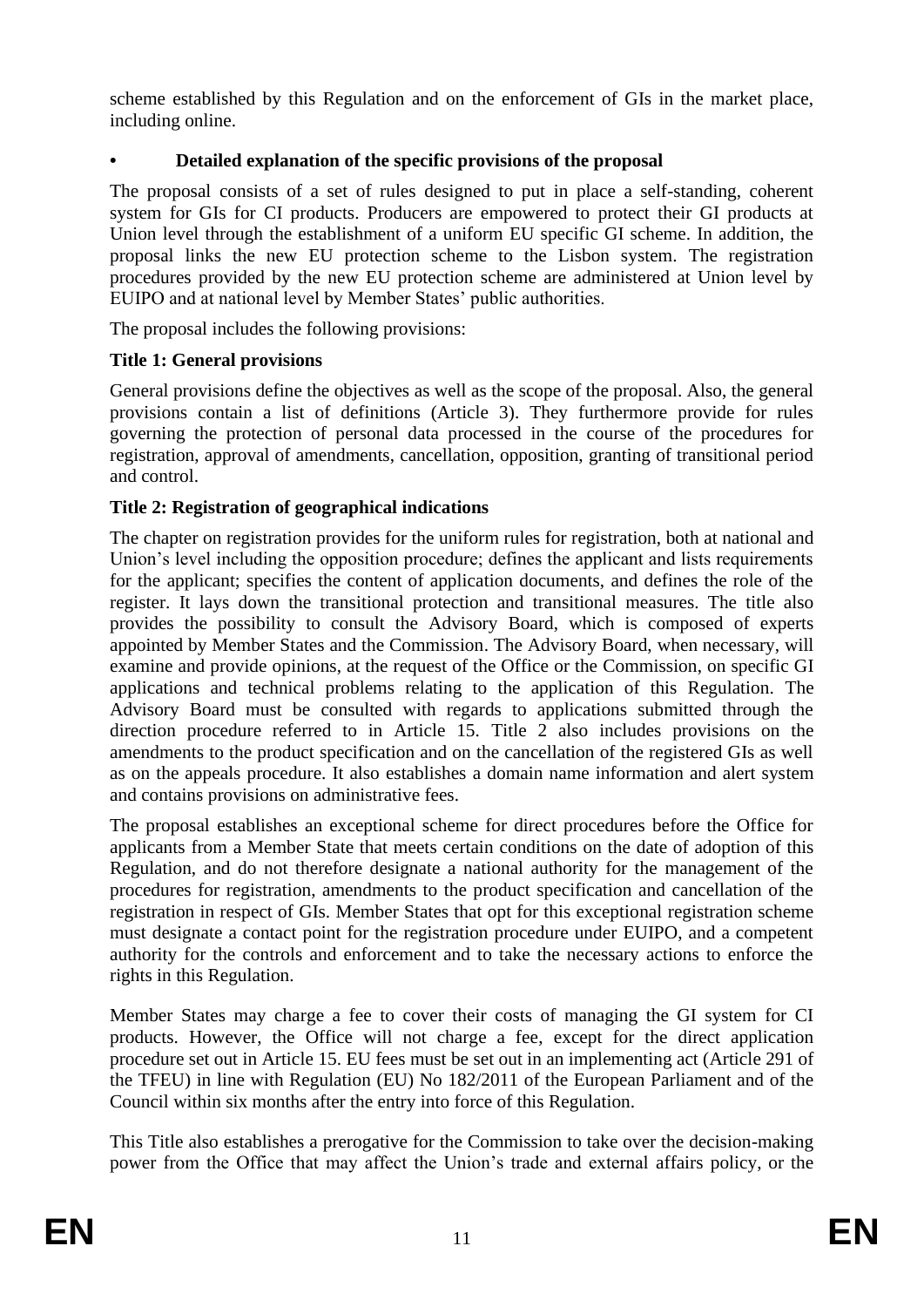public interest. This prerogative was designed to be used only when policy considerations may override technical aspects of intellectual property, also considering that geographical indications play an important role in the Union's trade and external policy and are collective rights performing also public functions.

# **Title 3: Protection of geographical indications**

The level of protection of CI GIs is set out in Title 3. Title 3 also sets out rules for GIs when used as parts or components in manufactured products, clarifies generic terms and registration of homonymous GIs, as well as the relationship with trade marks. It provides rules for producer groups. The relationship with the use of protected terms in internet domain names is defined. This title includes the rules for the use of Union symbols, indications and abbreviations on the labelling and advertising material of the product concerned.

# **Title 4: Controls and enforcement**

The rules on the controls and enforcement are set out in Title 4, including both verification that a product designated by a GI has been produced in conformity with the corresponding product specification, and monitoring of the use of GIs in the marketplace. For both verification and monitoring, this Title provides for two procedures regarding the control of producers. While Member States are required to designate the competent authority responsible for the official controls to verify compliance with this Regulation, they are free to introduce a third-party certification procedure operated by competent authorities or delegated product certification bodies, or a procedure based on the producer's self-declaration. Besides producer controls, the title also sets out rules for Member States on how to prevent or stop any other misuse of GIs in their territory. In addition, it aims to prevent the misuse of GIs on online platforms<sup>2</sup> in line with Regulation (EU) No  $xxxxx/2022$ . The title also governs mutual assistance between Member States' authorities. It requires that enforcement authorities should provide proof of certification on a producer's request.

# **Title 5: Geographical indications entered in the International Register and amendments to other acts**

Title 5 provides for the necessary amendments to Council Decision (EU) 2019/1754 and Regulation (EU) 2019/1753 of the European Parliament and of the Council, the EU legislation adopted following the EU's accession to the Geneva Act on 26 November 2019.

The amendments are needed to adjust existing rules to the changed reality of a new EU CI GI scheme emerging after such rules were created. For example, there is currently no provision to clarify that unlike in the case of agricultural GIs, it is the EUIPO to play the role of competent authority under the Lisbon system. Similarly, provisions are needed to ensure that international applications relating to CI products can be filed and processed by the EU's competent authority.

Further amendments are introduced on the Trade Mark Regulation (EU) 2017/1001 to add in the catalogue of the Office's tasks contained in Article 151, the tasks conferred to the Office for the administration and promotion of CI geographical indications. In addition, there is another amendment to the Trade Mark Regulation (EU) 2017/1001 to establish a domain name information and alert system for EU trade marks replicating the alert system established under this Regulation.

 $\mathfrak{D}$ Regulation of the European Parliament and of the Council on a Single Market For Digital Services (DSA) and amending Directive 2000/31/EC.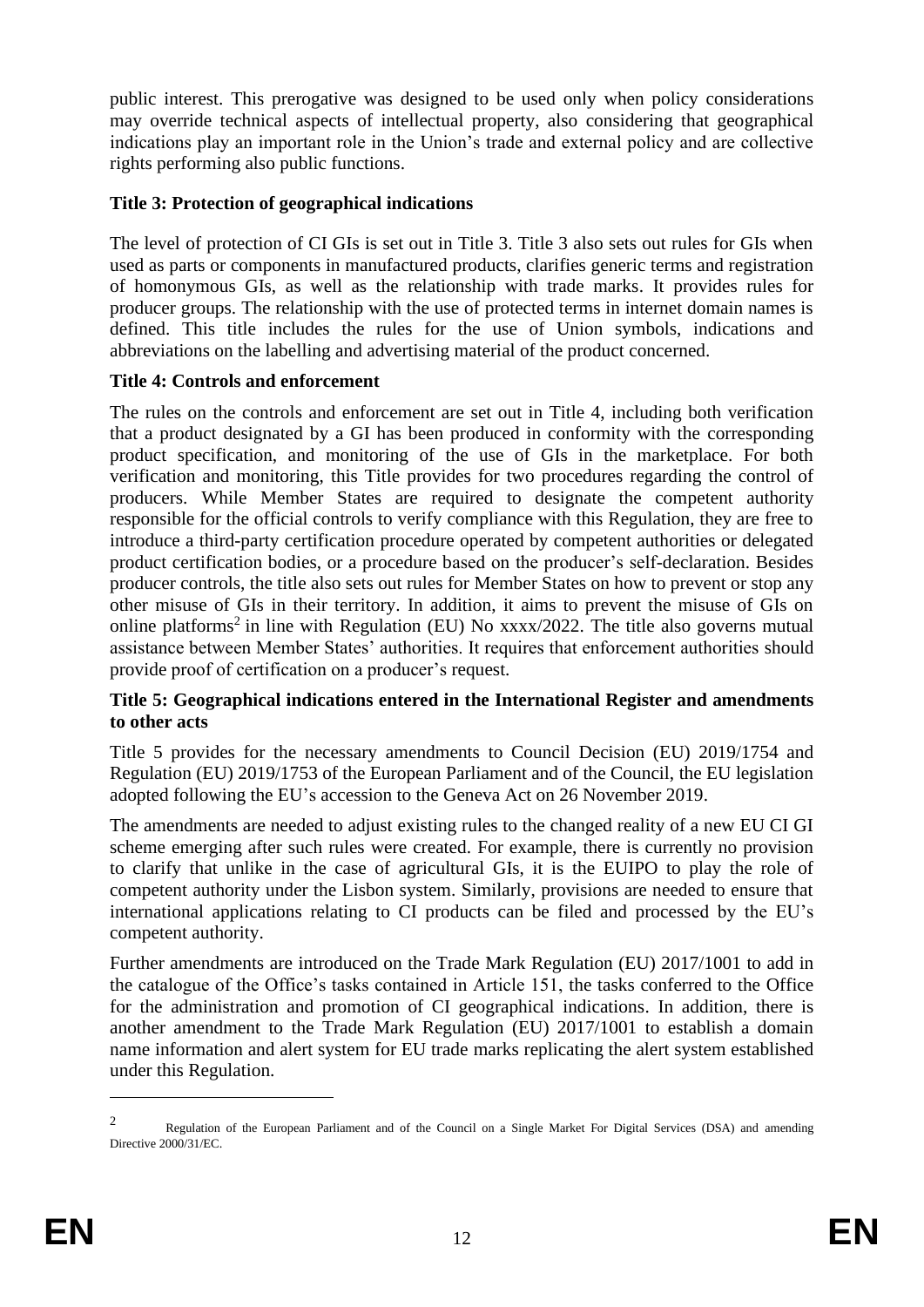# **Title 6: Technical assistance**

Title 6 sets out the Commission's empowerment to adopt delegated acts in line with Article 290 of the of the TFEU to entrust EUIPO with the examination and other administrative tasks concerning third country geographical indications, other than geographical indications under the Geneva Act of the Lisbon Agreement on Appellations of Origin and Geographical Indications, proposed for protection pursuant to international negotiations or international agreements. By this Title the Commission ensures that administrative tasks related to geographical indications in the context of international negotiations and international agreements which are devoid of any trade or external policy considerations may be outsourced to the Office.

# **Title 7: Supplementary provisions**

Title 7 sets out the Commission's empowerment to adopt delegated acts in line with Article 290 of the TFEU to supplement or amend the Regulation as regards detailed rules on procedures and form of the cancellation process and the presentation of the requests referred to in Article 29. This includes the requirements or listing additional items of the accompanying documentation referred to in Article 9, defining procedures and conditions applicable to the preparation and submission of Union applications for registration referred to in Article 17, rules on entrusting EUIPO to operate the Union register of geographical indications for craft and industrial products referred to in Article 26, the formal content of the notice of appeal, the procedure for the filing and the examination of an appeal as well as the formal content and the form of the Boards of Appeal's decisions referred to in Article 30, the information and requirements identified in the self-declaration referred to in Article 49 and the corresponding Annex 1 and technical assistance of the Office referred to in Article 62. It also identifies the implementing acts that the Commission must undertake to ensure uniform conditions to implement this Regulation.

# **Title 8: Transitional and final provisions**

Title 8 sets out that transitional national geographical indications protection for craft and industrial products should cease to exist by one year after the date of entry into force of this Regulation. Member States should inform the Commission and the Office which of their legally protected or which of their names established by usage they wish to register and protect pursuant to this Regulation.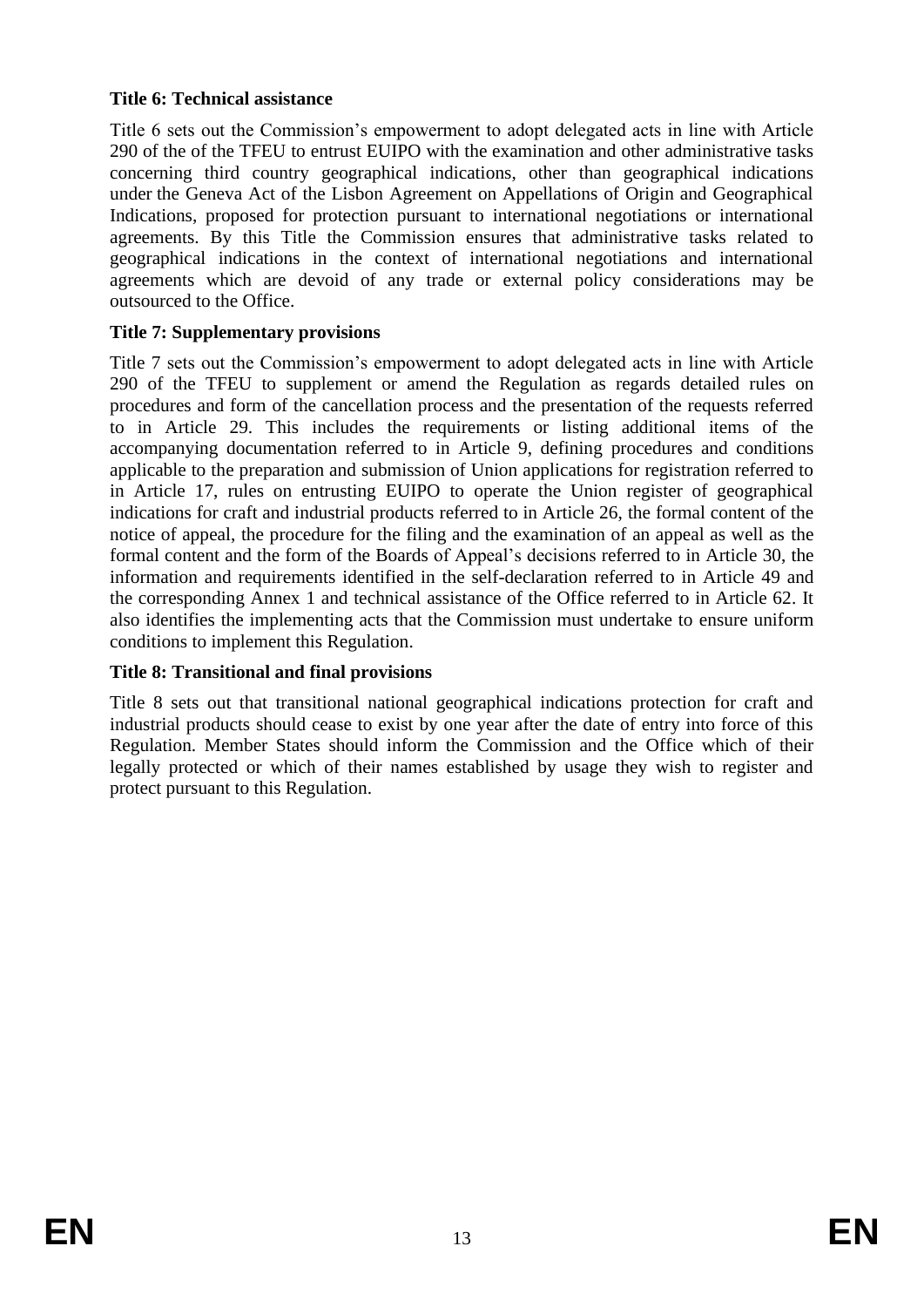2022/0115 (COD)

Proposal for a

# **REGULATION OF THE EUROPEAN PARLIAMENT AND OF THE COUNCIL**

## **on geographical indication protection for craft and industrial products and amending Regulations (EU) 2017/1001 and (EU) 2019/1753 of the European Parliament and of the Council and Council Decision (EU) 2019/1754**

(Text with EEA relevance)

# THE EUROPEAN PARLIAMENT AND THE COUNCIL OF THE EUROPEAN UNION,

Having regard to the Treaty on the Functioning of the European Union, and in particular Article 118(1), as well as Article 207(2), thereof,

Having regard to the proposal from the European Commission,

After transmission of the draft legislative act to the national parliaments,

Having regard to the opinion of the European Economic and Social Committee<sup>3</sup>,

Having regard to the opinion of the Committee of the Regions<sup>4</sup>,

Acting in accordance with the ordinary legislative procedure,

Whereas:

- (1) On 10 November 2020, the Council adopted conclusions<sup>5</sup> on intellectual property policy indicating that it was ready to consider the introduction of a system for specific protection of non-agricultural products, based on a thorough impact assessment of its potential costs and benefits.
- (2) In its Communication of 25 November 2020 entitled 'Making the most of the EU's innovative potential – An intellectual property action plan to support the EU's recovery and resilience', the Commission committed itself to considering, based on an impact assessment, whether to propose a Union system of geographical indications (GIs) protection for non-agricultural products.
- (3) For many years, geographical indication protection has been established at Union level for wines, spirit drinks<sup>6</sup>, aromatised wines<sup>7</sup>, as defined at Union level, as well as

<sup>7</sup> Regulation (EU) No 1308/2013 of the European Parliament and of the Council of 17 December 2013 establishing a common organisation of the markets in agricultural products and repealing Council Regulations

 $\frac{3}{4}$  OJ C [...], [...], p. [...].

 $^{4}$  OJ C [...], [...], p. [...].

<sup>5</sup> Council conclusions on intellectual property policy and the revision of the industrial designs system in the Union, 10 November 2020.

<sup>6</sup> Regulation (EU) 2019/787 of the European Parliament and of the Council of 17 April 2019 on the definition, description, presentation and labelling of spirit drinks, the use of the names of spirit drinks in the presentation and labelling of other foodstuffs, the protection of geographical indications for spirit drinks, the use of ethyl alcohol and distillates of agricultural origin in alcoholic beverages, and repealing Regulation (EC) No 110/2008 (OJ L 130, 17.5.2019, p. 1).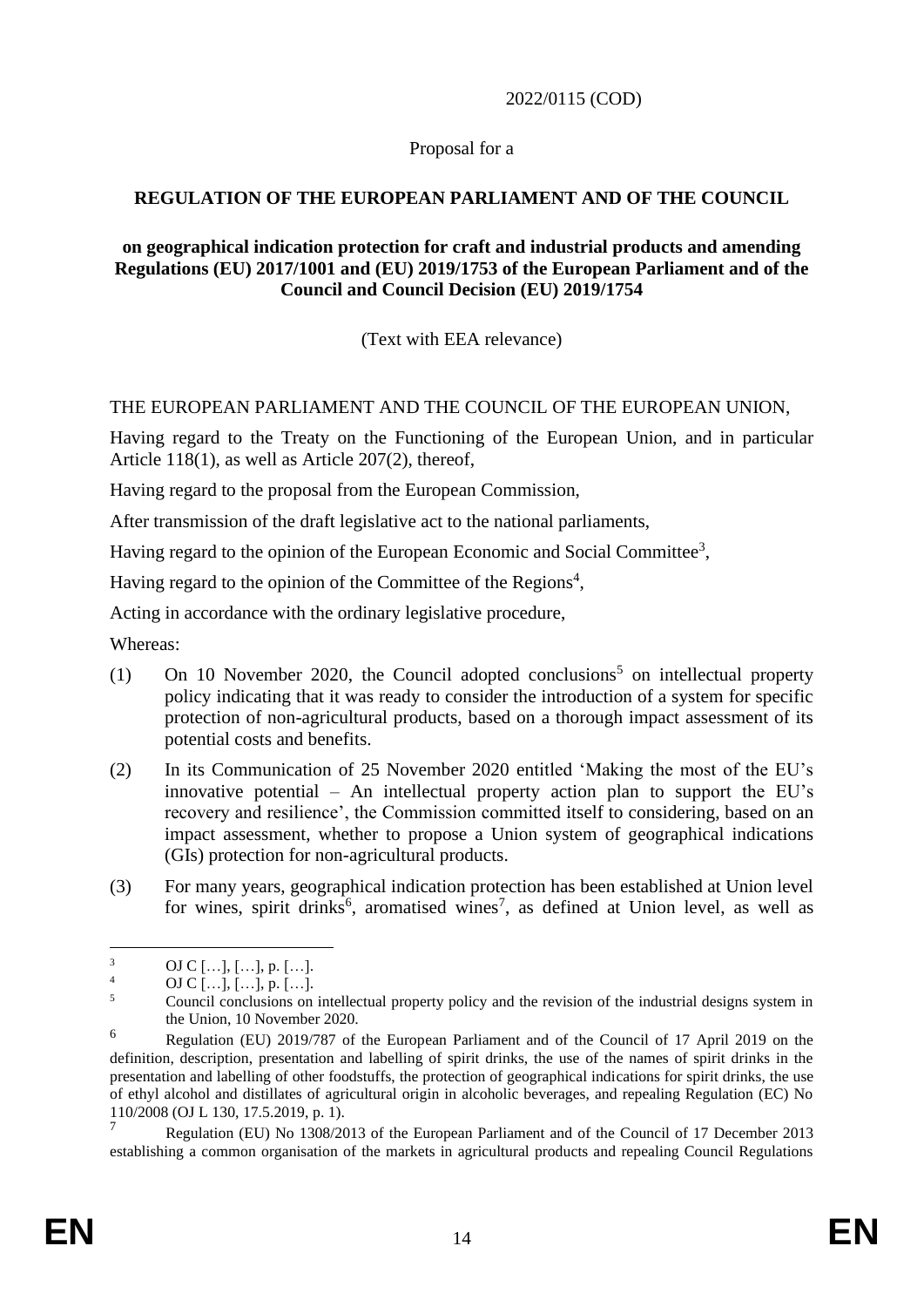agricultural products and foodstuffs<sup>8</sup>, as protected at Union level. It is appropriate to provide Union-wide geographical indication protection in respect of products falling outside the scope of existing regulations, while ensuring convergence, and aiming at encompassing a large variety of craft and industrial products, such as natural stones, jewellery, textiles, lace, cutlery, glass and porcelain.

- (4) Several Member States have national regimes for the protection of national geographical indications for craft and industrial products. These regimes differ in terms of protection, administration and fees, and do not offer protection beyond the national territory. Other Member States do not provide for geographical indication protection at national level for such products. That complex landscape of various protection regimes at Member States level may result in increased costs and legal uncertainty for producers and be a disincentive to investment in the traditional crafts in the Union.
- (5) Unitary protection throughout the Union for the intellectual property rights related to geographical indications can contribute to incentives for the production of quality products, the wide availability of such products for consumers and the creation of valuable and sustainable jobs including in rural and less-developed regions. In particular in view of the potential of geographical indications to contribute to sustainable and highly skilled jobs in rural and less developed regions, producers should aim at creating a substantial proportion of the value of the product designated by a geographical indication within the defined geographical area.
- (6) On 26 November 2019, the Union acceded to the 2015 Geneva Act of the Lisbon Agreement on Appellations of Origin and Geographical Indications<sup>9</sup> ('Geneva Act') which is administered by the World Intellectual Property Organization. The Geneva Act offers a means to obtain protection of geographical indications regardless of the nature of the goods to which they apply, including handicrafts and industrial products.
- (7) Making geographically linked products is often based on local know-how and follows local production methods that are rooted in the cultural and social heritage of the home region of such products. Efficient intellectual property protection has the potential to contribute to increased profitability and attractiveness of the traditional craft professions. Specific geographical indication protection is acknowledged so as to safeguard and develop cultural heritage both in the agricultural and the craft and industrial areas. Efficient procedures should be established for the registration of Union geographical indications protecting the names of craft and industrial products, which take into account regional and local specificities. The geographical indication system for craft and industrial products should ensure that the production and marketing traditions are maintained and enhanced.
- (8) It is therefore necessary to firstly, ensure fair competition for producers of craft and industrial products in the internal market; secondly, guarantee the availability to consumers of reliable information pertaining to such products; thirdly, safeguard and develop cultural heritage and traditional know-how; fourthly ensure an efficient registration of geographical indications for craft and industrial products both for the

<sup>(</sup>EEC) No 922/72, (EEC) No 234/79, (EC) No 1037/2001 and (EC) No 1234/2007 (OJ L 347 20.12.2013, p.  $\binom{671}{8}$ .

<sup>8</sup> Regulation (EU) No 1151/2012 of the European Parliament and of the Council of 21 November 2012 on quality schemes for agricultural products and foodstuffs (OJ L 343, 14.12.2012, p. 1). 9 OJ L 271, 24.10.2019, p. 15.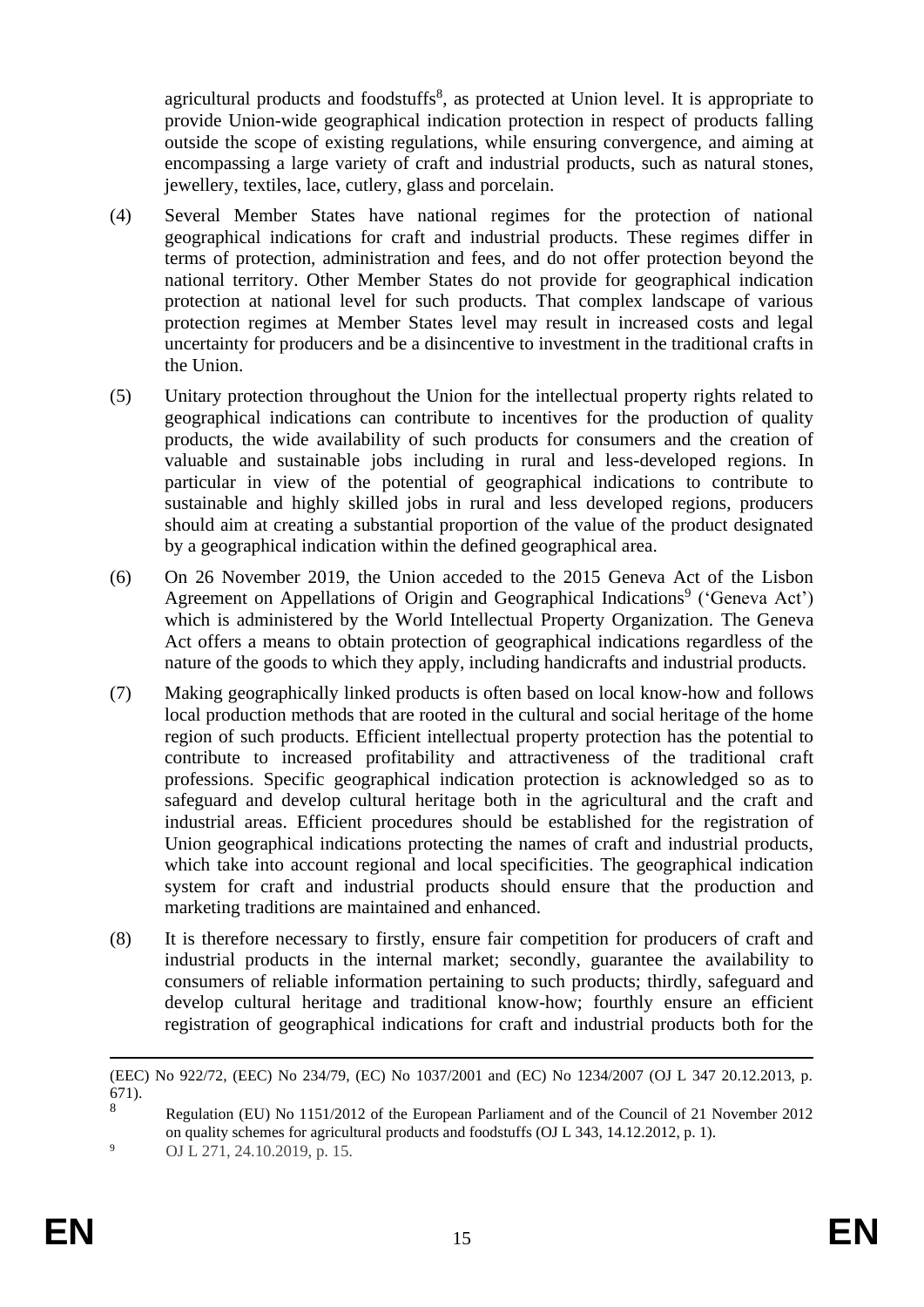Union and at international level; fifthly provide for an effective enforcement of intellectual property rights throughout the Union and in electronic commerce within the internal market, and lastly, ensure the link with the international registration and protection system based on the Geneva Act.

- (9) To provide for a full coverage of craft and industrial products eligible for GI protection (i.e. those having characteristics, attributes or reputation linked to their place of production or manufacturing), the scope of this Regulation needs to be determined in line with the relevant international framework, namely, the World Trade Organization. Hence, the use of the Combined Nomenclature should be established through direct reference to Annex I to Council Regulation No 2658/87<sup>10</sup>. This approach ensures coherence with the scope of the revised GI Regulation for agricultural products, foodstuff, wine and spirits.
- (10) This Regulation respects the fundamental rights and observes the principles recognised in particular by the Charter. Accordingly, this Regulation should be interpreted and applied in accordance with those rights and principles including the right to protection of personal data, the freedom to conduct a business and the right to property, including intellectual property.
- (11) The tasks assigned by this Regulation to Member States' authorities, the Commission and the European Union Intellectual Property Office, hereinafter the 'Office', may require the processing of personal data, in particular where this is needed to identify applicants in a registration amendment or cancellation procedure, opponents in an opposition procedure or beneficiaries of transitional period granted to derogate from the protection of a registered name.. Processing of such personal data is therefore necessary for the performance of a task carried out in the public interest. Any processing of personal data under this Regulation should respect fundamental rights, including the right to respect for private and family life and the right to protection of personal data under Articles 7 and 8 of the Charter and it is essential that Member States comply with Regulation (EU)  $2016/679<sup>11</sup>$  of the European Parliament and of the Council and Directive  $2002/58/EC^{12}$ , and the Commission and the Office with Regulation (EU)  $2018/1725$  of the European Parliament and of the Council<sup>13</sup>.
- (12) Where applicable, the information included in the single document shall be made available through the Digital Product Passport as set out by the Regulation establishing a framework for ecodesign requirements for sustainable products and repealing Directive 2009/125/EC.
- (13) Member States should have the possibility to charge a registration fee to cover their costs of managing the geographical indication system for craft and industrial products.

<sup>&</sup>lt;sup>10</sup> Council Regulation (EEC) No 2685/87 of 23 July 1987 on the tariff and statistical nomenclature and on the Common Customs Tariff Regulation (OJ L 256, 7.9.1987 p.1).

<sup>&</sup>lt;sup>11</sup> Regulation (EU) 2016/679 of the European Parliament and of the Council of 27 April 2016 on the protection of natural persons with regard to the processing of personal data and on the free movement of such data, and repealing Directive 95/46/EC (OJ L 119, 4.5.2016, p. 1*).*

<sup>&</sup>lt;sup>12</sup> Directive 2002/58/EC of the European Parliament and of the Council of 12 July 2002 concerning the processing of personal data and the protection of privacy in the electronic communications sector (Directive on privacy and electronic communications) (OJ L 201*,* 31. 7.2002, p. 37).

<sup>&</sup>lt;sup>13</sup> Regulation (EU) 2018/1725 of the European Parliament and of the Council of 23 October 2018 on the protection of natural persons with regard to the processing of personal data by the Union institutions, bodies, offices and agencies and on the free movement of such data, and repealing Regulation (EC) No 45/2001 and Decision No 1247/2002/EC (OJ L 295, 21.11.2018, p. 39).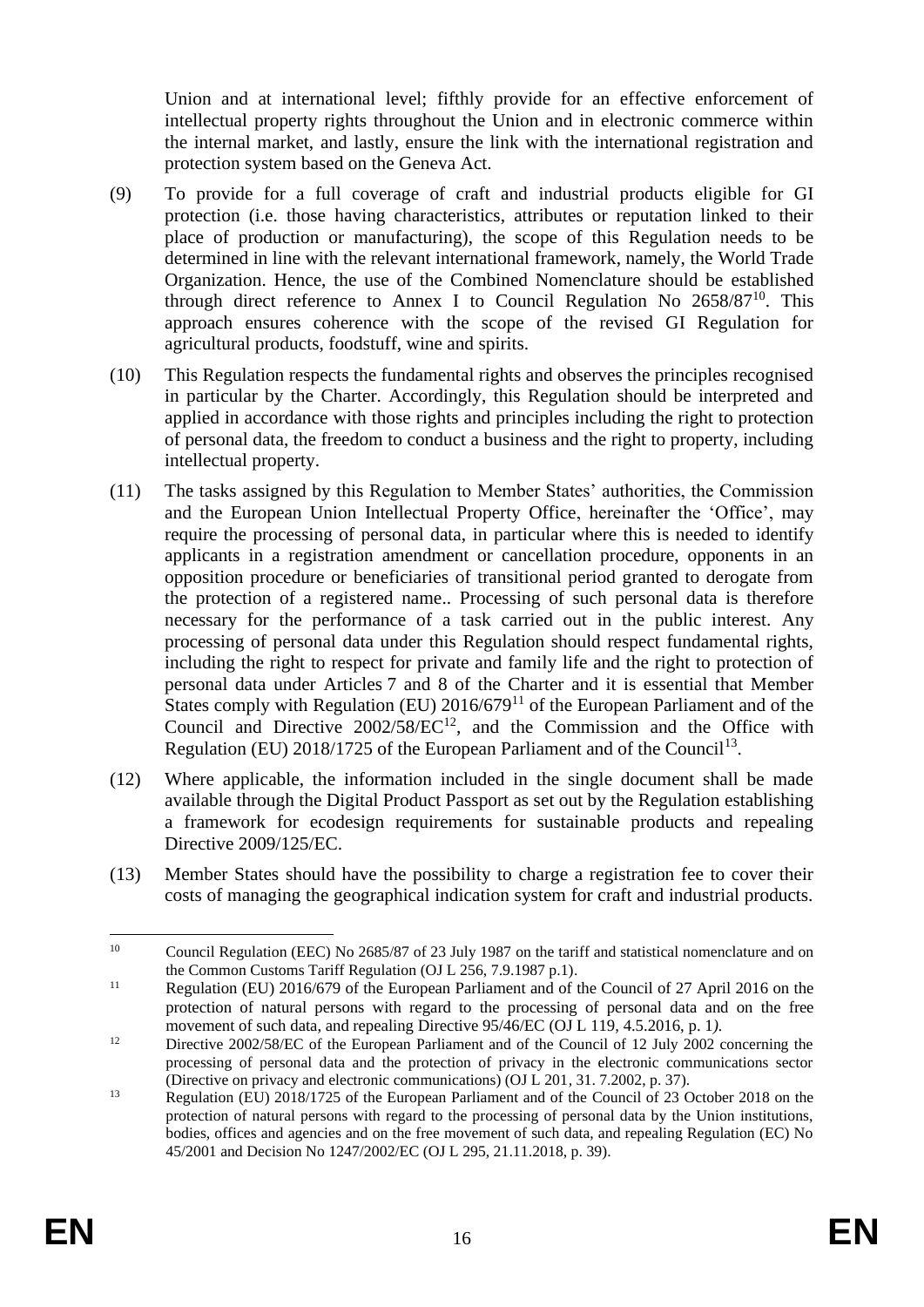Member States should charge lower fees for micro, small or medium-sized enterprises (MSMEs). The Office should not charge a fee for the management of the Union application process. However, the Office should have the possibility to charge a fee for the direct registration. In that case, the fees charged by the Office should be laid down by an implementing act in accordance with Regulation (EU) No 182/2011 of the European Parliament and of the Council<sup>14</sup>.

- (14) To qualify for protection in the Member States, geographical indications should be registered only at Union level. However, with effect from the date of application for such registration at Union level, Member States should be able to grant temporary protection at national level without affecting the internal market of the Union or international trade. The protection afforded by this Regulation upon registration should be equally available to geographical indications of third countries that meet the corresponding criteria and that are protected in their country of origin. The Office should carry out the corresponding procedures for geographical indications originating in third countries.
- (15) The procedures for registration, amendments to the product specification and cancellation of the registration in respect of geographical indications originating in the Union under this Regulation should be carried out by the Member States and the Office. The Member States and the Office should be responsible for distinct stages of the procedures. Member States should be responsible for the first stage, which consists of receiving the application from the applicants, assessing it, running the national opposition procedure, and, following the positive results of the assessment, submitting the Union application to the Office. The Office should be responsible for examining the applications in the second stage of the procedure, running the worldwide opposition procedure and taking a decision on granting or refusing the protection to the geographical indication. The Office should also carry out the corresponding procedures for geographical indications originating in third countries, without prejudice to the direct registration procedure.
- (16) In order to facilitate the management of GI applications by national authorities, it should be possible for two or more Member States to: (i) cooperate in the management of the national phase of the procedures, including those procedures for registration, examination, national opposition, submission of the Union application to the Office, amendments to the product specification and cancellation of the registration, and (ii) decide that one of them manages these procedures also on behalf of the other Member State or Member States concerned. In those cases, all the Member States concerned should inform the Commission without delay, providing the necessary information.
- (17) It is possible for certain Member States to obtain a derogation from the Member States' obligation to designate a national authority in respect of geographical indications for craft and industrial products to take charge of the procedures for registration, national opposition, amendments to the product specification and cancellation of the registration under certain circumstances specified in this Regulation. That derogation, that should take the form of a Commission Decision, takes into account the fact that certain Member States do not have a specific national system for the management of geographical indications for craft and industrial

<sup>&</sup>lt;sup>14</sup> Regulation (EU) No 182/2011 of the European Parliament and of the Council of 16 February 2011 laying down the rules and general principles concerning mechanisms for control by Member States of the Commission's exercise of implementing powers (OJ L 55, 28.2.2011, p. 13).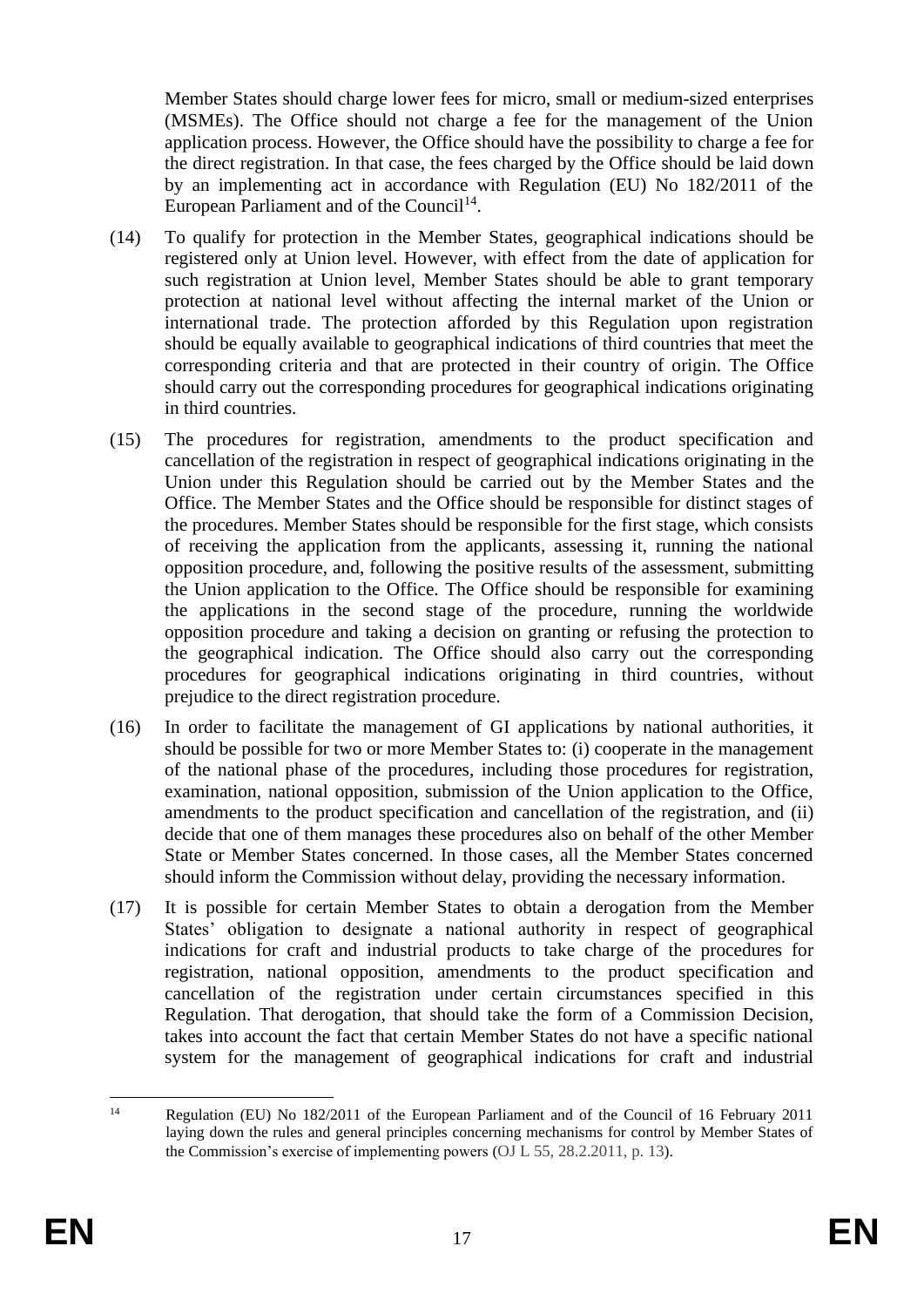products and that the local interest in these countries to protect these geographical indications is minimal. Under these circumstances, it would not be justified to oblige the respective Member State to set up an infrastructure, employ the necessary personnel and purchase facilities for the management of these geographical indications. It is more effective and economical to provide an alternative procedure for the producer groups from these Member States to protect their products by a geographical indication. The "direct registration procedure" has cost advantages reaped by Member States. Pursuant to this derogation, procedures for registration, amendments to the product specification and cancellation should be managed directly by the Office. In this regard the Office should receive the effective assistance of the administrative authorities of that Member State when required by the Office, through designation of a contact point, as regards in particular aspects related to the examination of the application. In those cases, the Office should be entitled to charge a registration fee, considering that this procedure generates more work for the Office than the management of Union applications. However, the application of the "direct registration procedure" should not exempt Member States from the obligation to designate a competent authority for the controls and enforcement and to take the necessary actions to enforce the rights set out in this Regulation. The competent authority maintained or designated for the management of the geographical indications and the competent authority designated for the controls and enforcement may differ, when a Member State so decides.

- (18) The Commission, after reviewing the information provided by the Member State, should adopt a Commission Decision establishing the right of the Member State to opt for the exceptional direct registration procedure. Accordingly, the Commission should retain the right to modify and withdraw a Decision allowing a Member State to opt for the "direct registration procedure", should the conditions not be met by the Member State concerned. This is, for example, the case should the number of direct applications submitted by applicants from that Member State exceed the original number estimated by that Member State in a recurrent manner over time.
- (19) To ensure coherent decision-making as regards applications for protection and judicial challenges against them, submitted in the national procedure, the Office should be informed in a timely and regular manner when procedures are launched before national courts or other bodies concerning an application for registration forwarded by the Member State to the Office and of their final results. For the same reason, where a Member State considers that a national decision on which the application for protection is based is likely to be invalidated as a result of national judicial proceedings, it should inform the Office of that assessment. If the Member State requests the suspension of the examination of an application at Union level, the Office should be exempted from the obligation to meet the deadline for examination established therein. In order to protect the applicant from vexatious legal actions and to preserve the applicant's right to secure the protection of a name within a reasonable time, the exemption should be limited to cases in which the application for registration has been invalidated at national level by an immediately applicable but not final judicial decision or in which the Member State considers that the action to challenge the validity of the application is based on valid grounds.
- (20) To allow operators, whose interests are affected by the registration of a name, to continue to use that name for a limited period of time, while contravening the protection regime, specific derogations for the use of the names in the form of transitional periods should be granted. Such periods can also be allowed to overcome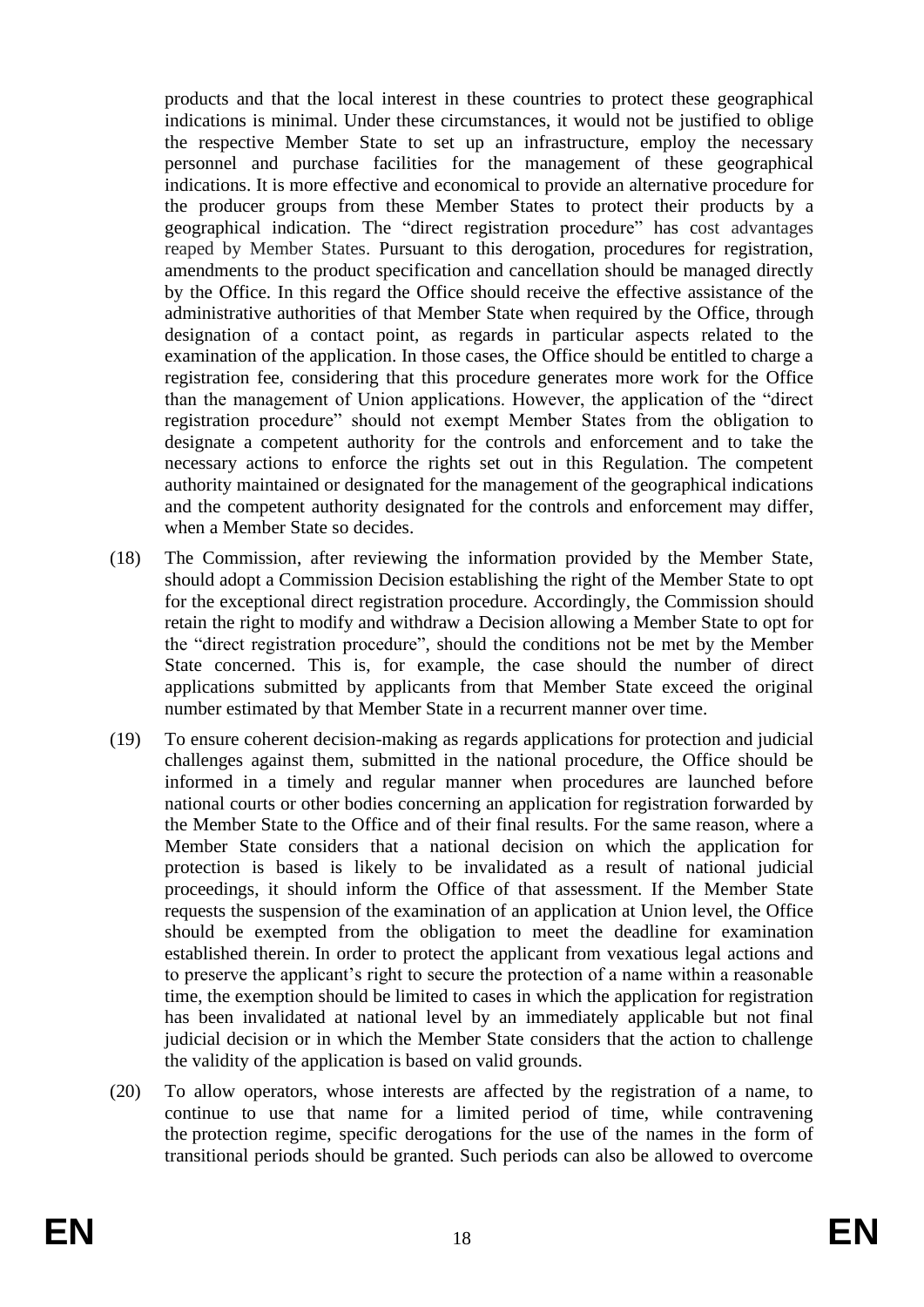temporary difficulties and with the long-term objective of ensuring that all producers comply with the product specification. Without prejudice to the rules governing conflicts between geographical indications and trademarks, names, which would otherwise contravene the protection of geographical indication, may continue to be used under certain conditions and for a transitional period.

- (21) The Commission should have the right to take over from the Office the power to decide concerning individual applications for registration, amendments to the product specification or cancellation. The Office should remain responsible for the examination of the file, the opposition procedure, when needed, and based on technical considerations, it shall submit a proposal for an implementing act to the Commission. Any Member State or the Office may request the Commission to exercise this prerogative. The Commission may also act on its own initiative.
- (22) To ensure transparency and uniformity across Member States, it is necessary to establish and maintain an electronic Union register of geographical indications for craft and industrial products. The register should be an electronic database stored within an information system, and should be accessible to the public. The Union register of geographical indications for craft and industrial products should be developed, kept and maintained by the Office and also the personnel for its operation should be provided by the Office.
- (23) The Union negotiates international agreements, including those concerning the protection geographical indications, with its trade partners. Protection of geographical indications for craft and industrial products throughout the Union can also stem from those agreements, irrespective of the international registrations provided under the Geneva Act of the Lisbon Agreement on Appellations of Origin and Geographical Indications or the application and registration system set out in this Regulation. In order to facilitate the provision to the public of information about the geographical indications protected in the Union either by virtue of the international registrations provided under the Geneva Act or by virtue of the international agreements with the Union trade partners, and in particular to ensure protection and control of the use to which those geographical indications are put, those geographical indications should be entered in the Union register of geographical indications for craft and industrial products.
- (24) For the optimal functioning of the internal market, it is important that producers and other operators concerned, authorities and consumers may quickly and easily have access to the relevant information concerning a registered protected geographical indication.
- (25) It is necessary to ensure that parties that are affected by decisions made by the Office are protected by the law. To that end, provision should be made to allow for an appeal of decisions of the Office, taken in proceedings under this Regulation, before an appeal body of the Office. A Boards of Appeal of the Office should decide on the appeal. Decisions of the Boards of Appeal should, in turn, be amenable to actions before the General Court, which has jurisdiction to annul or to alter the contested decision.
- (26) The Office should establish an information and alert system against the abusive use of craft and industrial geographical indications in the domain name system. This system should inform applicants, on the one hand, about the availability of the geographical indication as a domain name and, on the other hand, provide them with information once a domain name that is conflicting with their geographical indication is registered.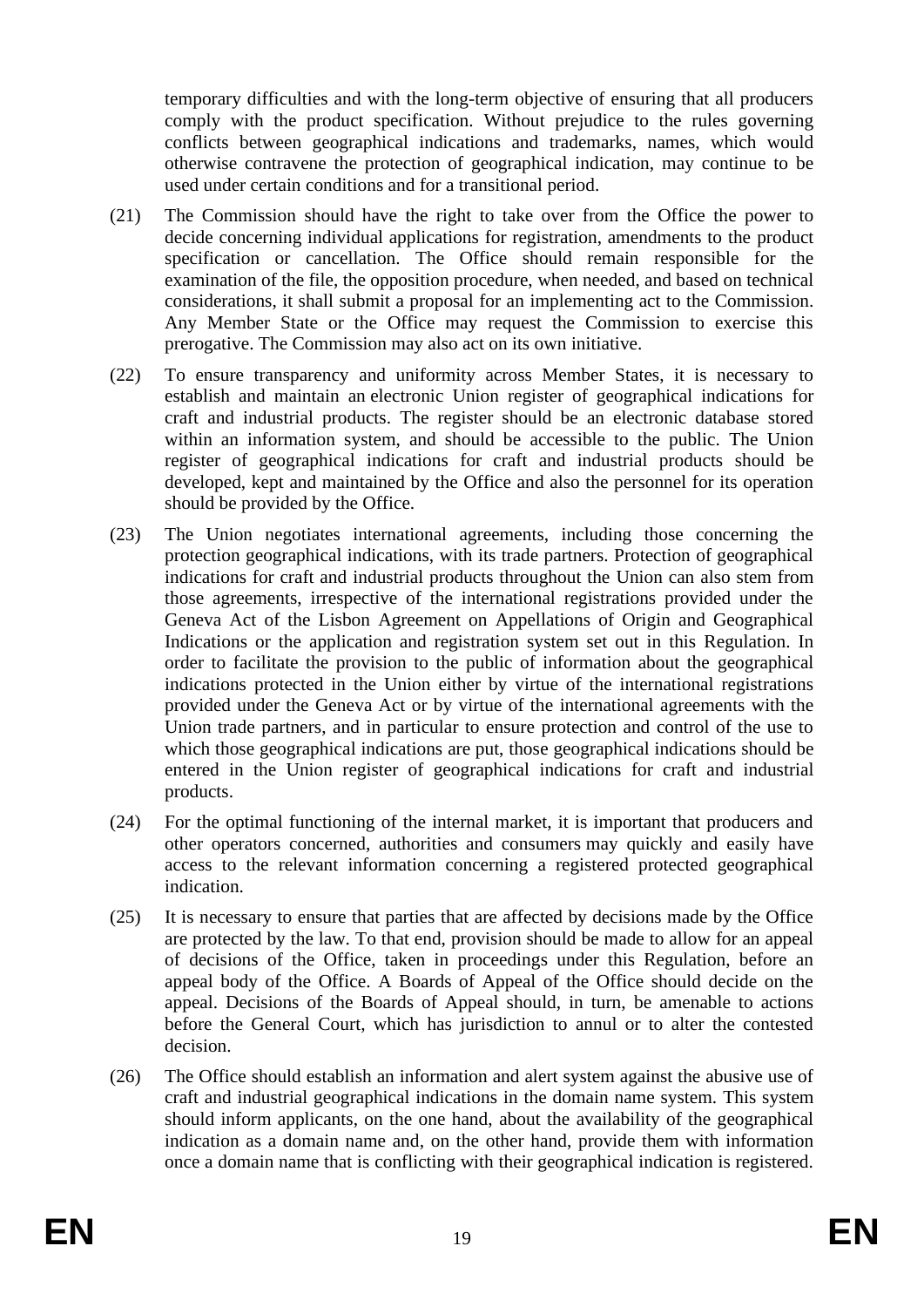Receiving such alerts would allow producers to take appropriate action more quickly and effectively. Registries of country-code top-level domain names, established in the Union, should provide the Office with all the information and data in their possession necessary to run the system as a task carried out in public interest, namely information on the availability of the geographical indication as a domain name and, as far as the alerts are concerned, the particulars of conflicting domain names, the dates of its application and registration. The information and data should be provided in a machine readable format. Making the information and data available to the Office is proportionate as it serves the legitimate purpose of ensuring better protection and enforcement of geographical indications as intellectual property in the online environment. This is even more so as regarding the alerts the transfer of domain name registration data is explicitly limited to those domain names that are identical or similar and therefore potentially capable of infringing the geographical indication concerned.

- (27) It is necessary to establish an Advisory Board, which is a pool of experts, composed of representatives from Member States and the Commission. The purpose of the Advisory Board is to provide the necessary local knowledge and expertise concerning certain products and knowledge about the local circumstances that may influence the outcome of the procedures laid down in this Regulation. In order to support the Office on its assessment of individual applications at any stage of the examination, opposition, appeal or other procedures with specific technical knowledge, the Geographical Indications Division or the Boards of Appeal, at its own initiative or at the request of the Commission, should have the possibility to consult the Advisory Board. The consultation, when necessary, should also include a general opinion on assessing quality criteria, establishing reputation and renown, determining generic nature of a name, and assessing fair competition in commercial transactions and the risk of confusing consumers. The opinion of the Advisory Board should not be binding. The appointment procedure of the experts and the operation of the Advisory Board should be specified in the rules of procedure of the Advisory Board approved by the Management Board.
- (28) Protection should be granted to names included in the Union register of geographical indications for craft and industrial products to ensure that they are used fairly and in order to prevent practices liable to mislead consumers. In order to strengthen geographical indication protection and to combat more effectively counterfeiting, the protection of geographical indications should also apply to domain names on the internet. Concerning the protection of geographical indications, it is also important to have due regard to the Agreement on Trade-Related Aspects of Intellectual Property Rights, and in particular Articles 22 and 23 thereof, and to the General Agreement on Tariffs and Trade including Article V thereof on freedom of transit, which were approved by Council Decision  $94/800/EC^{15}$ . Within such legal framework, in order to strengthen geographical indication protection and to combat counterfeiting more effectively, such protection should also apply with regard to goods entering the

<sup>15</sup> Council Decision 94/800/EC of 22 December 1994 concerning the conclusion on behalf of the European Community, as regards matters within its competence, of the agreements reached in the Uruguay Round multilateral negotiations (1986-1994) (OJ L 336, 23.12.1994, p. 1).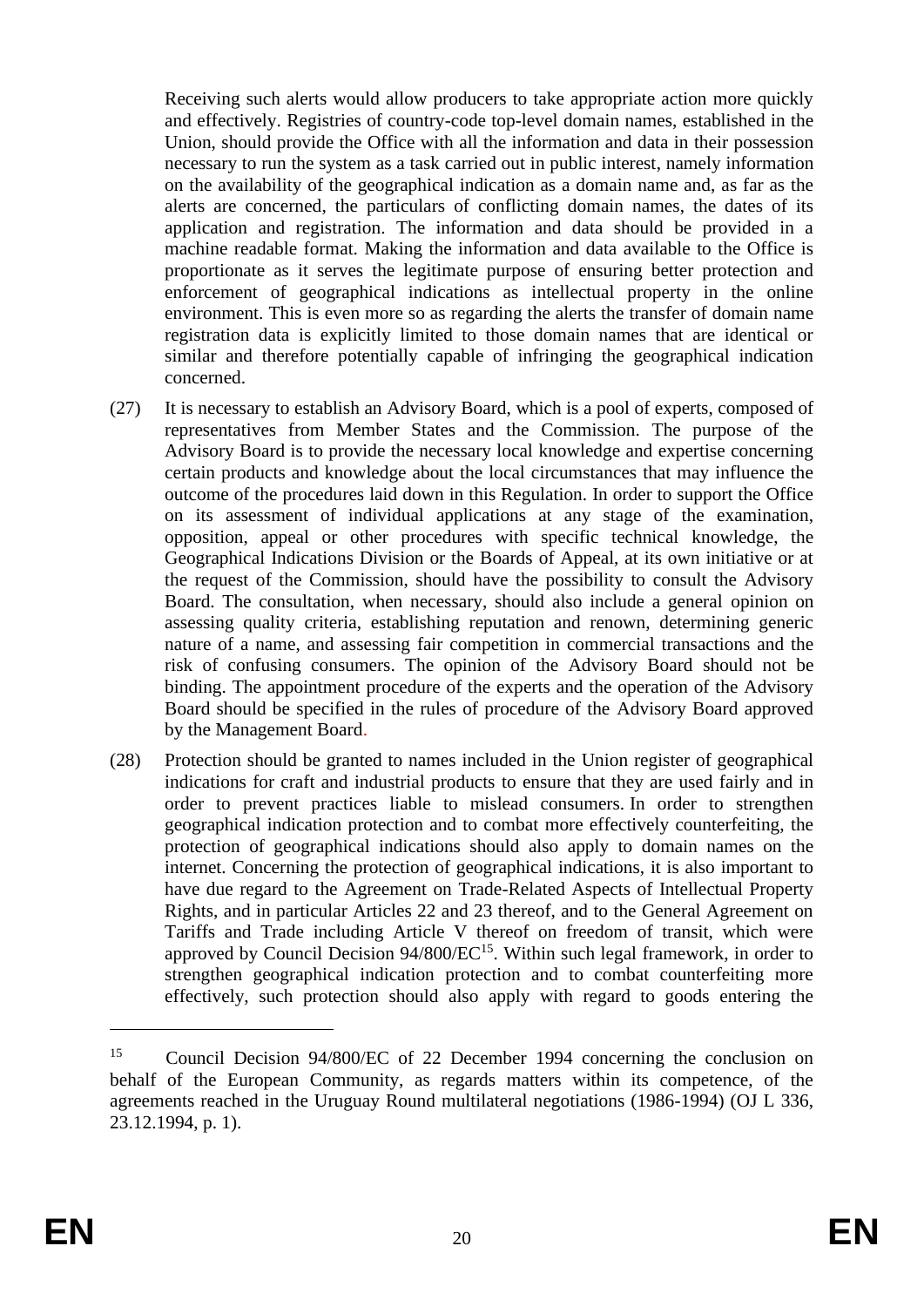customs territory of the Union without being released for free circulation, and placed under special customs procedures such as those relating to transit, storage, specific use or processing.

- (29) Clarity is required on the use of a geographical indication in the sale name of a manufactured product of which the product designated by the geographical indication is a part or component. It should be ensured that such use is made in accordance with fair commercial practices and does not weaken, does not dilute, or is not detrimental to the reputation of the product designated by the geographical indication. The consent of the producers group or the individual producer of the geographical indication concerned should be required to allow such use.
- (30) Generic terms that are similar to, or form part of, a name or term that is protected by a geographical indication should retain their generic status.
- (31) The protection of geographical indications needs to balance with the protection of homonymous names registered as geographical indications as well as renowned trademarks, in particular in light of the fundamental right to property as set out in Article 17 of the Charter of Fundamental Rights of the European Union as well as obligations resulting from international law.
- (32) Producer groups play an essential role in the application process for the registration of geographical indications, as well as in the amendment of specifications and cancellation requests. They should be equipped with the necessary means to better identify and market the specific characteristics of their products. The role of the producer group should therefore be clarified.
- (33) The relationship between internet domain names and geographical indications should be clarified as regards the scope of the application of the remedy measures, the recognition of geographical indications in dispute resolution, and the fair use of domain names. Persons having a legitimate interest in a registered geographical indication should be empowered to request for the revocation or the transfer of the domain name in case the conflicting domain name has been registered by its holder without rights or legitimate interest in the geographical indication or if it has been registered or is being used in bad faith and its use contravenes the protection of a geographical indication. Alternative dispute resolution procedures should not prejudice the possibility of bringing domain name disputes before a national court.
- (34) The relationship between trade marks and geographical indications should also be clarified in relation to criteria for the rejection of trade mark applications, the invalidation of trade marks and the coexistence between trade marks and geographical indications.
- (35) In order to avoid creating unfair conditions for competition, any producer, including a third-country producer, should be able to use a registered geographical indication, provided that the product concerned complies with the requirements of the relevant product specification, or single document or equivalent to the latter i.e. a complete summary of the product specification. The system set up by the Member States should also guarantee that producers complying with the rules are covered by the verification of compliance of the product specification.
- (36) As it is the first time that an Union-wide geographical indication protection system for craft and industrial product is implemented, it is important to raise awareness among consumers, producers, especially MSMEs and public authorities at national, regional and local level about the initiative.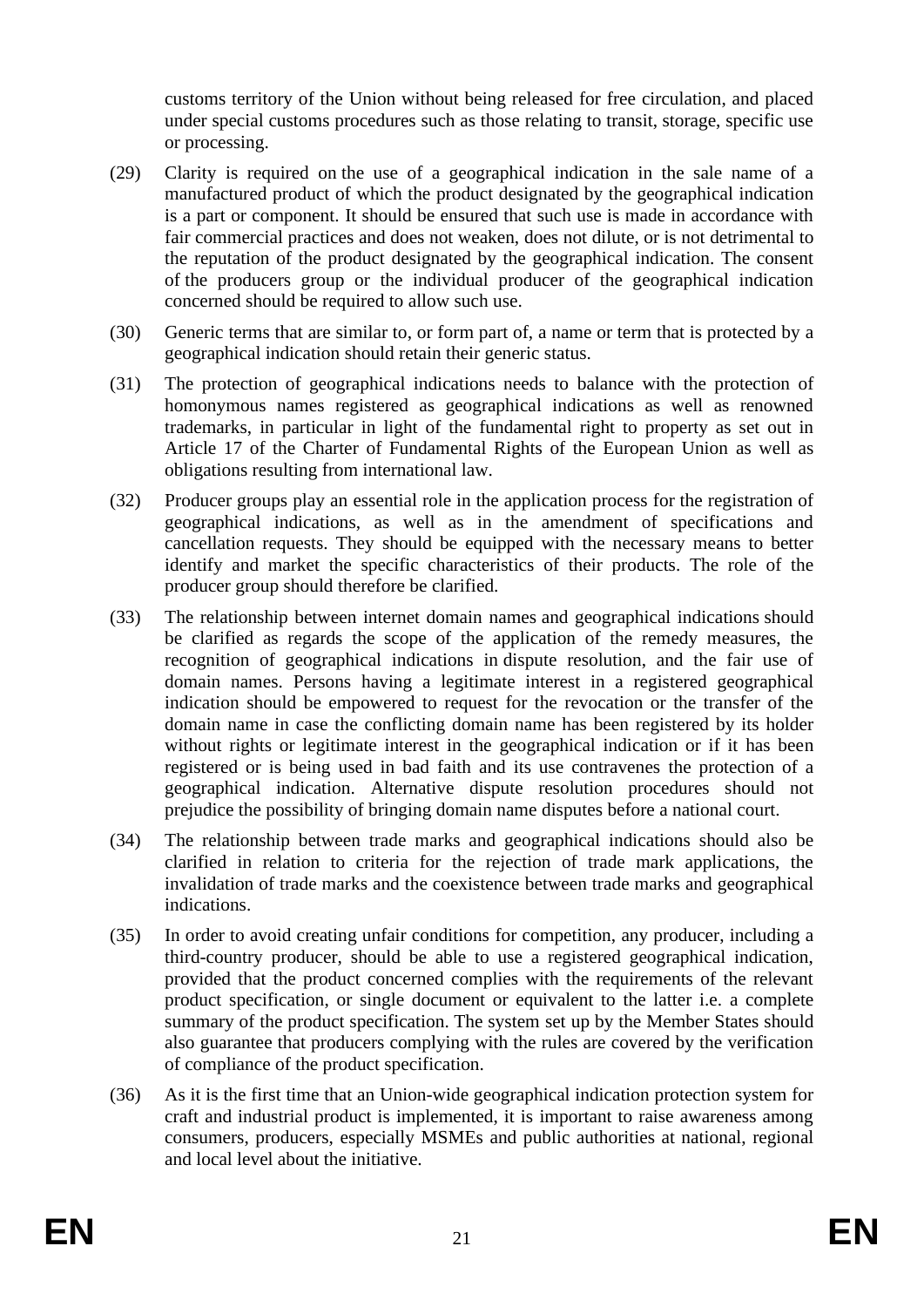- (37) The symbols, indications and abbreviations identifying a registered geographical indication, and the rights therein pertaining to the Union, should be protected in the Union as well as in third countries with the aim of ensuring that they are used on genuine products and that consumers are not misled as to the qualities of products.
- (38) The use of Union symbols and indications on the packaging of craft and industrial products designated by a geographical indication should be recommended in order to make this category of products, and the guarantees attached to them, better known to consumers and to permit easier identification of these products on the market, thereby facilitating checks. The use of such symbols or indications should remain voluntary for third-country geographical indications.
- (39) For the sake of clarity for consumers and to maximise coherence with the revised Regulation for protection of geographical indications for agricultural products, foodstuff, wine and spirits, the Union symbol used on the packaging of craft and industrial products designated by a geographical indication should be identical to the one used on the packaging of agricultural products and foodstuffs, wines and spirit drinks designated by a geographical indication established under Commission Delegated Regulation (EU) 664/2014<sup>16</sup>.
- (40) The added value of geographical indications is based on consumer trust. Such trust can only be well-founded if the registration of geographical indications is accompanied by effective verification and controls, including the producer's due diligence.
- (41) In order to guarantee consumers of the specific characteristics of craft and industrial products protected by geographical indications, producers should be subject to a system that verifies compliance with the product specification before the product is put on the market. Member States should be free to establish a third-party verification system operated by the competent authorities, and the product certification bodies, to which those authorities delegate certain official control tasks or a verification system based on a producer' s self-declaration. The self-declaration should be submitted to the competent authorities assuring conformity with the product specification.
- (42) To guarantee compliance with the product specification after the product has been put on the market, competent authorities should perform official controls in the marketplace on a risk analysis and with appropriate frequency considering the likelihood of non-compliances including fraudulent or deceptive practices.
- (43) Enforcement of geographical indications in the marketplace is important to prevent fraudulent and deceptive practices thus ensuring that the producers of products designated by a geographical indication are properly rewarded for the added value of their products bearing a geographical indication and that illegal users of those geographical indications are prevented from selling their products. Therefore, apart from controls concerning the producers, Member States should also take appropriate administrative and judicial steps to prevent or stop the use of names on products or services that contravene the protected geographical indications, where such products are produced, marketed or such services are marketed, in their territory. For the

<sup>&</sup>lt;sup>16</sup> Commission Delegated Regulation (EU) No 664/2014 of 18 December 2013 supplementing Regulation (EU) No 1151/2012 of the European Parliament and of the Council with regard to the establishment of the Union symbols for protected designations of origin, protected geographical indications and traditional specialities guaranteed and with regard to certain rules on sourcing, certain procedural rules and certain additional transitional rules (OJ L 179, 19.6.2014, p. 17).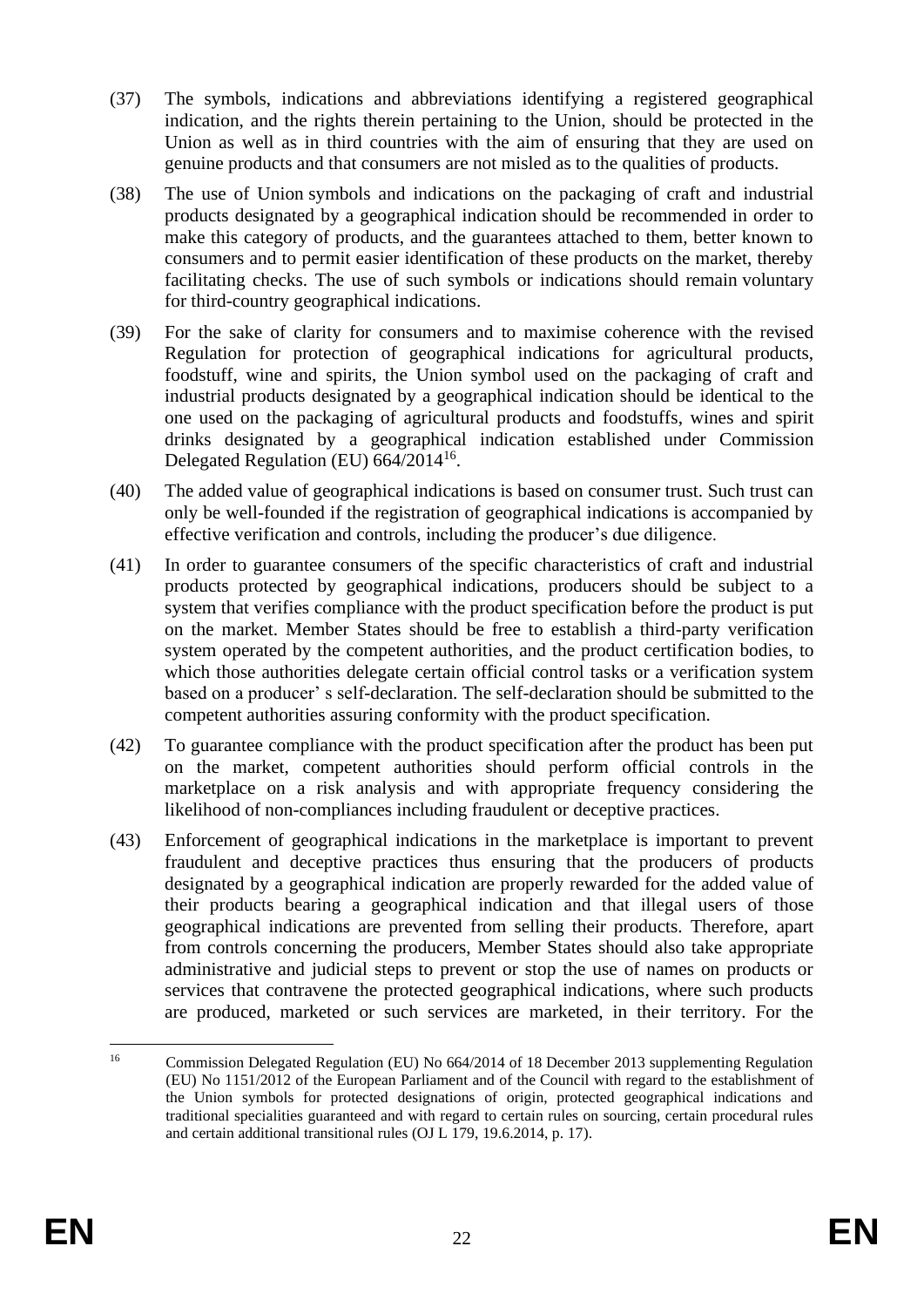purposes of enforcing geographical indications, measures, procedures and remedies set out in Directive 2004/48/EC<sup>17</sup> of the European Parliament and of the Council are available as they are applicable to any infringement of intellectual property rights.

- (44) Member States should have the possibility to allow producers to fulfil their obligation to perform due diligence by submitting a self-declaration to the competent authorities every three years, demonstrating their continued compliance. Producers should be required to renew their self-declaration immediately where there is an amendment to the product specification or a change affecting the concerned product. The use of selfdeclaration should not prevent producers from having their conformity fully or partially certified by eligible third parties. A third-party certification should be able to supplement a self-declaration but not replace it.
- (45) The self-declaration should provide competent authorities with all necessary information on the product and on its compliance with the product specification. To ensure that the information provided in the self-declaration is comprehensive, a harmonised structure for such declarations should be laid down in Annex. It is important to ensure that the self-declaration is filled in truthfully and accurately. Therefore, the producer should take full responsibility for the information provided in the self-declaration, and should be able to provide the necessary evidence to allow for the verification of that information.
- (46) Where a self-declaration certification procedure is in place, competent authorities should carry out random controls.
- (47) In the event of non-compliance with the product specification, the competent authorities should take appropriate measures to ensure that the producers concerned remedy the situation and to prevent further non-compliances. In addition, Member States should provide for a set of effective, proportionate and dissuasive penalties aimed at deterring possible fraudulent behaviour by producers.
- (48) Control and verification fees or charges should cover, but not exceed, the costs, including overhead costs, incurred by the competent authorities to perform official controls. Overhead costs could include the costs of the organisation and support necessary for planning and carrying out the official controls. Such costs should be calculated on the basis of each individual official control or on the basis of all official controls performed over a given period of time. Where fees or charges are applied on the basis of the actual cost of individual official controls, producers with a good record of compliance should bear lower overall charges than non-compliant ones, as such producers with a good record of compliance should be subject to less frequent official controls. In order to promote compliance with Union legislation by all producers irrespective of the method (based on actual costs or on a flat rate) that each Member States has chosen for the calculation of the fees or charges, where fees or charges are calculated on the basis of overall costs incurred by the competent authorities over a given period of time, and imposed on all producers irrespective of whether they are subject to an official control during the reference period, those fees or charges should be calculated so as to reward producers with a consistently good record of compliance. No fee should be charged for the submission of the self-declaration and its processing.

<sup>&</sup>lt;sup>17</sup> Directive 2004/48/EC of the European Parliament and of the Council of 29 April 2004 on the enforcement of intellectual property rights.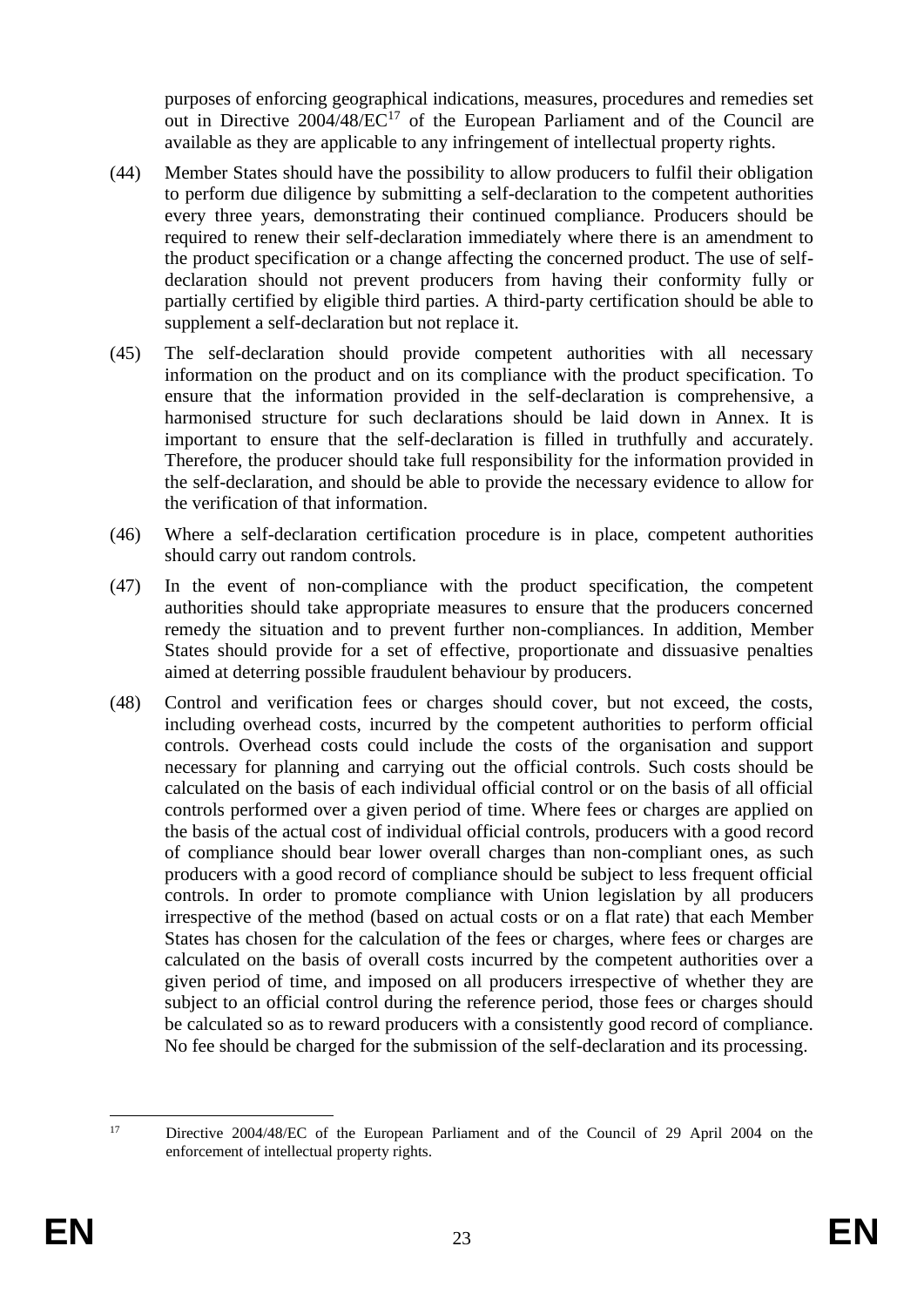- (49) To ensure impartiality and effectiveness, the competent authorities designated to perform the verification of the compliance with the product specification should meet a number of operational criteria. To facilitate the task of controls and to make the system more effective competent authorities should be able to delegate competences regarding the performance of specific control tasks to a legal person which certifies that products designated by geographical indications comply with the product specification ('product certification body'). A delegation of such competences to natural persons should also be envisaged.
- (50) Information on the competent authorities and on product certification bodies should be made public by Member States and the Office to ensure the transparency and allow interested parties to contact them.
- (51) European standards (EN standards) developed by the European Committee for Standardisation (CEN) and international standards developed by the International Organization for Standardization (ISO) should be used for the accreditation of product certification bodies as well as by those bodies for their operations. The accreditation of those bodies should take place in accordance with Regulation (EC) No 765/2008 of the European Parliament and of the Council<sup>18</sup>. Natural persons should have the expertise, equipment and infrastructure required to perform those official control tasks delegated to them; should be suitably qualified and experienced, and act impartially and free from any conflict of interest as regards the exercise of those official control tasks delegated to them. Product certification bodies established outside the Union should demonstrate their compatibility with Union or internationally recognised standards based on a certificate issued by a body that is a signatory of a multilateral recognition agreement under the auspices of the International Accreditation Forum.
- (52) In order to strengthen geographical indication protection and to combat counterfeiting more effectively, the protection of geographical indications should apply to both, the offline and online environment including domain names on the internet. Intermediary services, in particular online platforms have become increasingly used for the sale of products, including those designated by geographical indications, and in some cases online platforms might represent an important space as regards preventing fraud. In this regard, information related to the advertising, promotion and sale of goods that contravenes the protection of geographical indications provided for in Article 35, should be considered illegal content within the meaning of Article 2 (g) of Regulation (EU) No xxxx/2022<sup>19</sup> of the European Parliament and of the Council and be subject of obligations and measures under that Regulation.
- (53) Taking into account that a product designated by the geographical indication produced in one Member State might be sold in another Member State, administrative assistance between Member States should be ensured to allow effective controls and its practicalities should be laid down.
- (54) For the optimal functioning of the internal market, it is important that producers quickly and easily demonstrate in several contexts that they are authorised to use a protected name, such as at customs controls, market inspections or on demand by trade

<sup>18</sup> Regulation (EC) No 765/2008 of the European Parliament and of the Council of 9 July 2008 setting out the requirements for accreditation and repealing Regulation (EEC) No 339/93 (OJ L 218 13.8.2008, p. 30).

<sup>19</sup> Regulation of the European Parliament and of the Council on a Single Market For Digital Services (DSA) and amending Directive 2000/31/EC.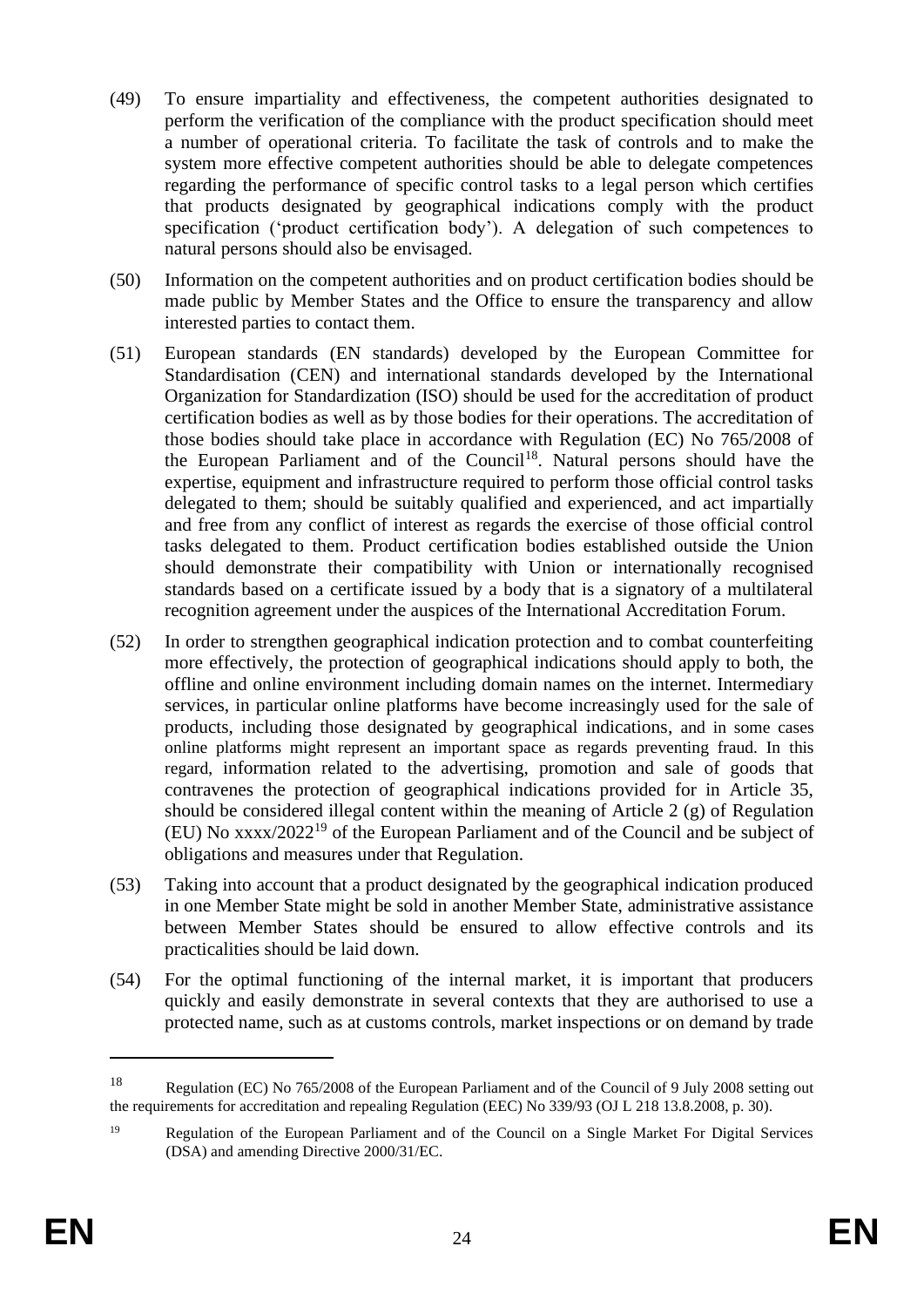operators. To this end, an official certificate, or other proof of certification, of entitlement to produce the product designated by the geographical indication should be put at the disposal of the producer.

- (55) The action of the Union following its accession to the Geneva Act is governed by Regulation (EU) 2019/1753 of the European Parliament and of the Council<sup>20</sup>. Certain provisions of that Regulation should be amended to ensure coherence with the introduction of geographical indication protection for craft and industrial products at the Union level, in accordance with this Regulation. In this context, the Office should play the role of the Union's competent authority in respect of geographical indications for craft and industrial products under the Geneva Act. Provisions of Regulation (EU) 2019/1753 applicable to geographical indications falling outside the scope of regulations on the EU's protection schemes for agricultural geographical indications should be aligned with this Regulation.
- (56) Regulation (EU) 2017/1001 of the European Parliament and of the Council<sup>21</sup> should be amended. Article 151 of that Regulation sets out the tasks of the Office. The administration and promotion of geographical indications, in particular the tasks conferred on the Office under this Regulation should be added to Article 151 of that Regulation. In addition, in order to ensure coherence with this Regulation, a provision on the establishment of a domain name information and alert system for EU trade marks should also be inserted in that Regulation.
- (57) For the tasks conferred on the Office under this Regulation, the languages of the Office should be all the official languages of the Union. The Office may accept verified translations into one of the official languages of the Union of documents and information with respect to applications for registration, amendment for product specification and cancellation procedures submitted from third countries. The Office may, if appropriate, use verified machine translations.
- (58) The digital system should include a front and back office and allow for smooth connection, interface with and integration to IT systems of national authorities, the Union GI register of geographical indications for craft and industrial products and the IT system of the World Intellectual Property Office for the protection through the Geneva Act of the Lisbon Agreement. The Union register of geographical indications designed by the Office for craft and industrial products should be similar in appearance and have at least those functionalities to the Register of geographical indications for wines, foodstuff and agricultural products.
- (59) In order to ensure uniform conditions for the implementation of this Regulation, implementing powers should be conferred on the Commission as regards: (i) laying down rules which limit the information contained in the product specification, where such a limitation is necessary to avoid excessively voluminous applications for registration; (ii) laying down rules on the form of the product specification; (iii) specifying the format and online presentation of the relevant single document; (iv) specifying the format and online presentation of the accompanying documentation; (v) determining the amounts of the fees and the ways in which they are to be paid; (vi) specifying further details on the criteria to lodge direct applications and on the

<sup>20</sup> Regulation (EU) 2019/1753 of the European Parliament and of the Council of 23 October 2019 on the action of the Union following its accession to the Geneva Act of the Lisbon Agreement on Appellations of Origin and Geographical Indications (OJ L 271, 24.10.2019, p. 1*).*

<sup>21</sup> Regulation (EU) 2017/1001 of the European Parliament and of the Council of 14 June 2017 on the European Union trade mark (OJ L 154, 16.6.2017, p. 1).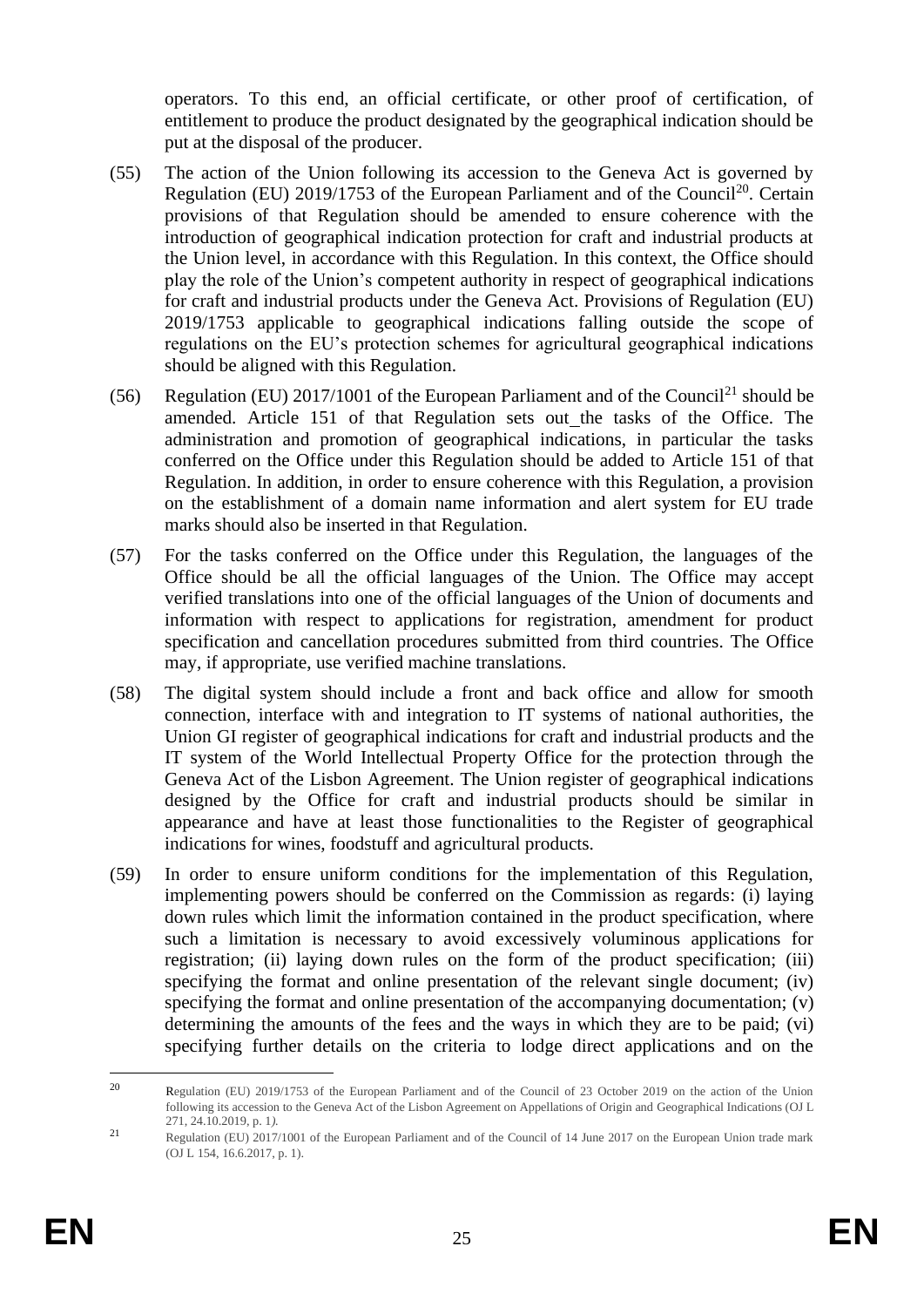procedures for the preparation and submission of the direct applications; (vii) specifying the procedures, and criteria for preparation and submission of the applications, and their form and presentation, in order to facilitate the application process, including for applications concerning more than one national territory; (viii) laying down the necessary rules to provide for the submission of official comments by national authorities and persons with a legitimate interest in order to facilitate the official submission of comments and to improve management of the opposition process; (ix) specifying the format and online presentation of oppositions and any comments procedure; (x) specifying rules on the protection of the geographical indication; (xi) deciding on the protection of geographical indications pertaining to products of third countries that are protected in the Union under an international agreement to which the Union is a contracting party; (xii) specifying the content and presentation of the Union register of geographical indications; (xiii) specifying the format and online presentation of extracts from the Union register of geographical indications for craft and industrial products; (xiv) laying down detailed rules on procedures, form and presentation of an amendment application for Union amendment and on procedures, form and communication of standard amendments to the Office; (xv) laying down detailed rules on procedures and form of the cancellation process, as well as on the presentation of the requests; (xvi) setting out the technical characteristics of the Union symbol and indications as well as the rules of their use on the products marketed under a registered geographical indication, including rules concerning the appropriate linguistic versions to be used; (xvii) specifying the nature and the type of the information to be exchanged and the methods for exchanging information under mutual assistance. Those powers should be exercised in accordance with Regulation (EU) No  $182/2011$  of the European Parliament and of the Council<sup>22</sup>.

(60) In order to amend or supplement certain non-essential elements of this Regulation, the power to adopt acts in accordance with Article 290 of the Treaty on the Functioning of the European Union should be delegated to the Commission in respect of the requirements or listing additional items of the accompanying documentation, defining procedures and conditions applicable to the preparation and submission of Union applications for registration, rules on entrusting the Office to operate the Union register of geographical indications for craft and industrial products; the formal content of the notice of appeal, the procedure for the filing and the examination of an appeal as well as the formal content and the form of the Board of Appeal's decisions; the information and requirements of the self-declaration and the technical assistance of the Office. It is of particular importance that the Commission carry out appropriate consultations during its preparatory work, including at expert level, and that those consultations be conducted in accordance with the principles laid down in the Interinstitutional Agreement of 13 April 2016 on Better Law-Making<sup>23</sup>. In particular, to ensure equal participation in the preparation of delegated acts, the European Parliament and the Council receive all documents at the same time as Member States' experts, and their experts systematically have access to meetings of Commission expert groups dealing with the preparation of delegated acts.

<sup>22</sup> OJ L 55, 28.2.2011, p. 13.

<sup>23</sup> Interinstitutional Agreement between the European Parliament, the Council of the European Union and the European Commission on Better Law-Making (OJ L 123, 12.5.2016, p. 1)*.*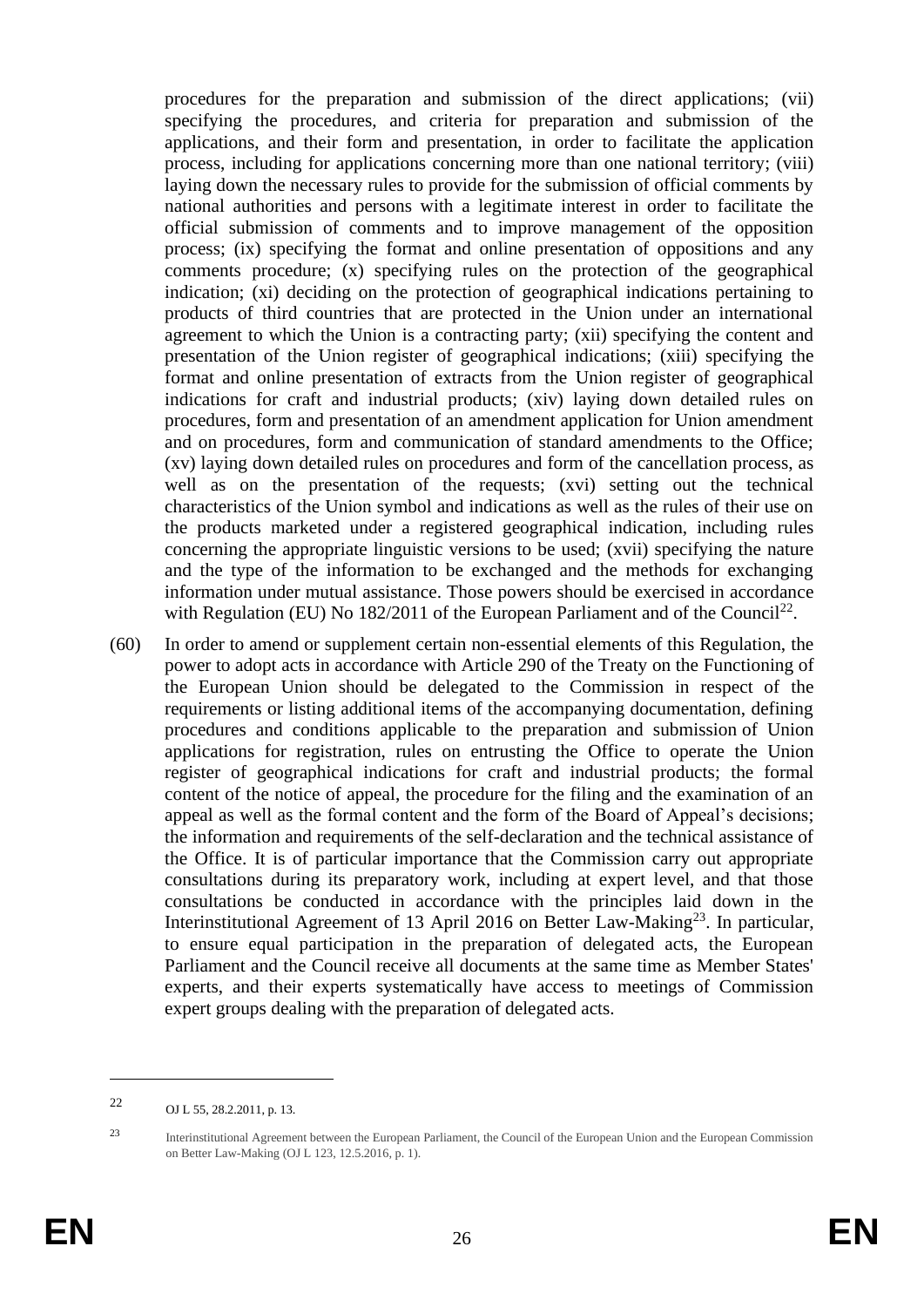- (61) The current protection of geographical indications at national level is based on various regulatory approaches. Having two parallel systems at Union and national levels might carry the risk of confusing consumers and producers. The replacement of national specific geographical indication protection systems by the Union wide regulatory framework will create legal certainty, reduce administrative burden for national authorities, ensure fair competition between the producers of the products bearing such indications as well as predictable and relatively low costs and enhance the credibility of the products in the consumers' eyes. To this end, the national specific protection for geographical indications for craft and industrial products will cease to exist one year after the entry into force of this Regulation. The protection may be extended in time until the registration process is finalised for those national GIs identified by interested Member States. Some Member States that are party to the Lisbon Agreement for the Protection of Appellations of Origin and their International Registration have registered geographical indications for craft and industrial products and protected geographical indications for craft and industrial products originating from third countries under that Agreement. Regulation (EU) 2019/1753 should therefore be amended so as to allow for the continued protection of those geographical indications for craft and industrial products.
- (62) Since a period of time is required to ensure that the framework for the proper functioning of this Regulation is in place to create a Union and international registration system (including IT system, setting up and managing the Union register of geographical indications for craft and industrial products, the EU alert system against the abusive use of geographical indications for craft and industrial products in the internet, etc.), this Regulation should start to apply [XX] months following the date of its entry into force.
- (63) The European Data Protection Supervisor was consulted in accordance with Article 42(1) of Regulation (EU) 2018/1725 and delivered an opinion on (…),

HAVE ADOPTED THIS REGULATION: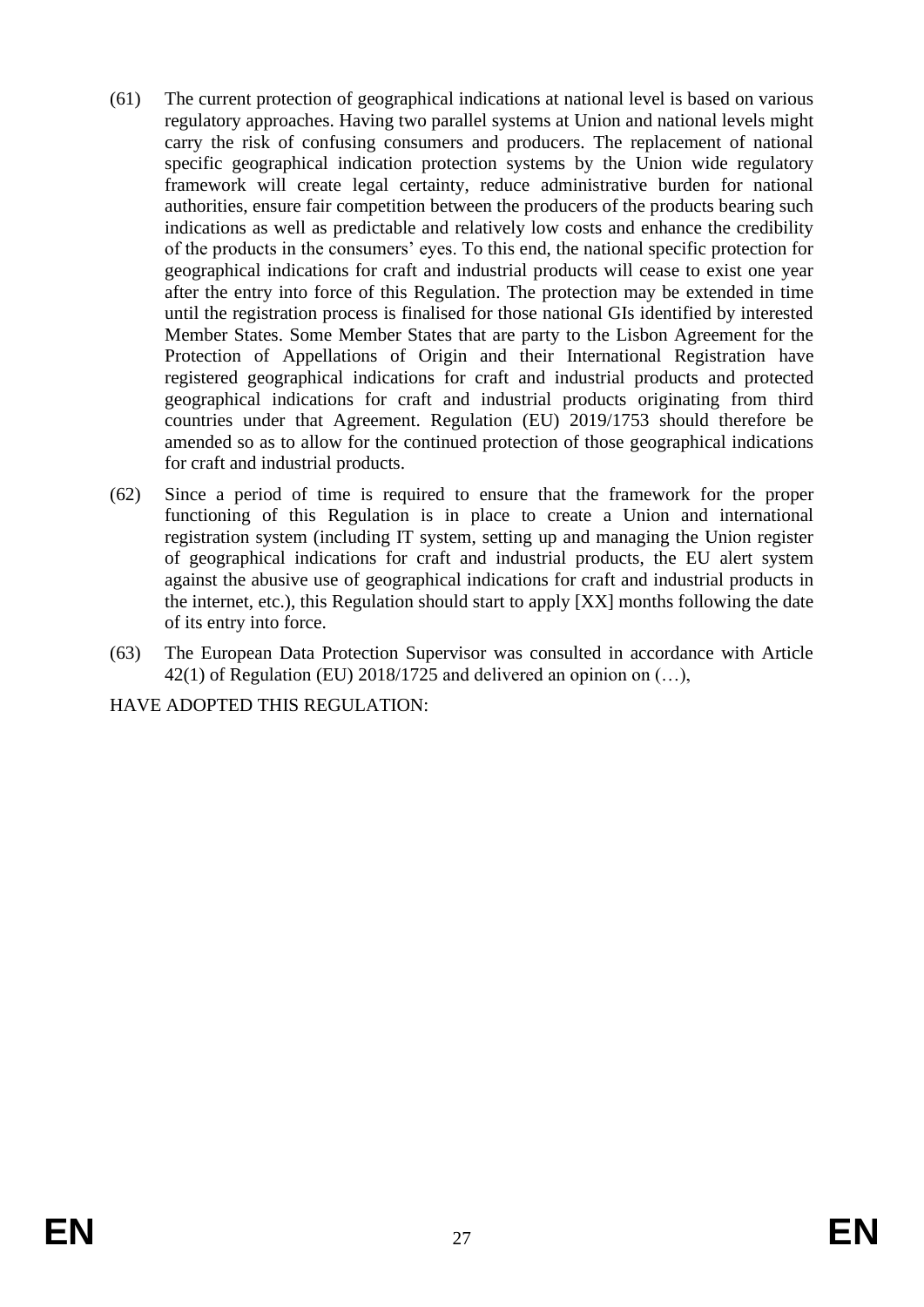# **TITLE I GENERAL PROVISIONS**

## *Article 1*

#### **Subject matter**

This Regulation lays down rules on:

- (a) the registration, protection, control and enforcement of certain names that identify craft and industrial products with given quality, reputation or other characteristics linked to their geographical origin and,
- (b) geographical indications entered in the international register established under the international registration and protection system based on the Geneva Act of the Lisbon Agreement on Appellations of Origin and Geographical Indications administered by the World Intellectual Property Organisation (WIPO).

#### *Article 2*

#### **Scope**

- 1. This Regulation applies to craft and industrial products listed under the combined nomenclature set out in Annex I to Council Regulation (EEC) No  $2658/87^{24}$
- 2. This Regulation does not apply to spirit drinks as referred in Regulation (EU)  $2019/787$  of the European Parliament and of the Council<sup>25</sup>, wines as defined in Regulation (EU) No  $1308/2013$  of the European Parliament and of the Council<sup>26</sup>, nor to agricultural products and foodstuffs as protected by Regulation (EU) No 1151/2012 of the European Parliament and of the Council<sup>27</sup>.
- 3. Registrations and protection of geographical indications are without prejudice to the obligation of producers to comply with other Union rules, in particular relating to the placing of products on the market and, in particular, to product labelling requirements, to product safety, consumer protection and market surveillance.

<sup>&</sup>lt;sup>24</sup> Council Regulation (EEC) N0 2685/87 of 23 July 1987 on the tariff and statistical nomenclature and on the Common Customs Tariff Regulation (OJ L 256, 7.9.1987 p.1)

<sup>25</sup> Regulation (EU) 2019/787 of the European Parliament and of the Council of 17 April 2019 on the definition, description, presentation and labelling of spirit drinks, the use of the names of spirit drinks in the presentation and labelling of other foodstuffs, the protection of geographical indications for spirit drinks, the use of ethyl alcohol and distillates of agricultural origin in alcoholic beverages, and repealing Regulation (EC) No 110/2008 (OJ L 130, 17.5.2019, p. 1).

<sup>26</sup> Regulation (EU) No 1308/2013 of the European Parliament and of the Council of 17 December 2013 establishing a common organisation of the markets in agricultural products and repealing Council Regulations (EEC) No 922/72, (EEC) No 234/79, (EC) No 1037/2001 and (EC) No 1234/2007 (OJ L 347 20.12.2013, p.  $671$ .<br>27

<sup>27</sup> Regulation (EU) No 1151/2012 of the European Parliament and of the Council of 21 November 2012 on quality schemes for agricultural products and foodstuffs (OJ L 343, 14.12.2012, p. 1).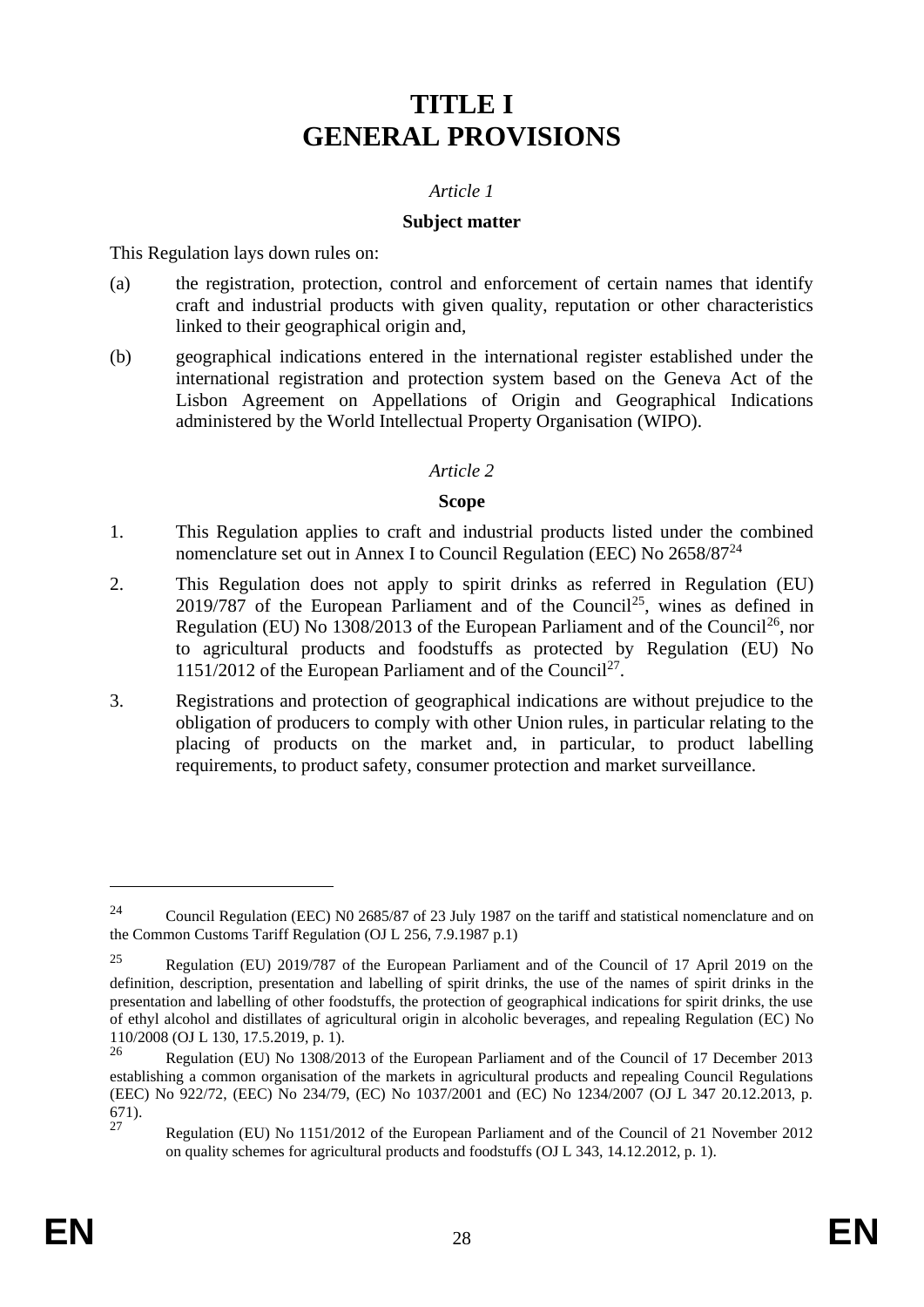4. The geographical indications system laid down in this Regulation shall apply notwithstanding Directive (EU) No 2015/1535 of the European Parliament and of the Council $^{28}$ .

## *Article 3*

#### **Definitions**

For the purposes of this Regulation, the following definitions shall apply:

- (a) 'craft products' means products produced either totally by hand or with the aid of manual tools or by mechanical means, whenever the direct manual contribution is the most important component of the finished product;
- (b) 'industrial products' means products produced in a standardised way, typically on mass scale and through the use of machines;
- (c) 'combined nomenclature' means combined nomenclature as established in Article 1 of Regulation (EEC) No 2658/87;
- (d) 'producer group' means any association, irrespective of its legal form, mainly composed of producers or processors working with the same product;
- (e) 'production step' means any stage of production, processing or preparation, up to the point, where the product is in a form to be placed on the internal market;
- (f) 'traditional' and 'tradition', when associated with a product originating in a geographical area, means proven historical usage by producers in a community for a period that allows transmission between generations;
- (g) 'producer' means an operator engaged in any production step of a product the name of which is protected as a geographical indication, including processing activities, covered by the product specification;
- (h) 'generic terms' means:

(i) the names of products which, although relating to the place, region or country where the product was originally produced or marketed, have become the common name of a product in the Union or

(ii) a common term descriptive of the type of product, product attributes or other terms that do not refer to specific product;

- (i) 'product certification body' means a legal person which certifies that products designated by geographical indications comply with the product specification, whether in performance of a delegated official control task or any other mandate;
- (j) 'self-declaration' means a document in which a producer, or an authorised representative, indicates on his or her sole responsibility that the product is compliant with the corresponding product specification and that all necessary controls and checks for the proper determination of conformity have been carried out in order to demonstrate the lawful use of the geographical indication to the competent authorities of Member States.

<sup>&</sup>lt;sup>28</sup> Directive (EU) 2015/1535 of the European Parliament and of the Council of 9 September 2015 laying down a procedure for the provision of information in the field of technical regulations and of rules on Information Society services (OJ L 241, 17.9.2015, p. 1).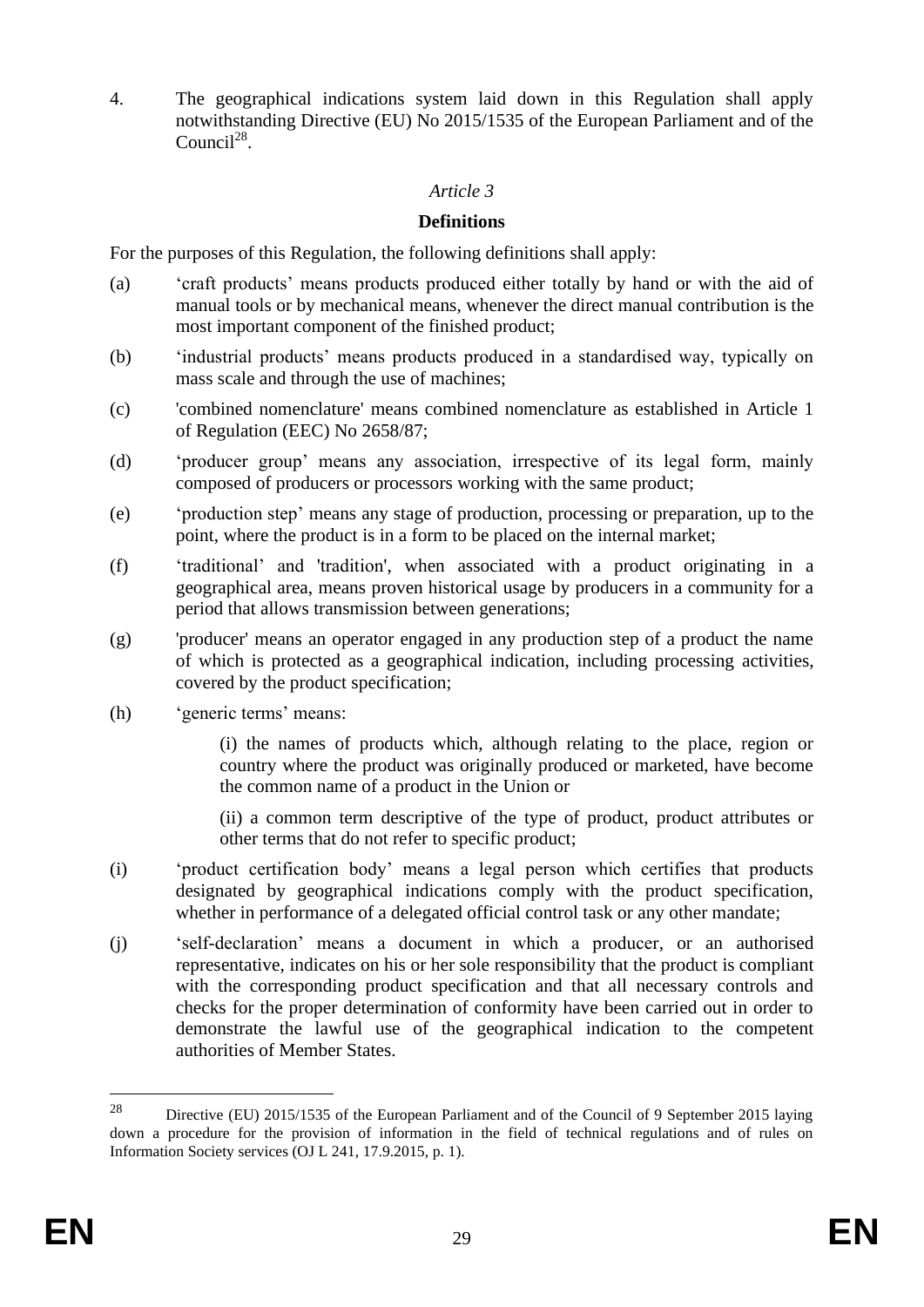(k) 'notice of comment' means a written observation lodged with the European Union Intellectual Property Office ('the Office) indicating at inaccuracies in the application without triggering the opposition procedure.

## *Article 4*

#### **Data protection**

- 1. The Commission and the Office shall be considered controllers within the meaning of Article 3, point (9), of Regulation (EU) 2018/1725 of the European Parliament and of the Council<sup>29</sup> in relation to the processing of personal data in the procedure it is competent for in accordance with this Regulation.
- 2. The competent authorities of Member States shall be considered controllers within the meaning of Article 4, point (7), of Regulation (EU) 2016/679 of the European Parliament and of the Council<sup>30</sup> in relation to the processing of personal data in the procedures for which they are competent in accordance with this Regulation.

# *Article 5*

## **Requirements for a geographical indication**

For the name of a craft and industrial product to qualify for "geographical indication" protection, the product shall comply with the following requirements:

- (a) The product originates in a specific place, region or country;
- (b) Its given quality, reputation or other characteristic is essentially attributable to its geographical origin; and
- (c) at least one of the production steps of the product takes place in the defined geographical area.

<sup>29</sup> Regulation (EU) 2018/1725 of the European Parliament and of the Council of 23 October 2018 on the protection of natural persons with regard to the processing of personal data by the Union institutions, bodies, offices and agencies and on the free movement of such data, and repealing Regulation (EC) No 45/2001 and Decision No 1247/2002/EC (OJ L 295, 21.11.2018, p. 39).

Regulation (EU) 2016/679 of the European Parliament and of the Council of 27 April 2016 on the protection of natural persons with regard to the processing of personal data and on the free movement of such data, and repealing Directive 95/46/EC , *OJ L 119, 4.5.2016, p. 1–88.*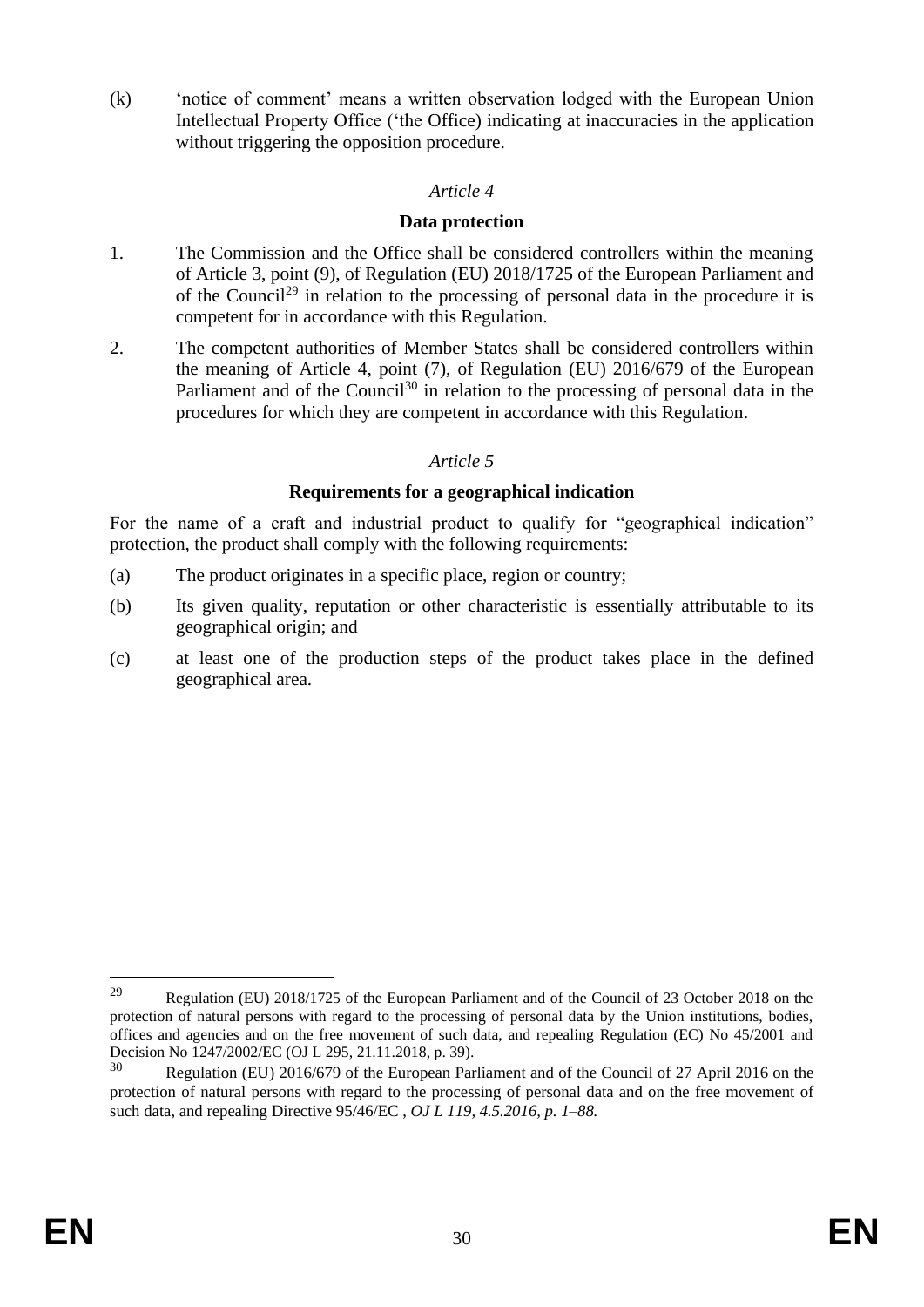# **TITLE II REGISTRATION OF GEOGRAPHICAL INDICATIONS**

# **Chapter 1 General Provisions**

#### *Article 6*

#### **Applicant**

- 1. Applications for the registration of geographical indications shall only be submitted by a producer group of a product ('applicant producer group'), the name of which is proposed for registration. Regional or local public entities may help in the preparation of the application and in the related procedure.
- 2. An authority designated by a Member State may be deemed to be an applicant producer group for the purposes of this Title, if it is not feasible for the producers concerned to form a group by reason of their number, geographical location or organisational characteristics. Where such representation takes place, the application referred to in Article 11(3) shall state these reasons for such representation.
- 3. A single producer may be deemed to be an applicant producer group for the purposes of this Title, where both of the following conditions are fulfilled:
	- (a) the person concerned is the only producer willing to submit an application for the registration of a geographical indication;
	- (b) the geographical area concerned is defined by natural features without reference to property boundaries and has characteristics which differ appreciably from those of neighbouring areas or the characteristics of the product are different from those produced in neighbouring areas.
- 4. In the case of a geographical indication that designates a cross-border geographical area, producer groups from different Member States may lodge a joint application for the registration of a geographical indication from either Member State. When the cross-border geographical area concerns a Member State and a third country, they may lodge a joint application for registration with the national authority of the Member State concerned. When the cross-border geographical area concerns several third countries, several producer groups may lodge a joint application with the Office.

# *Article 7*

#### **Product specification**

- 1. Craft and industrial products the names of which are registered as a geographical indication shall comply with a product specification, which shall include at least:
	- (a) the name to be protected as geographical indication which may be either a geographical name of the place of production of a specific product, or a name used in trade or in common language to describe the specific product in the defined geographical area;
	- (b) a description of the product, including, if appropriate, the raw materials;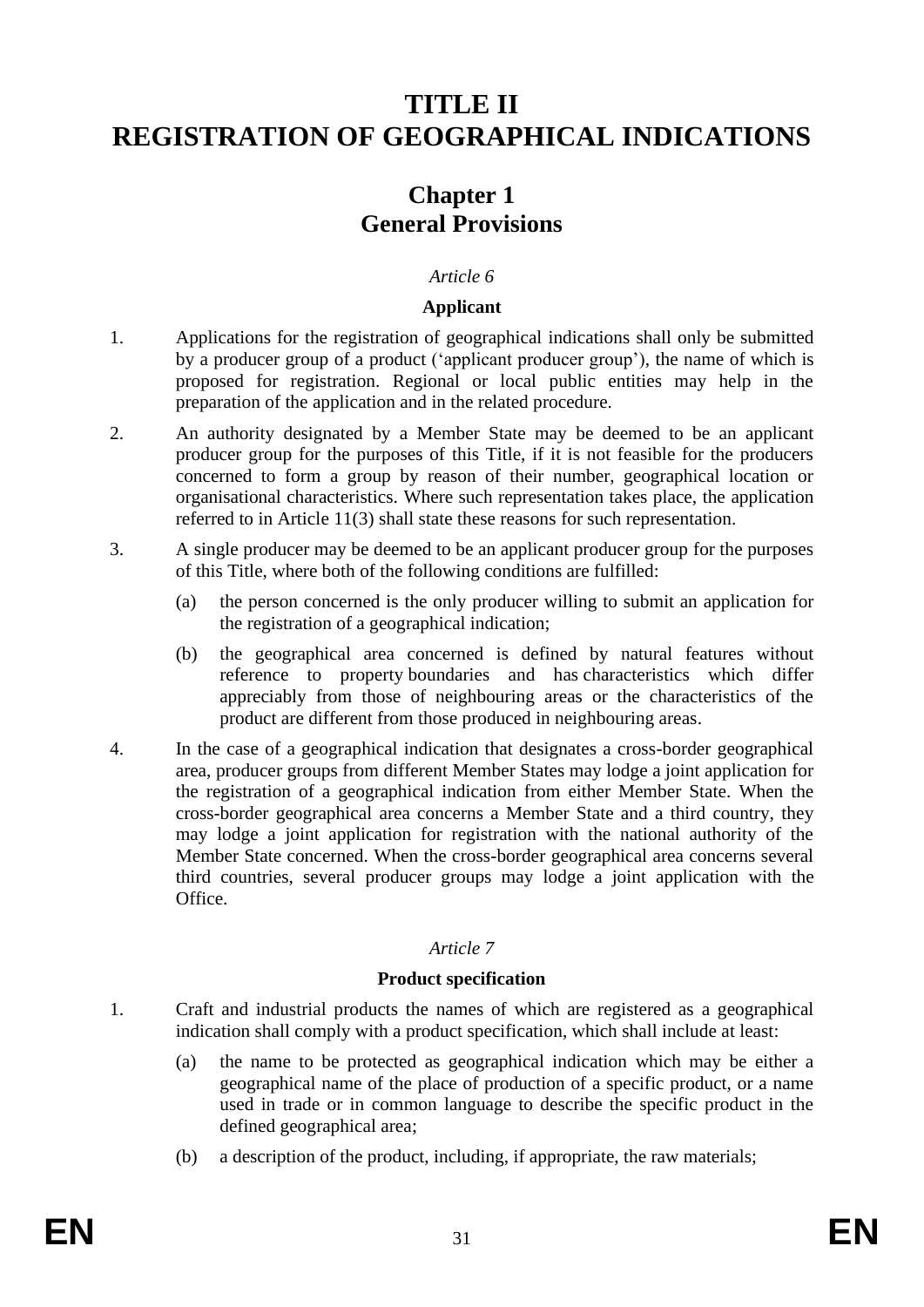- (c) the specification of the defined geographical area creating the link referred to in point (g),
- (d) evidence that the product originates in the defined geographical area specified in Article 5, point (c);
- (e) a description of the method of producing or obtaining the product and, where appropriate, the traditional methods and specific practices used;
- (f) information concerning packaging, where the applicant producer group so determines and gives sufficient product-specific justification as to why the packaging must take place in the defined geographical area to safeguard quality, to ensure the origin or to ensure control, taking into account Union law, in particular that on the free movement of goods and the free movement of services;
- (g) details establishing the link between a given quality, the reputation or other characteristic of the product and the geographical origin as referred to in Article 5, point (b);
- (h) any specific labelling rule for the product in question;
- (i) other applicable requirements where provided for by Member States or by a producer group, if applicable, having regard to the fact that such requirements must be objective, non-discriminatory and compatible with Union law.
- 2. The Commission may adopt implementing acts laying down rules, which limit the information contained in the product specification referred to in paragraph 1, where such a limitation is necessary to avoid excessively voluminous applications for registration and rules on the form of the product specification. Those implementing acts shall be adopted in accordance with the examination procedure referred to in Article 65(2).

# *Article 8*

#### **Single document**

- 1. The single document shall comprise:
	- (a) the following main points of the product specification:
		- (i) the name;
		- (ii) a description of the product, including, where appropriate, specific rules concerning packaging and labelling,
		- (iii) a concise definition of the geographical area;
	- (b) a description of the link between the product and the geographical origin referred to in Article 7(1), point  $(g)$ , including, where appropriate, the specific elements of the product description or production method justifying that link.
- 2. The Commission may adopt implementing acts setting out the format and online presentation of the single document provided for in paragraph 1. Those implementing acts shall be adopted in accordance with the examination procedure referred to in Article 65(2).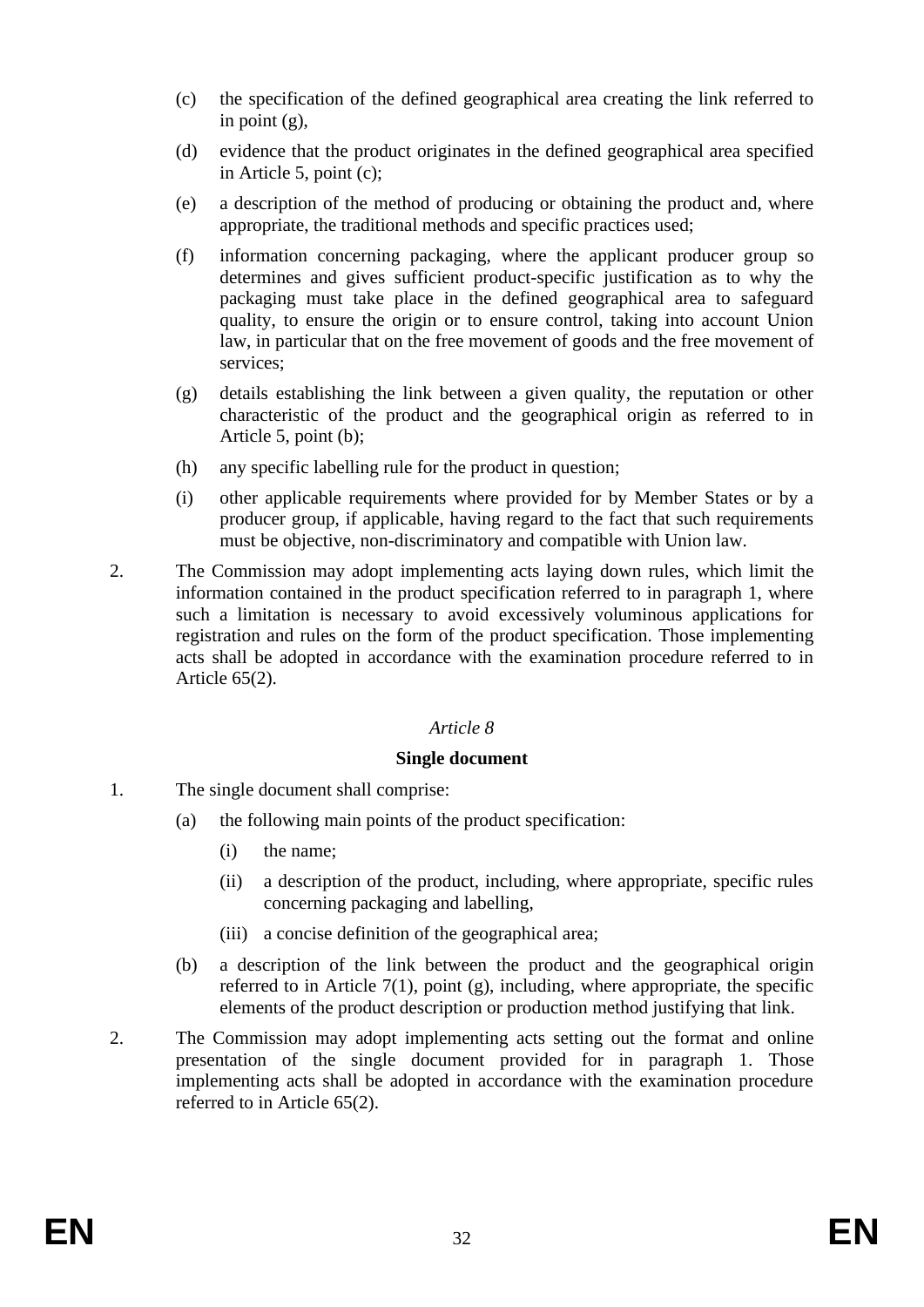#### *Article 9*

# **Documentation accompanying the application for registration**

- 1. The documentation accompanying the application for registration ('accompanying documentation') shall comprise:
	- (a) information concerning any proposed limitations on the use or protection of the geographical indication, as well as any transitional measures proposed by the applicant producer group or by the national authorities notably following the national examination and opposition procedure;
	- (b) the name and contact details of the applicant producer group;
	- (c) the name and contact details of the competent authority and/or product certification body verifying compliance with the provisions of the product specification;
	- (d) a statement as to whether the applicant wants to receive domain name alerts within the meaning of Article 31;
	- (e) any other information deemed appropriate by the Member State, or by the applicant.
- 2. The Commission shall be empowered to adopt delegated acts supplementing this Regulation by provisions clarifying the requirements or listing additional items of the accompanying documentation to be supplied.
- 3. The Commission may adopt implementing acts defining the format and online presentation of the accompanying documentation. Those implementing acts shall be adopted in accordance with the examination procedure referred to in Article 65(2).

# *Article 10*

# **Registration fees**

- 1. Member States may charge a fee to cover the costs of managing the geographical indication system for craft and industrial products provided for in this Regulation, including those incurred in processing applications, statements of opposition, applications for amendments and requests for cancellations.
- 2. Where a Member State charges a fee, the level of the fees shall be reasonable, foster the competitiveness of the producers of the geographical indications and shall take into account the situation of micro, small and medium-sized enterprises.
- 3. The Office shall not charge any fee for any procedure under this Regulation.
- 4. By way of derogation to paragraph 3 of this Article, the Office shall charge a fee in the direct registration procedure referred to in Article 15, in the procedure referred to in Article 17(3) and for the appeals before the Boards of Appeal referred to in Article 30. Fees may be charged also for the amendment of the product specification and cancellation if the procedure concerns a name that was registered under Article 15 or Article 17(3).
- 5. The Commission shall adopt implementing acts to determine the amounts of the fees charged by the Office and the ways in which they are to be paid or, in case of the fee for appeals before the Boards of Appeal, reimbursed. Those implementing acts shall be adopted in accordance with the examination procedure referred to in Article 65(2).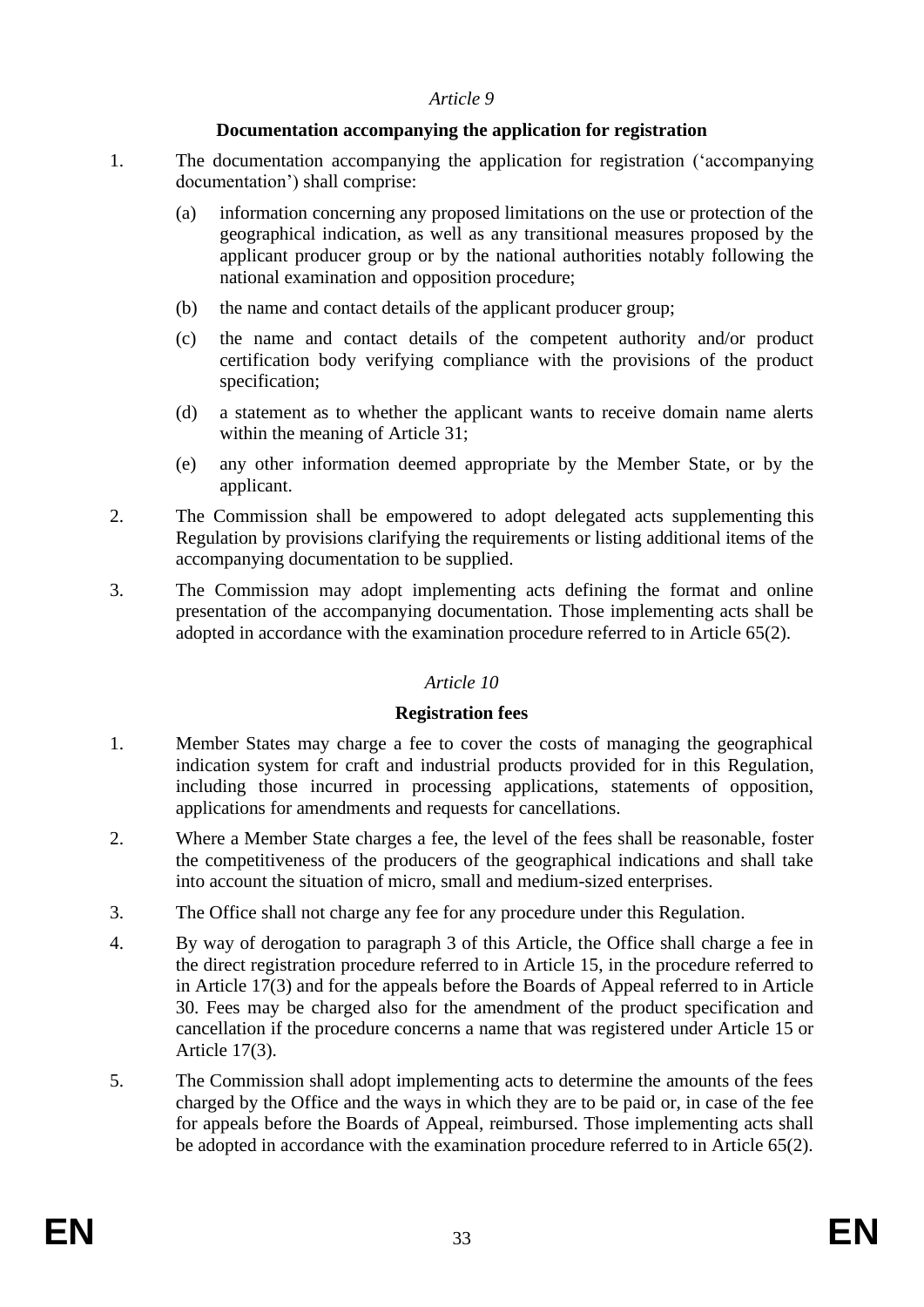# **Chapter 2 National stage of the registration**

## *Article 11*

#### **Designation of competent authority and procedure for national application**

- 1. Without prejudice to paragraph 4 of this Article and Article 15, each Member State shall maintain or designate a competent authority for the management of the national phase of the registration and other procedures for geographical indications for craft and industrial products.
- 2. Without prejudice to paragraph 4 of this Article and Article 15, an application for registration of a geographical indication originating in the Union shall be addressed to the competent authorities of the Member State in which the product concerned originates.
- 3. Applications shall comprise:
	- (a) the product specification referred to in Article 7,
	- (b) the single document referred to in Article 8
	- (c) the accompanying documentation referred to in Article 9.
- 4. Two or more Member States may agree that the competent authority of one Member State is in charge of the national phase of the registration and other procedures, including the submission of the Union application to the Office, also on behalf of the other Member State, or Member States.

# *Article 12*

#### **Examination by competent authorities**

The competent authority shall examine the application and shall check that the product complies with the requirements for geographical indications referred to in Article 5 and provides the necessary information for registration referred to in Articles 7, 8 and 9.

#### *Article 13*

#### **National opposition procedure**

- 1. After the conclusion of the examination referred to in Article 12, the competent authority shall conduct a national opposition procedure. That procedure shall ensure publication of the application and provide for a period of at least 60 days from the date of publication within which any person having a legitimate interest and established or resident on the territory of the Member State in charge of the national phase of the registration or of the Member States in which the product concerned originates ('national opponent') may lodge an opposition to the application with the competent authority of the Member State in charge of the national phase of the registration.
- 2. The competent authority shall establish the detailed arrangements of the opposition procedure. Those detailed arrangements may include criteria for the admissibility of an opposition, a period of consultation between the applicant and each national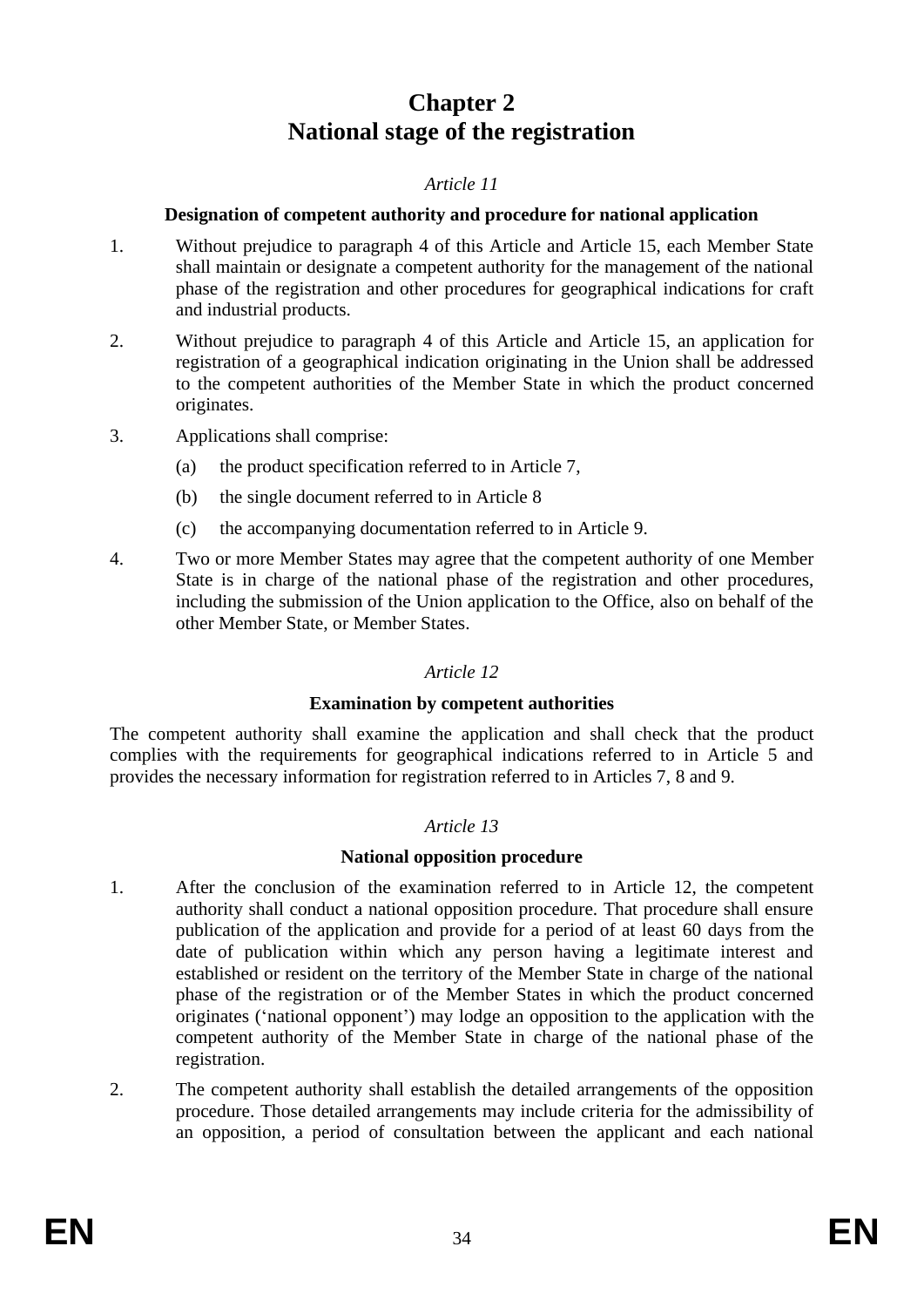opponent, and submission of a report from the applicant on the outcome of the consultations including any changes the applicant has made to the application.

#### *Article 14*

## **Decision on national application**

- 1. If the competent authority, after the examination of the application and the assessment of the results of any oppositions received, and any changes to the application agreed with the applicant, finds that the requirements of this Regulation are met, it shall take a favourable decision and lodge a Union application for registration in accordance with Article 17.
- 2. The competent authority shall ensure that its decision is made public and that any person having a legitimate interest has an opportunity to lodge an appeal. The competent authority shall ensure that the product specification on which its favourable decision is based is published, and shall provide electronic access to the product specification.

## *Article 15*

## **Direct registration**

- 1. By way of derogation from Article 11, the Commission shall be empowered to exempt a Member State from the obligation to designate a competent authority in accordance with Article 11(1) and to handle the management of the applications of geographical indications for craft and industrial products at national level, if the Member State, by 6 months from the date of entry into force of this Regulation, provides the Commission with evidence that shows that the following conditions are met:
	- (a) the Member State concerned does not have a national *sui generis* system in place for the management of geographical indications for craft and industrial products; and
	- (b) the Member State concerned submits a request for an opt-out accompanied by an assessment to the Commission demonstrating that the local interest for protecting craft and industrial products by a geographical indication is low.
- 2. The Commission may request further information from the Member State before adopting a Commission Decision on the derogation referred in paragraph 1.
- 3. When a Member State makes use of the derogation in accordance with paragraph 1, the application from a producer group of that Member State for registration, cancellation or amendment of the product specification of a geographical indication originating in the Union shall be addressed directly to the Office.
- 4. A Member State that has applied the derogation in accordance with paragraph 1, may decide to withdraw its opt-out and designate a competent authority for the management of the applications of geographical indications for craft and industrial products. Such decision shall not affect any ongoing registration procedures. The Member State shall inform in writing the Commission of its decision to withdraw the opt-out.
- 5. If the number of direct applications submitted by applicants from a Member State that has opted out substantially exceeds the estimate given in the assessment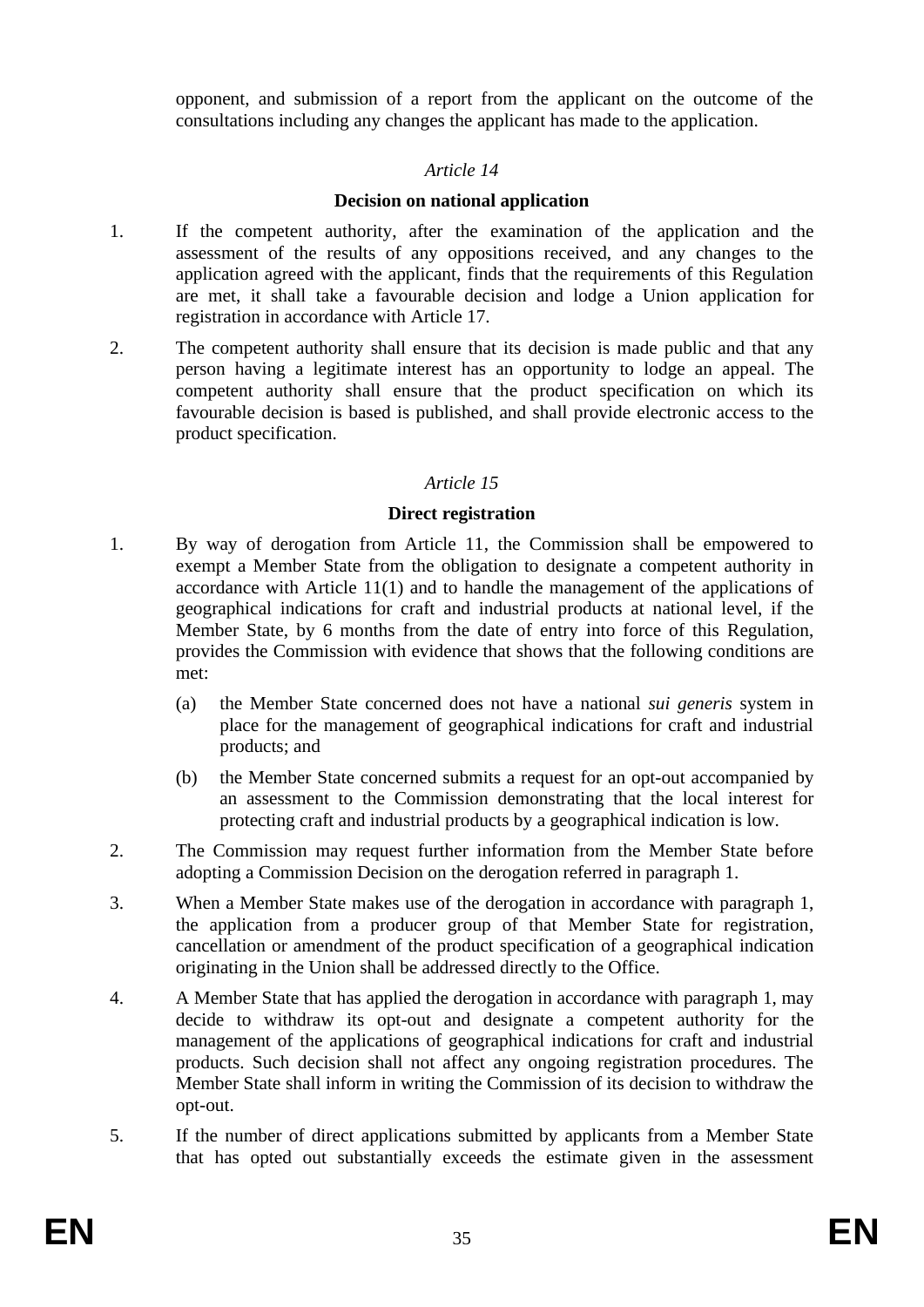submitted by the Member State pursuant to paragraph 1, the Commission may withdraw its decision referred to in paragraph 2.

- 6. The Member State shall provide the Commission and the Office with the details of a point of contact, independent from the applicant, for any technical issues relating to the product and the application.
- 7. The Office shall communicate with both the applicant and the point of contact referred to in paragraph 6 on any technical issues relating to the application.
- 8. Upon request by the Office, within 60 days from such request, the Member State, through the contact point, shall provide assistance in particular for the examination process. Upon request by the Member State, the time limit may be extended by 60 days. Such assistance shall include examining certain specific aspects of the applications lodged by the applicant with the Office, verifying certain information in the applications, issuing declarations concerning such information and replying to other requests for clarifications made by the Office in relation to the applications.
- 9. If the Member State, through the contact point, does not provide assistance within the time limit referred to in paragraph 8, the application shall be deemed not to be filed.
- 10. Registration fees may be applicable and paid to the Office. Such fees shall be laid down according to the procedure referred to in Article 10(5).
- 11. Articles 6 to 9, Articles 11 to 14 and Articles 16 to 30 shall apply to the direct registration procedure referred to in this Article *mutatis mutandis,* with the exception of any examination periods referred to in Article 19(2) and the obligation to conduct a national opposition procedure referred to in Article 13, which shall not apply.
- 12. For the applications seeking direct registration, consulting the Advisory Board referred to in Article 33 shall be required.
- 13. In the direct registration procedure, any person having a legitimate interest may lodge an opposition with the Office in accordance with Article 21.
- 14. This article shall not apply to applications for registration from third countries.
- 15. Member States applying the procedure set out in this Article shall not be exempted from the obligations laid down in Articles 45 to 58 as regards checks and enforcement.
- 16. The Commission may adopt implementing acts setting out further details on the criteria for the application of direct registration and on the procedures for the preparation and submission of the direct applications. Those implementing acts shall be adopted in accordance with the examination procedure referred to in Article 65(2).

# *Article 16*

#### **Temporary national protection**

- 1. A Member State may, on a temporary basis, grant transitional protection to the geographical indications at national level, with effect from the date on which an application for registration is lodged with the Office.
- 2. The temporary national protection shall cease on the date on which either a decision on the application for registration is adopted or the application is withdrawn.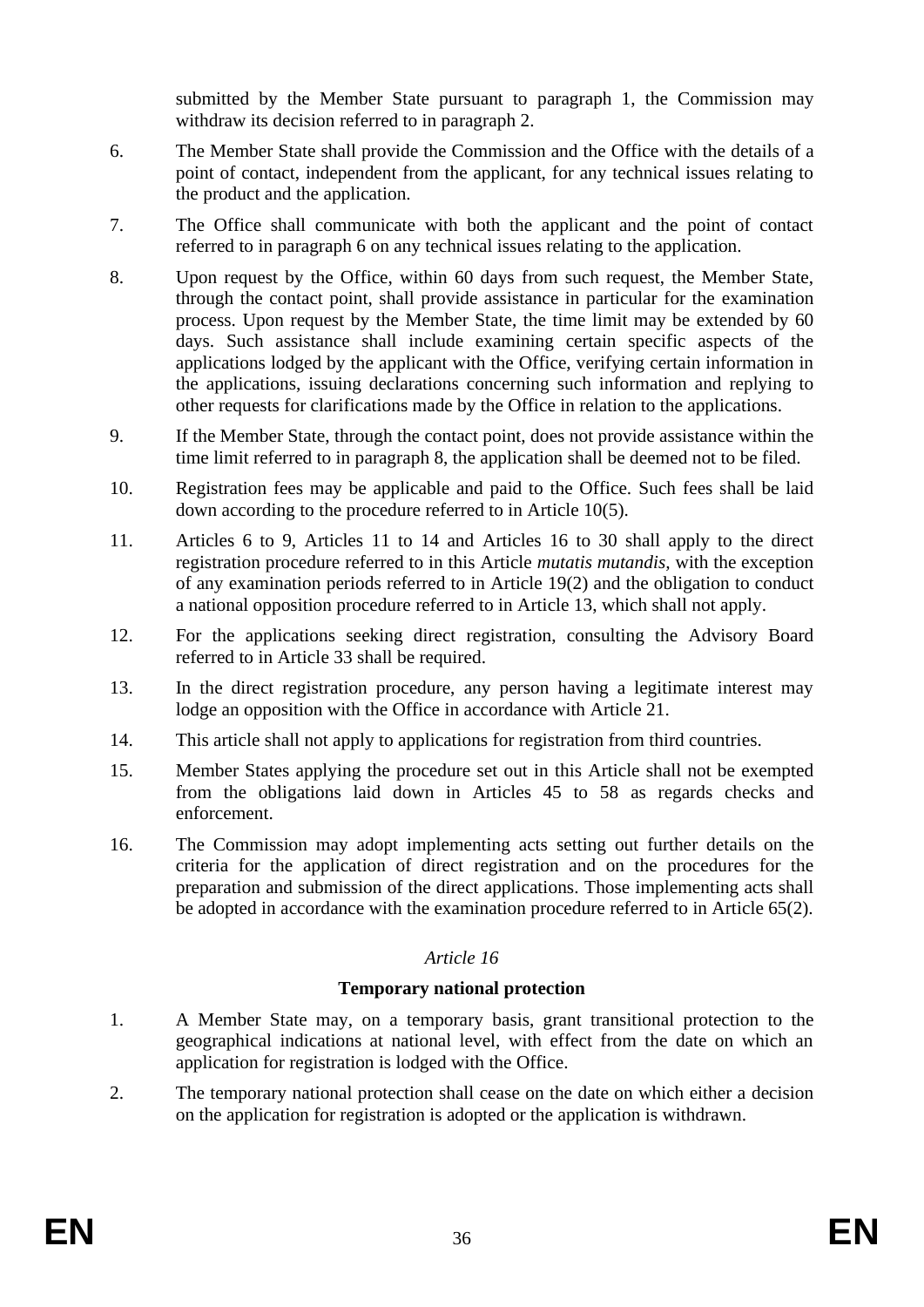- 3. Where a geographical indication is not registered under this Regulation, the consequences of the temporary national protection shall be the sole responsibility of the Member State concerned.
- 4. The measures taken by Member States in accordance with this Article shall produce effects at national level only, and they shall have no effect on the internal market of the Union or international trade.

# **Chapter 3 Union stage of the registration**

# *SECTION 1 PROCEDURE AT THE UNION STAGE*

# *Article 17*

#### **Union application**

- 1. For geographical indications concerning products originating in the Union, the Union application for registration submitted by a Member State to the Office, shall comprise:
	- (a) the single document referred to in Article 8;
	- (b) the accompanying documentation referred to in Article 9;
	- (c) declaration by the Member State to which the application was initially addressed, confirming that the application meets the conditions for registration under this Regulation;
	- (d) the electronic publication reference of the product specification referred to in Article 7.
- 2. The electronic publication referred to in paragraph 1, point (d), shall be kept up to date.
- 3. For geographical indications concerning products originating in a third country or countries the application for registration is submitted to the Office, such application for registration shall comprise:
	- (a) the product specification referred to in Article 7 together with its publication reference;
	- (b) the single document referred to in Article 8;
	- (c) the accompanying documentation referred to in Article 9;
	- (d) legal proof of protection of the geographical indication in its country of origin;
	- (e) a power of attorney where the applicant is represented by an agent.
- 4. A joint application for registration referred to in Article 6(4) shall be submitted to the Office by one of the Member States concerned or by the applicant producer group in a third country, directly or by the competent authority of that third country. If the cross-border area concerns any Member State and a third country, the joint application shall be submitted by the Member State concerned.
- 5. The joint application referred to in Article 6(4) shall include, where relevant, the documents listed in paragraphs 1 and 2 of this Article, from the Member States or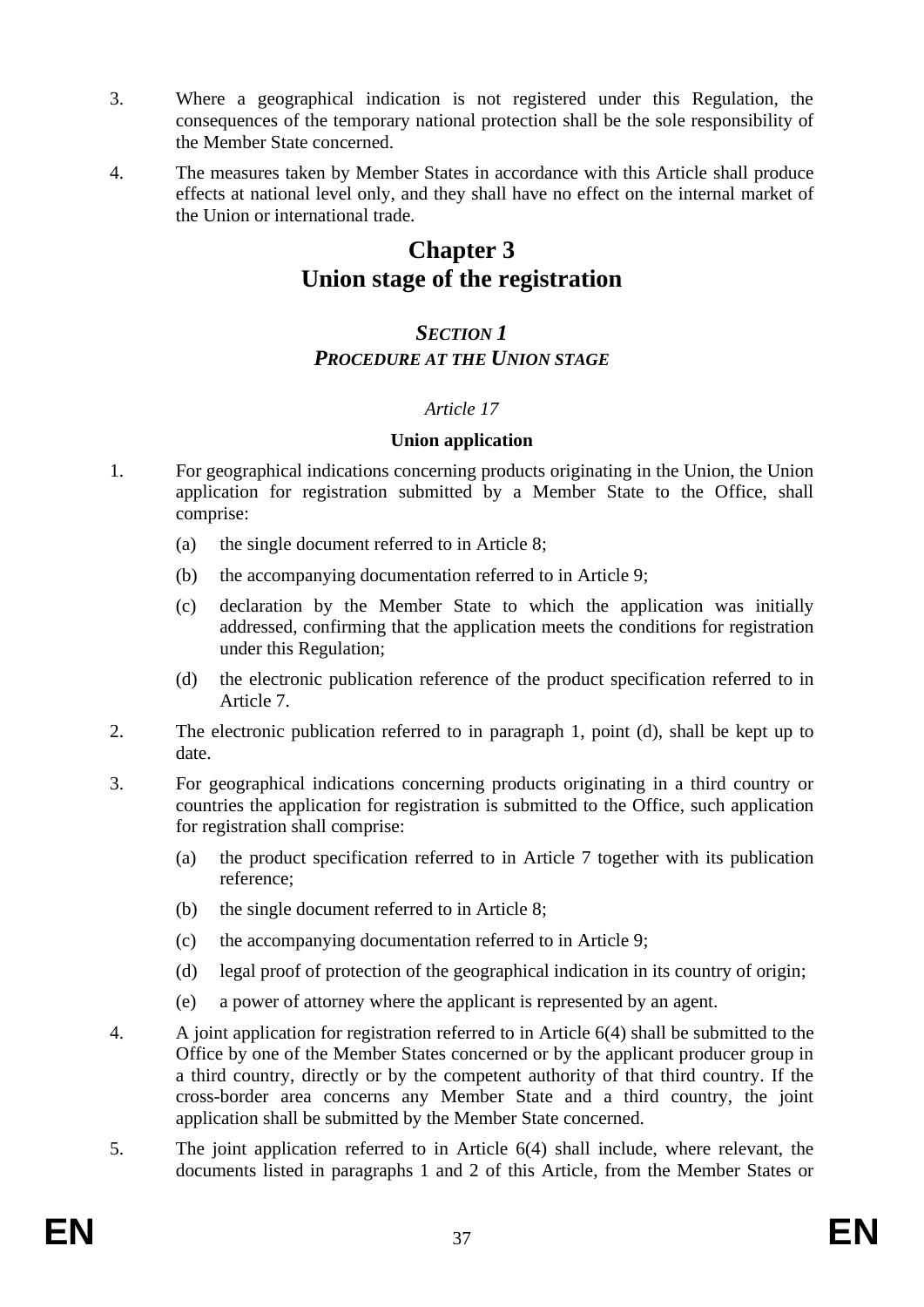third countries concerned. The related national procedure for application, the examination and opposition procedure referred to in Articles 11, 12 and 13 shall be carried out in all the Member States and third countries concerned.

- 6. The Commission shall be empowered to adopt delegated acts defining procedures and conditions applicable to the preparation and submission of Union applications for registration.
- 7. The Commission may adopt implementing acts laying down detailed rules on procedures, the form and presentation of Union applications for registration, including for applications concerning more than one national territory. Those implementing acts shall be adopted in accordance with the examination procedure referred to in Article 65(2).

# *Article 18*

# **Submission of the Union application**

- 1. A Union application for the registration of a geographical indication, including the direct registration referred to in Article 15, shall be submitted to the Office electronically, through a digital system by the competent authority of the Member State or where Article 15 applies, by the producer group concerned. The digital system shall have the capacity to allow the submission of applications to competent authorities of a Member State, and to be used by the Member State in its national procedure.
- 2. Where the application for registration relates to a geographical area in a third country, the application shall be submitted to the Office, either directly by the applicant producer group or by the competent authority of the third country concerned. The digital system, referred to in paragraph 1, shall have capacity to allow the submission of those applications by an applicant producer group established in a third country and by the competent authorities in the third country concerned. The applicant producer group and the competent authorities of the third country concerned shall be considered a party to the procedure.
- 3. Upon submission, the Office shall publish the Union application in the Union register of geographical indications for craft and industrial products.

# *Article 19*

#### **Examination and publication for opposition**

- 1. The Office shall examine any application for registration that it receives under Article 17(1). Such examination shall consist of a check that:
	- (a) there are no manifest errors;
	- (b) the information provided in accordance with Article 17 is complete; and
	- (c) the single document is precise and technical in nature and in accordance with Article 8.
- 2. The examination shall take into account the outcome of the preliminary national procedure carried out by the Member State concerned, unless Article 15 is applied.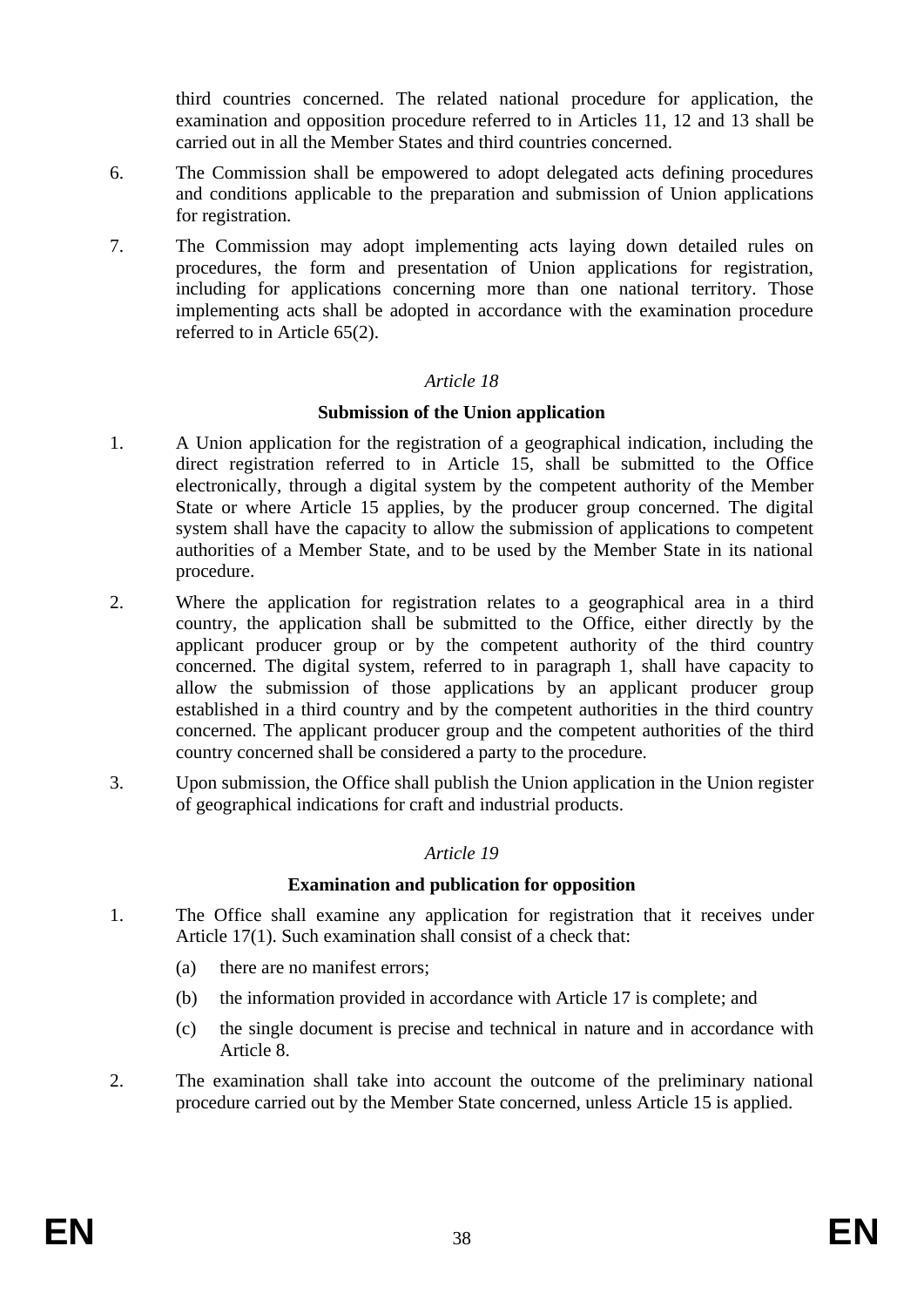- 3. The examination carried out pursuant to paragraph 1 shall not exceed a period of 6 months. Where the examination period exceeds or is likely to exceed 6 months, the Office shall inform the applicant of the reasons for the delay in writing.
- 4. The Office may seek supplementary information from the Member State concerned. If the application is lodged by a producer group from a third country or by the competent authority of a third country, such producer group or competent authority shall provide supplementary information where requested to do so by the Office.
- 5. When the Office consults the Advisory Board as referred to in Article 33, the applicant shall be notified thereof and the period referred to in paragraph 2 of this Article shall be suspended.
- 6. Where, based on the examination carried out pursuant to paragraph 1, the Office finds that the application is incomplete or incorrect, the Office shall send its observations to the Member State or in case of third country applications, to the relevant producer group or competent authority that has submitted the Union application, from where that application originates and request to complete or to correct the application within 60 days. If the Member State, or in case of third country applications, the relevant producer group or competent authority, does not complete the application within the deadline, the application shall be considered to be withdrawn, or if not corrected, it shall be rejected pursuant to Article 24(2).
- 7. Where, based on the examination carried out pursuant to paragraph 1, the Office considers that the conditions laid down in this Regulation are fulfilled, it shall publish for the purposes of opposition in the Union register of geographical indications for craft and industrial products the single document and the reference to the product specification on the webpage of the Member State concerned. The single document shall be published in the official languages of the Union.

# **National challenge to an application**

- 1. Member States shall keep the Office informed of any national administrative and judicial proceedings that may affect the registration of a geographical indication.
- 2. The Office shall be exempted from the obligation to meet the deadline to perform the examination laid down in Article 19(2) and to inform the applicant of the reasons for the delay, where it receives a communication from a Member State, concerning an application for registration in accordance with Article 14(1), which:
	- (a) informs the Office that the decision referred to in Article 14(1) has been invalidated at national level by an immediately applicable, but not final, judicial decision; or
	- (b) requests the Office to suspend the examination because national administrative or judicial proceedings have been initiated to challenge the validity of the application and the Member State considers that those proceedings are based on valid grounds.
- 3. The exemption set out in paragraph 2 shall have effect until the Office is informed by the Member State that the original application has been restored or that the Member State withdraws its request for suspension.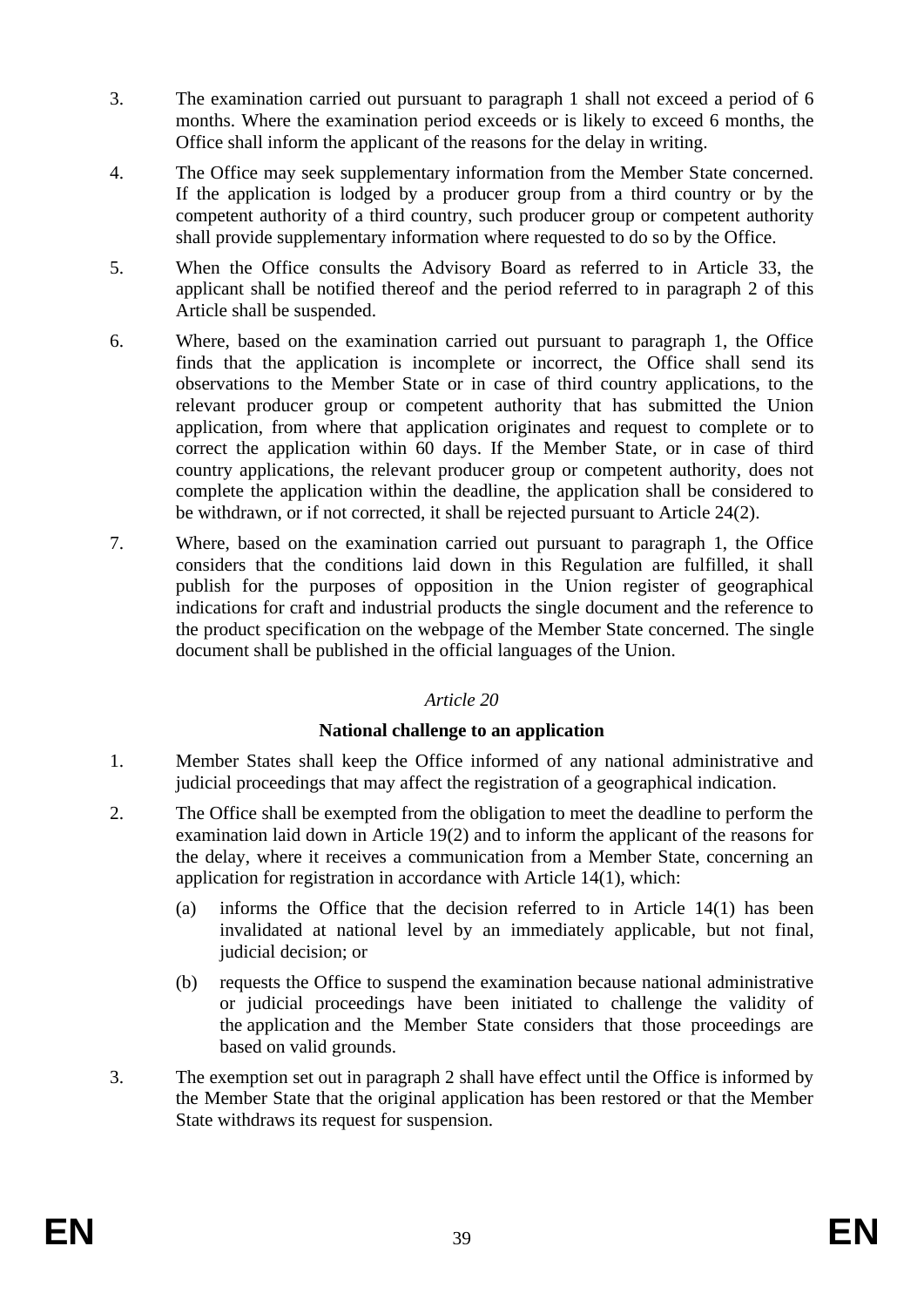4. If the judicial decision referred to in paragraph 2 has acquired the force of *res judicata*, the Member State shall, as necessary, withdraw or modify the application.

# *Article 21*

# **Opposition and comments procedure**

- 1. Within 3 months from the date of publication of the single document and the reference to the product specification referred to in Article 7 in the Union register of geographical indications for craft and industrial products an opponent may lodge an opposition or notice of comment with the Office. The applicant and the opponent shall be considered a party to the procedure.
- 2. An opponent may be the competent authorities of a Member State, or of a third country, or a natural or legal person having legitimate interest and established or resident in a third country or in another Member State that does not qualify as a national opponent pursuant to Article 13(1).
- 3. The Office shall check the admissibility of the opposition. If the Office considers that the opposition is admissible, it shall, within 60 days after the receipt of that opposition, invite the opponent and the applicant to engage in consultations for a reasonable period not exceeding 3 months. At any time during that period, the Office may, at the request of either party, extend the time limit for the consultations by a maximum of 3 months. The Office may offer mediation for the consultations between the applicant and the opponent pursuant to Article 170 of Regulation (EU) 2017(1001).
- 4. The applicant and the opponent shall provide each other during the consultation with the relevant information to assess whether the application for registration complies with the conditions set out in this Regulation.
- 5. The Office may at any stage of the opposition procedure consult the Advisory Board as referred to in Article 33, in which case the parties shall be notified and the period referred to in paragraph 2 shall be suspended.
- 6. Within 1 month from the end of the consultations referred to in paragraph 2, the applicant established in the third country or the competent authority of the Member State or of the third country from which the application for Union registration was lodged shall notify the Office of the result of the consultations, whether an agreement was reached with one or all of the opponents, and of any consequent changes to the application made by that applicant. The opponent may also notify the Office of its position at the end of the consultations.
- 7. Where, following the end of the consultations, the data published in accordance with Article 19(6) have been modified, the Office shall carry out a new examination of the modified application. Where the application for registration has been modified in a substantial manner, and the Office considers that the modified application meets the conditions for registration, it shall publish the modified application in accordance with that paragraph.
- 8. The authorities and persons that may act as an opponent may lodge a notice of comment with the Office. The competent authority or person that lodged a notice of comment shall not be considered to be a party to the procedure.
- 9. The Office may share the notice of comment with the applicant and the opponent.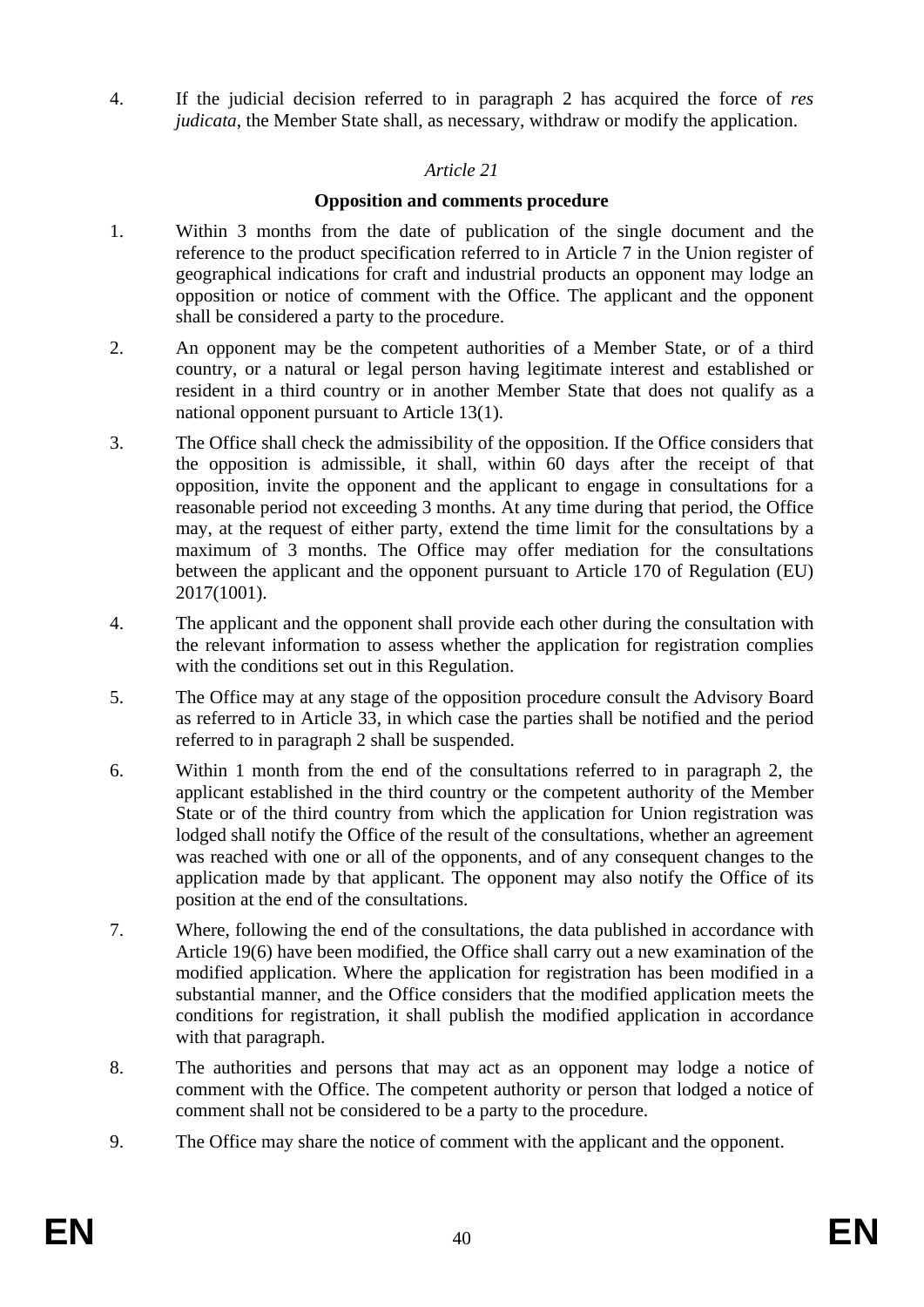10. In order to facilitate the official submission of comments and to improve management of the opposition procedure, the Commission may adopt implementing acts laying down the necessary rules to provide for the submission of such official comments and specifying the format and online presentation of oppositions and any comments procedure. Those implementing acts shall be adopted in accordance with the examination procedure referred to in Article 65(2).

# *Article 22*

# **Admissibility and grounds for opposition**

- 1. An opposition lodged in accordance with Article 21 shall be admissible only if it contains a declaration that the application could infringe the conditions laid down in paragraph 2 of this Article and give justification in a reasoned statement of opposition drawn up in accordance with the form set out in Annex 3. An opposition that does not contain the reasoned statement of opposition shall be void.
- 2. Upon opposition, the name for which there has been an application for registration shall not be registered, if:
	- (a) the proposed geographical indication does not comply with the requirements for protection laid down in this Regulation;
	- (b) the registration of the proposed geographical indication would be contrary to Articles 37, 38 or 39;
	- (c) the registration of the proposed geographical indication would jeopardise the existence of, an entirely, or partly identical name or of a trade mark, or the existence of products which have been legally on the market for at least 5 years preceding the date of the publication provided for in Article 18(3).
- 3. The admissibility and the grounds of an opposition shall be assessed by the Office in relation to the territory of the Union.

# *Article 23*

# **Transitional period for the use of geographical indications**

- 1. Without prejudice to Article 42, at the time of registration, the Office may decide to grant a transitional period of up to 5 years to enable, for products originating in a Member State or a third country the designation of which consists of or contains a name that contravenes Article 35, the continued use of that designation, under which they were marketed, provided that an admissible and grounded opposition, under Article 13 or Article 21, to the application for registration of the geographical indication whose protection is contravened shows that:
	- (a) the registration of the geographical indication would jeopardise the existence of the entirely or partially identical name in the product designation;
	- (b) such products have been legally marketed with that name in the product designation in the territory concerned for at least 5 years preceding the date of the publication provided for in Article 18(3);
- 2. The Office may decide to extend the transitional period granted under paragraph 1 up to 15 years, or allowing continued use for up to 15 years, provided it is additionally shown that: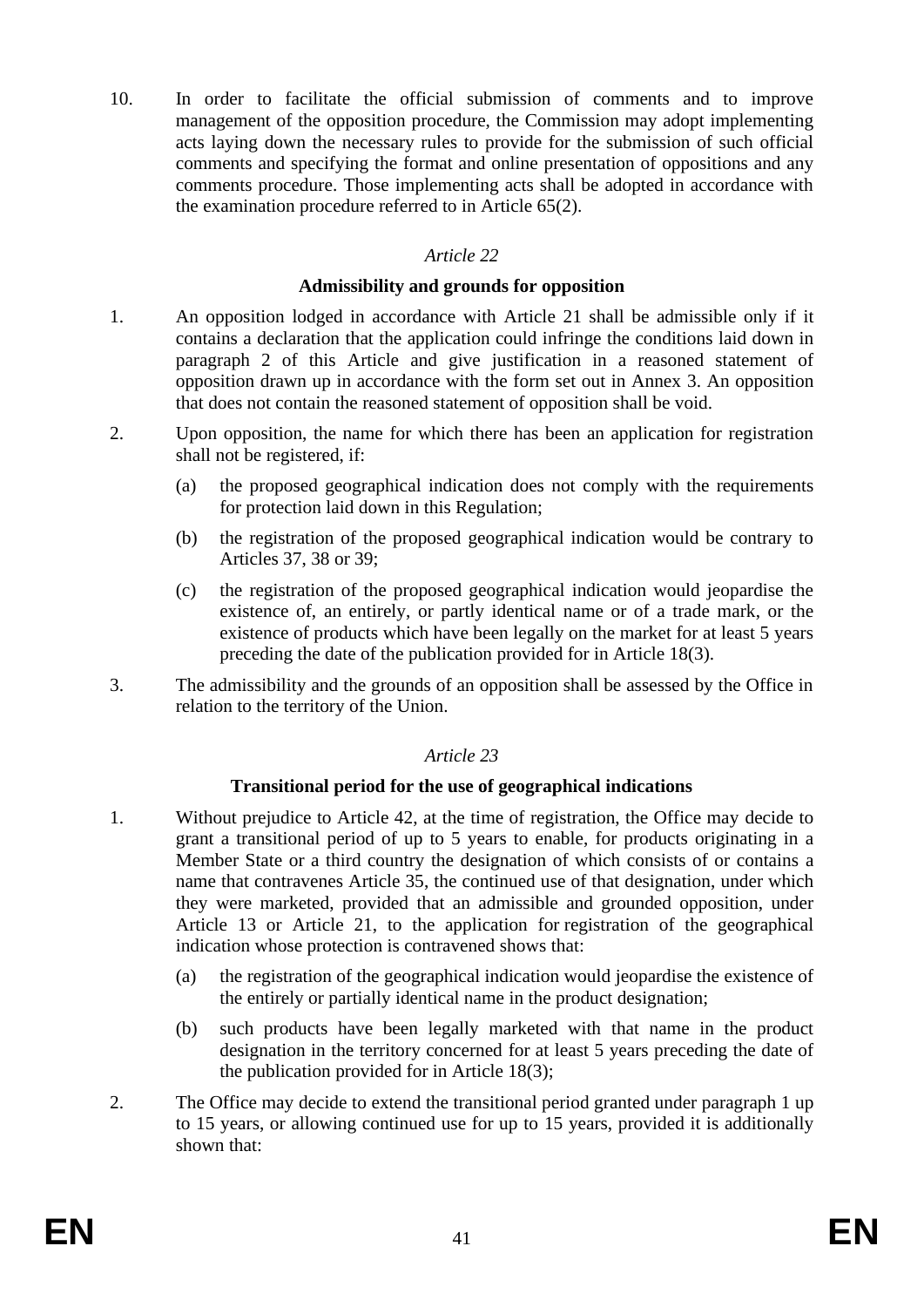- (a) the name in the designation referred to in paragraph 1 has been in legal use consistently and fairly for at least 25 years before the application for registration of the concerned geographical indication was submitted to the Office;
- (b) the purpose of using the name in the designation referred to in paragraph (1) has not, at any time, been to profit from the reputation of the name of the product that has been registered as geographical indication; and
- (c) the consumer has not been or could not have been misled as to the true origin of the product.
- 3. The decision granting a transitional period referred to in paragraph 1 shall be published in the Union register of geographical indications for craft and industrial products.
- 4. When using a designation referred to in paragraph 1, the indication of the country of origin shall clearly and visibly appear on the labelling.
- 5. To overcome temporary difficulties with the long-term objective of ensuring that all producers of a product designated under a geographical indication in the area concerned comply with the related product specification, a Member State may grant a transitional period for compliance, of up to 10 years, with effect from the date on which the application is lodged with the Office, provided that the operators concerned have legally marketed the products in question, using the names concerned continuously for at least 5 years preceding the lodging of the application to the authorities of that Member State and have referred to that fact in the national opposition procedure referred to in Article 13.
- 6. Paragraph 5 shall apply *mutatis mutandis* to a geographical indication referring to a geographical area situated in a third country, with the exception of the opposition procedure.

# **Decisions by the Office on the application for registration**

- 1. After completion of the opposition and notice of comments procedure, the Office shall finalise its examination, taking into account any provisional periods, the outcome of any opposition procedure, any notice of comments received and any other matters that come to light in the course of the examination that may give rise to a change in the single document.
- 2. Where, on the basis of the information available to the Office from the examination carried out pursuant to Article 19, the Office considers that any of the requirements referred to in that Article is not fulfilled, it shall adopt a decision rejecting the application for registration.
- 3. Where the application meets the requirements laid down in Article 17 and the Office receives no admissible and grounded opposition, the Office shall adopt a decision registering the name.
- 4. Where the Office receives an admissible and grounded opposition, and following the consultations referred to in Article 21(3) an agreement has been reached, the Office, after checking that the agreement complies with Union law, shall adopt a decision registering the name. If necessary, in case of standard amendments referred to in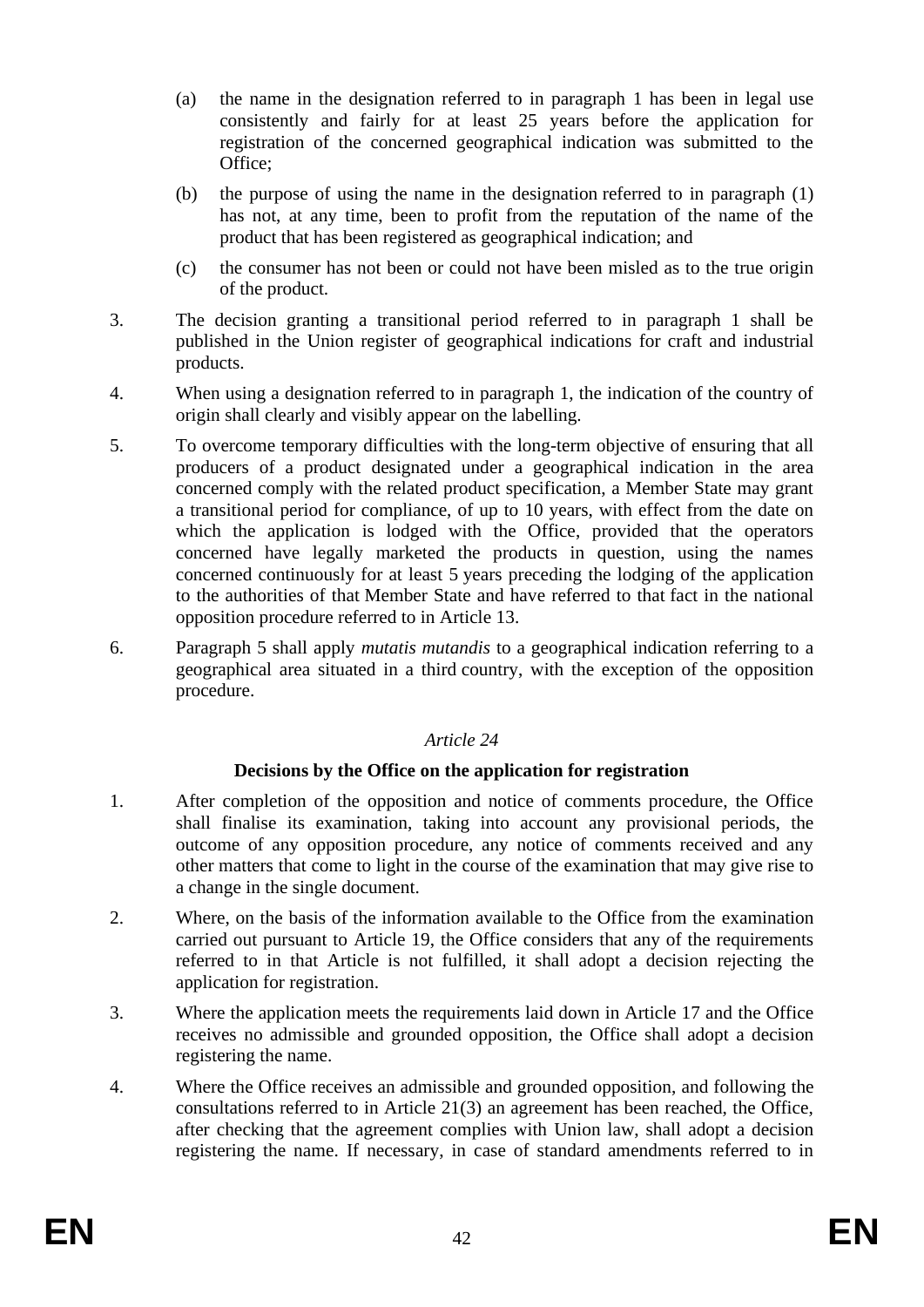Article 28(2), point (b), the Office shall adopt a decision amending the information published pursuant to Article 19(6).

- 5. Where an admissible and grounded opposition had been received but no agreement has been reached following the consultations referred to in Article 21(3), the Office shall adopt a decision on registration.
- 6. Decisions on registration made pursuant to paragraphs 3 to 5 adopted by the Office shall provide, where appropriate, for any conditions applicable to the registration and for the republication for information purposes of the information published for opposition pursuant to Article 19(7) in the Union register of geographical indications, in case of any necessary amendments that are not substantial.
- 7. Decisions adopted by the Office shall be published in the Union register of geographical indications for craft and industrial products in all the official languages of the Union. The reference to the name of the product, class of the product, indications of the country or countries of origin and the reference to the decision published in the Union register of geographical indications for craft and industrial products shall be published in the *Official Journal of the European Union*.

# *Article 25*

# **Decision by the Commission**

- 1. Concerning applications for registration referred to in Article 17, the Commission may take over from the Office, at any time before the end of the procedure, on its own initiative, on the initiative of a Member State or the Office, the power to decide on the application for registration of the proposed geographical indication where such decision may jeopardise the public interest or the Union's trade or external relations. The Office shall submit a proposal to the Commission for a decision pursuant to Article 24(2) to 24(6). The Commission shall adopt the final act on the application for registration. This paragraph shall apply *mutatis mutandis* to the cancellation and the amendment of the product specification.
- 2. In situations referred to in paragraph 1 of this Article, the Commission shall adopt implementing acts on the protection of the geographical indication. Those implementing acts shall be adopted in accordance with the examination procedure referred to in Article 65(2) and shall be published in the *Official Journal of the European Union* and in the Union register of geographical indications for craft and industrial products.
- 3. The Office shall ensure that the Commission has access to the documents concerning the applications for registration, any amendment of the product specification and cancellation through the digital system referred to in Article 18(1) and Article 26(1).

# *Article 26*

# **The Union register of geographical indications for craft and industrial products**

- 1. A publicly accessible electronic Union register of geographical indications for craft and industrial products shall be developed, kept and maintained by the Office for the management of geographical indications for craft and industrial products.
- 2. Each geographical indication of craft and industrial products shall be identified in the Union register of geographical indications for craft and industrial products as a 'protected geographical indication'.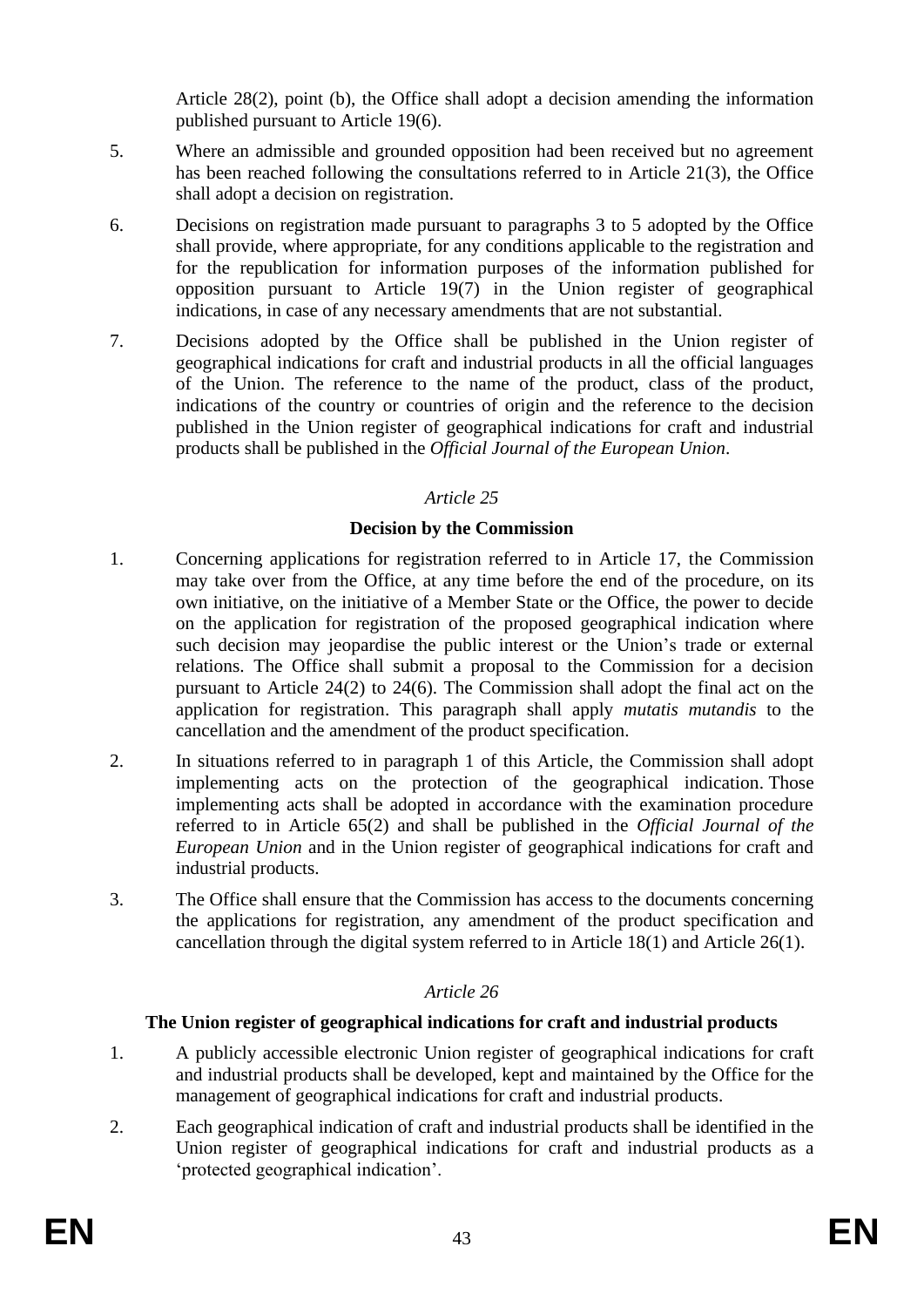- 3. Upon the entry into force of a decision registering a protected geographical indication, the Office shall record the following data in the Union register of geographical indications for craft and industrial products:
	- (a) the registered name of the product;
	- (b) the class of the product;
	- (c) the reference to the instrument registering the name;
	- (d) indication of the country or countries of origin.
- 4. Geographical indications concerning products from third countries that are protected in the Union under an international agreement to which the Union is a contracting party shall be entered in the Union register of geographical indications for craft and industrial products. Geographical indications other than those protected in the Union pursuant to Article 7 Regulation EU 2019/5713 shall be registered by means of implementing acts adopted by the Commission in accordance with the examination procedure referred to in Article 65(2).
- 5. Each geographical indication shall be entered in the Union register of geographical indications for craft and industrial products in its original script. Where the original script is not in Latin characters, the geographical indication shall be transcribed in Latin characters and both versions of the geographical indication shall be entered in the Union register of geographical indications for craft and industrial products and shall have equal status.
- 6. The Commission shall make public and regularly update both the list of the international agreements referred to in paragraph 2 and the list of geographical indications protected under those agreements.
- 7. The Office shall retain documentation related to the registration of a geographical indication in digital or paper form for the period of validity of the geographical indication, and in case of cancellation for 10 years thereafter.
- 8. The Commission may adopt implementing acts defining the content and presentation of the Union register of geographical indications for craft and industrial products. Those implementing acts shall be adopted in accordance with the examination procedure referred to in Article 65(2).

#### **Extracts from the Union register of geographical indications for craft and industrial products**

- 1. The Office shall ensure that any person is able to download an official extract from the Union register of geographical indications for craft and industrial products that provides proof of registration of the geographical indication, and the relevant data including the date of application for the registration of the geographical indication or other priority date. The official extract may be used as an authentic certificate in legal proceedings, in a court of law, in a court of arbitration or similar body.
- 2. The applicant producer group or where Article 6(3) applies, the single producer shall be identified as the holder of the registration in the Union register of geographical indications for craft and industrial products and in the official extract referred to in paragraph (1) of this Article.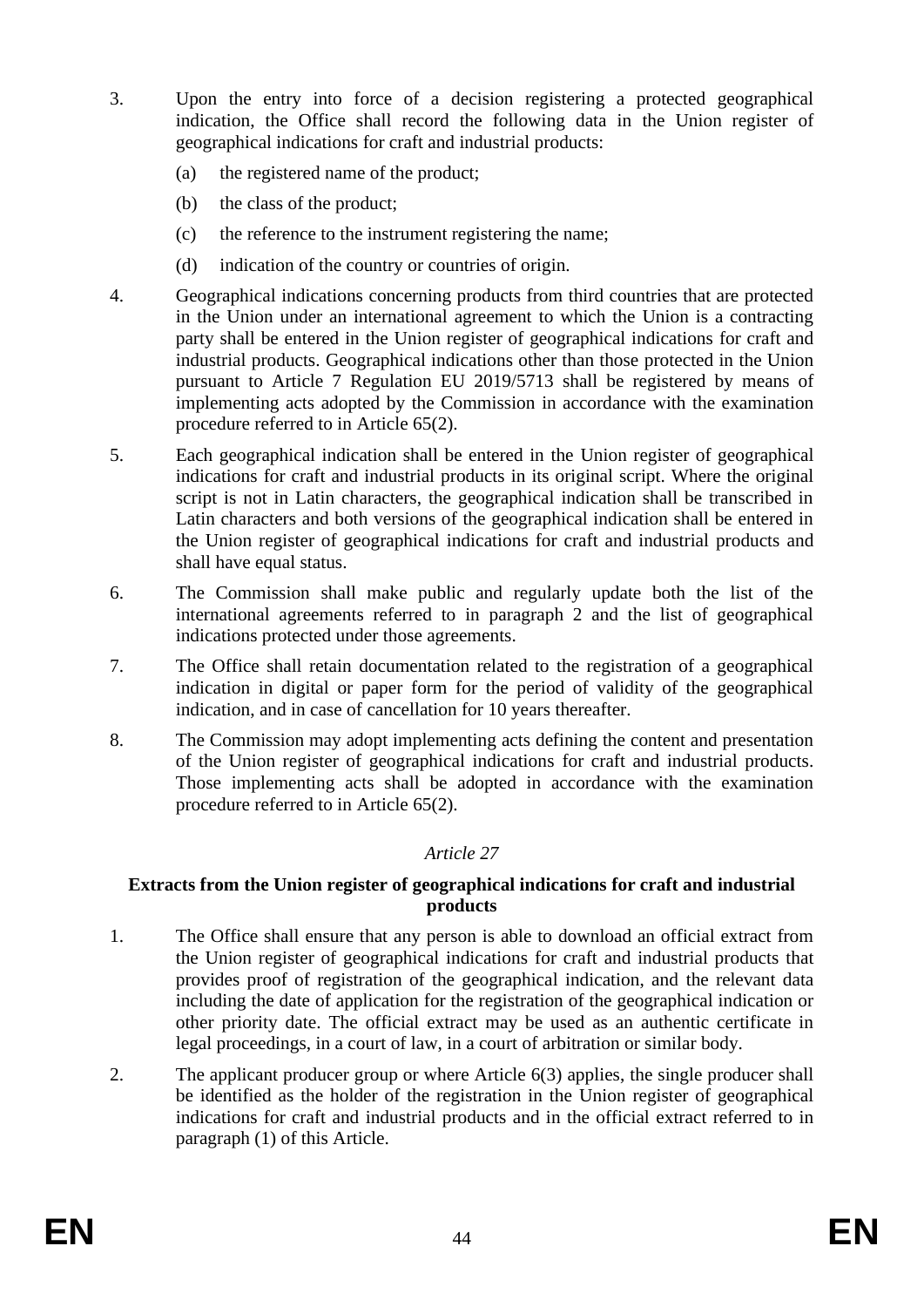3. The Commission may adopt implementing acts defining the format and online presentation of extracts from the Union register of geographical indications for craft and industrial products. Those implementing acts shall be adopted in accordance with the examination procedure referred to in Article 65(2).

# *Article 28*

#### **Amendments to a product specification**

- 1. A producer group having a legitimate interest may apply for the approval of an amendment to the product specification of a registered geographical indication.
- 2. Amendments to a product specification shall be classified into two categories:
	- (a) Union amendments, requiring an opposition procedure at the Union level, and
	- (b) standard amendments to be dealt with at Member State or third country level.
- 3. An amendment shall be considered a Union amendment if it concerns a revision of the single document and if any of the following conditions are met:
	- (a) the amendment includes a change in the name, or in the use of the name,
	- (b) the amendment risks voiding the link to the geographical area referred to in the single document,
	- (c) the amendment entails further restrictions on the marketing of the product.
- 4. Union amendments shall be approved by the Office or, where Article 25 applies, the Commission. The approval procedure shall follow *mutatis mutandis* the procedure and publication requirements laid down in Articles 6 to 25.
- 5. Any other amendment to the product specification of a registered geographical indication that is not a Union amendment in accordance with paragraph 3, shall be considered as a standard amendment.
- 6. Applications for amendments referred to in paragraph 2 submitted by a third country or by producers established in a third country shall contain proof that the requested amendment complies with the laws on the protection of geographical indications in force in that third country.
- 7. If an application for a Union amendment concerning a geographical indication of a Member State also relates to standard amendments, the Office shall examine the Union amendments only. Any standard amendments shall be deemed as not having been submitted. The examination of such applications shall focus on the proposed Union amendments. Where appropriate, the Member State concerned or the Office may invite the applicant to modify other elements of the product specifications.
- 8. Standard amendments shall be approved by Member States or third countries in whose territory the geographical area of the product concerned is located. Such amendments shall be communicated to the Office. Where Article 25 applies, the Office shall approve the standard amendments. The Office shall make those amendments public in the Union register of geographical indications for craft and industrial products.
- 9. The Commission may adopt implementing acts laying down detailed rules on procedures, form and presentation of an amendment application for Union amendment and on procedures, form and communication of standard amendments to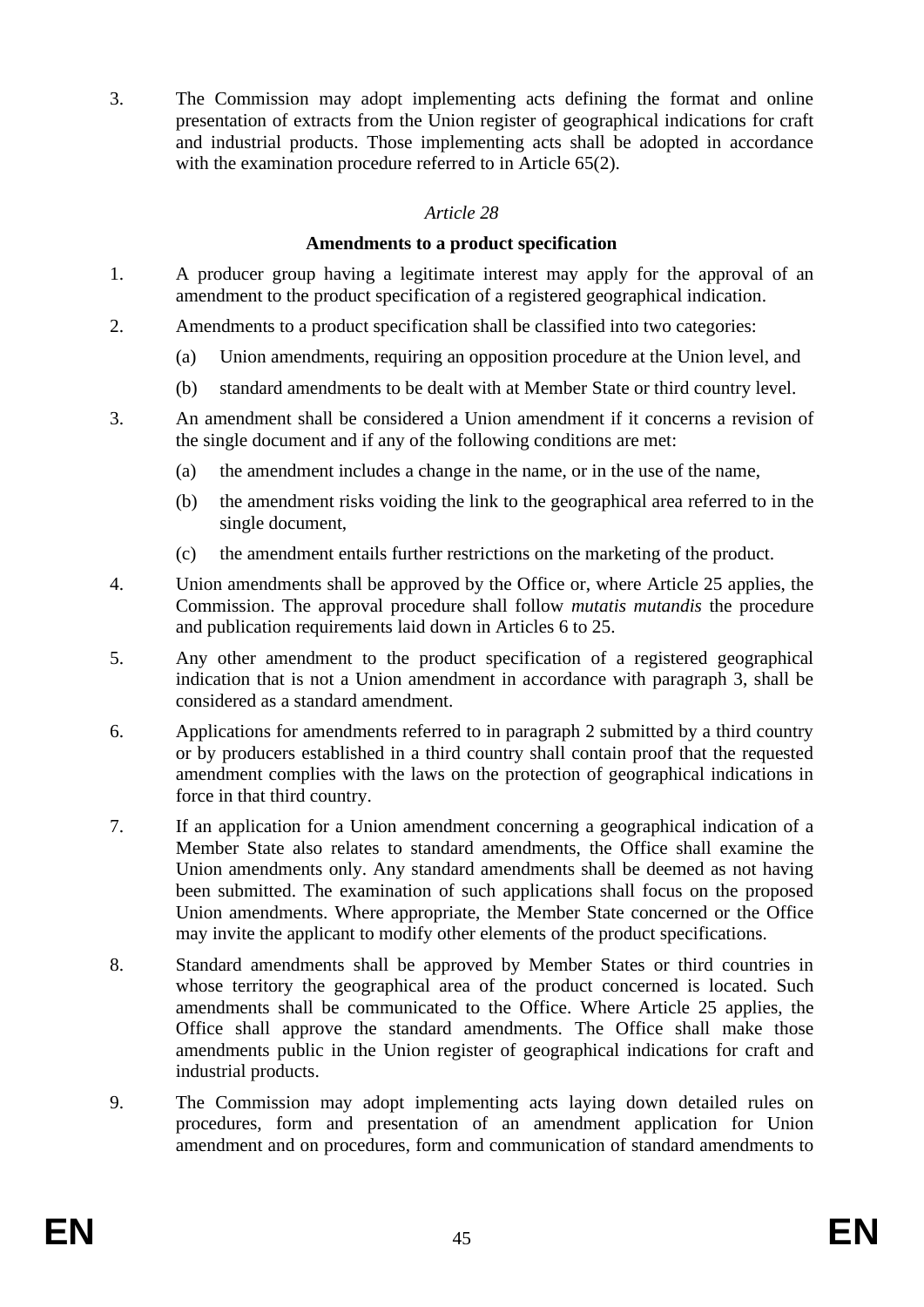the Office. Those implementing acts shall be adopted in accordance with the examination procedure referred to in Article 65(2).

# *Article 29*

# **Cancellation of the registration**

- 1. The Office may, own its own initiative or on a duly substantiated request by a Member State, a third country or any natural or legal person having a legitimate interest, decide to cancel the registration of a geographical indication in the following cases:
	- (a) where compliance with the requirements for the product specification can no longer be ensured;
	- (b) where no product has been placed on the market under the geographical indication for at least a consecutive period of 7 years.
- 2. The Office may, at the request of the producer group of the product marketed under the registered name, decide to cancel the corresponding registration.
- 3. Article 6 and Articles 19 to 25 shall apply *mutatis mutandis* to the cancellation procedure.
- 4. Before deciding to cancel the registration of a geographical indication, the Office shall consult the competent authority of the Member State, the competent authorities of the third country or, where possible, the third country producer group which had applied for the registration of the geographical indication concerned, unless the cancellation is directly requested by the original applicants. If the geographical indication was registered pursuant to Article 15, the Office shall consult the Advisory Board referred to in Article 33.
- 5. The Commission may adopt implementing acts laying down detailed rules on procedures and form of the cancellation process, as well as on the presentation of the requests referred to in paragraphs 1 and 2 of this Article. Those implementing acts shall be adopted in accordance with the examination procedure referred to in Article 65(2).

# *Article 30*

# **Appeal**

- 1. Any party to a procedure regulated in this Regulation that is adversely affected by the decision taken by the Office in that procedure may lodge an appeal to the Boards of Appeal referred to in Article 34 against the decision. The appealed decisions of the Office shall take effect only as from the date of expiration of the appeal period referred to in paragraph 3. The filing of the appeal shall have suspensive effect. Member States shall also have the right to join the procedure.
- 2. A decision which does not terminate proceedings as regards one of the parties shall only be appealed together with the final decision.
- 3. Notice of appeal shall be filed in writing at the Office within 2 months of the date of publication of the decision. The notice shall be deemed to be have been filed only when the fee for appeal has been paid. In case of an appeal, a written statement setting out the grounds of appeal shall be filed within 4 months of the date of publication of the decision.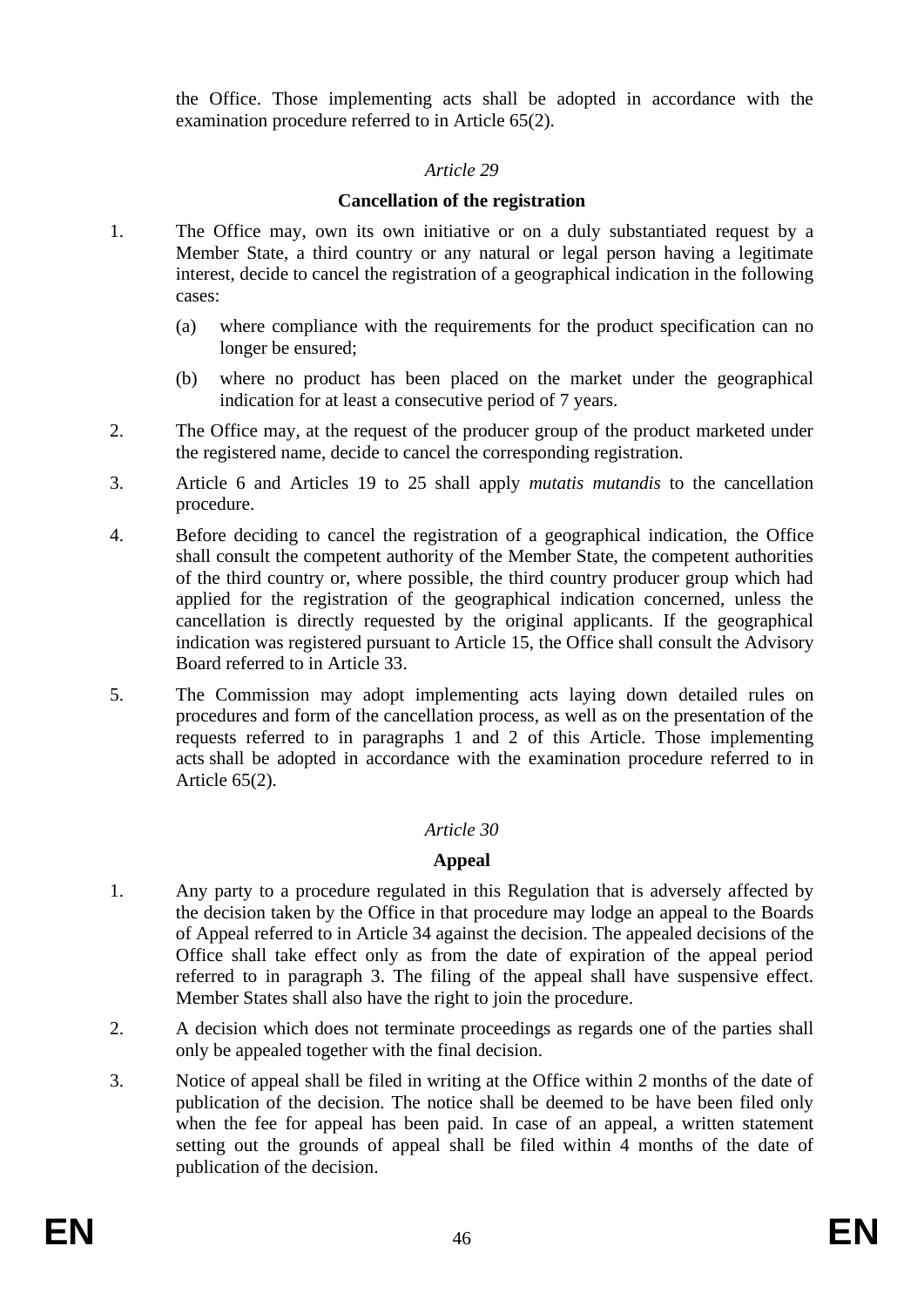- 4. The Boards of Appeal shall examine whether the appeal is admissible.
- 5. Following an examination of admissibility of the appeal, the Boards of Appeal shall decide on the appeal. The Boards of Appeal shall either exercise any power within the competence of the geographical indications division which was responsible for the decision appealed or remit the case to that geographical indication division for further prosecution. The Boards of Appeal may, on its own initiative or upon the written, reasoned request of a party, consult the Advisory Board as referred to in Article 33. The Office may offer mediation services pursuant to Article 170 of Regulation (EU) 2017/1001, with a view of assisting the parties reach an amicable settlement.
- 6. Actions may be brought before the General Court against decisions of the Boards of Appeal in relation to appeals, within two months of the date of publication of the decision of the Boards of Appeal, on grounds of infringement of an essential procedural requirement, infringement of the TFEU, infringement of this Regulation or of any rule of law relating to their application or misuse of power. The action shall be open to any party to proceedings before the Boards of Appeal adversely affected by its decision and to any Member State. The General Court shall have jurisdiction to annul or to alter the contested decision.
- 7. The decisions of the Boards of Appeal shall take effect only as from the date of expiry of the appeal period or, if an action has been brought before the General Court within that period, as from the date of dismissal of such action or of any appeal filed with the Court of Justice against the decision of the General Court.
- 8. The Commission is empowered to adopt delegated acts in accordance with Article 66 to supplement this Regulation by specifying:
	- (a) the content of the notice of appeal referred to in paragraph 3 and the procedure for the filing and the examination of an appeal and
	- (b) the content and the form of the Board of Appeal's decisions as referred to in paragraph 5.

# **Establishment of a domain name information and alert system**

- 1. For domain names registered under a country-code top-level domain name, administered or managed by a registry established in the Union, the Office shall provide a domain name information and alert system. Upon submission of an application for a geographical indication, the information and alert system shall inform applicants for a geographical indication about the availability of their geographical indication as a domain name, and on an optional basis once a domain name containing an identical or similar name with their geographical indication is registered (domain name alerts).
- 2. For the purposes of paragraph 1, country-code top-level domain name registries, established in the Union, shall provide the Office with all information and data in their possession necessary to run the domain name information and alert system.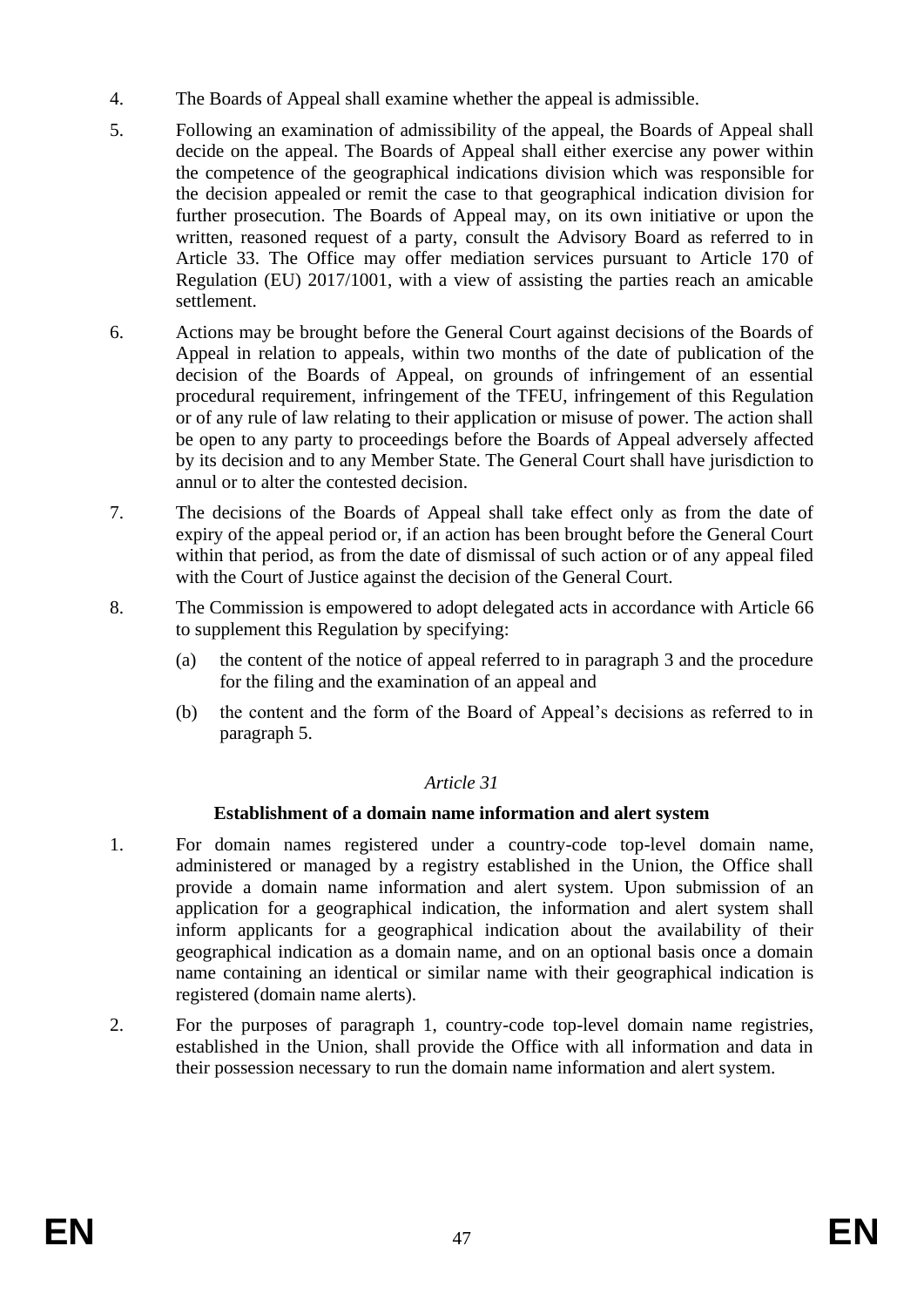# *SECTION 2*

# *ORGANISATION AND TASKS OF THE OFFICE IN RELATION TO THE GEOGRAPHICAL INDICATIONS*

# *Article 32*

# **Geographical Indications Division**

- 1. A Geographical Indications Division, as a department of the Office, shall be responsible for taking decisions on behalf of the Office in relation to:
	- (a) an application for registration of a geographical indication;
	- (b) an application for amendment of a geographical indication;
	- (c) an opposition to an application to register or amend a geographical indication;
	- (d) entries in the Union register of geographical indication for craft and industrial products;
	- (e) requests for cancellation of a geographical indication.
- 2. Opposition and cancellation decisions shall be taken by a panel of three members. At least one member shall be legally qualified. All other decisions of paragraph 1 shall be taken by a single member.

# *Article 33*

# **Geographical Indications Advisory Board**

- 1. An Advisory Board is set up to deliver an opinion where provided for in this Regulation.
- 2. The Geographical Indications Division and the Boards of Appeal as referred to in Article 32 and 34 may, and, at the request of the Commission shall, consult the Advisory Board concerning individual applications at any stage of the examination, opposition or the appeal procedure as referred to in Articles 19, 21 and 30 as well as concerning the following matters:
	- (a) the assessment of the quality criteria;
	- (b) the establishment of reputation and renown;
	- (c) the determination of the generic nature of the name;
	- (d) the assessment of fair competition in commercial transactions and the risk of confusing consumers in cases of conflict between geographical indications and trade marks, homonyms or existing products which are legally marketed.
- 3. The Geographical Indications Division and the Boards of Appeal shall consult the Advisory Board concerning the possible registration of all individual applications submitted through the direct registration procedure referred to in Article 15.
- 4. The opinions of the Advisory Board shall not be binding on the Geographical Indications Division and the Boards of Appeal.
- 5. The Advisory Board shall be composed of one representative of each Member State and one representatives of the Commission and their respective alternates.
- 6. The opinion of the Advisory Board shall be delivered in a panel of three members.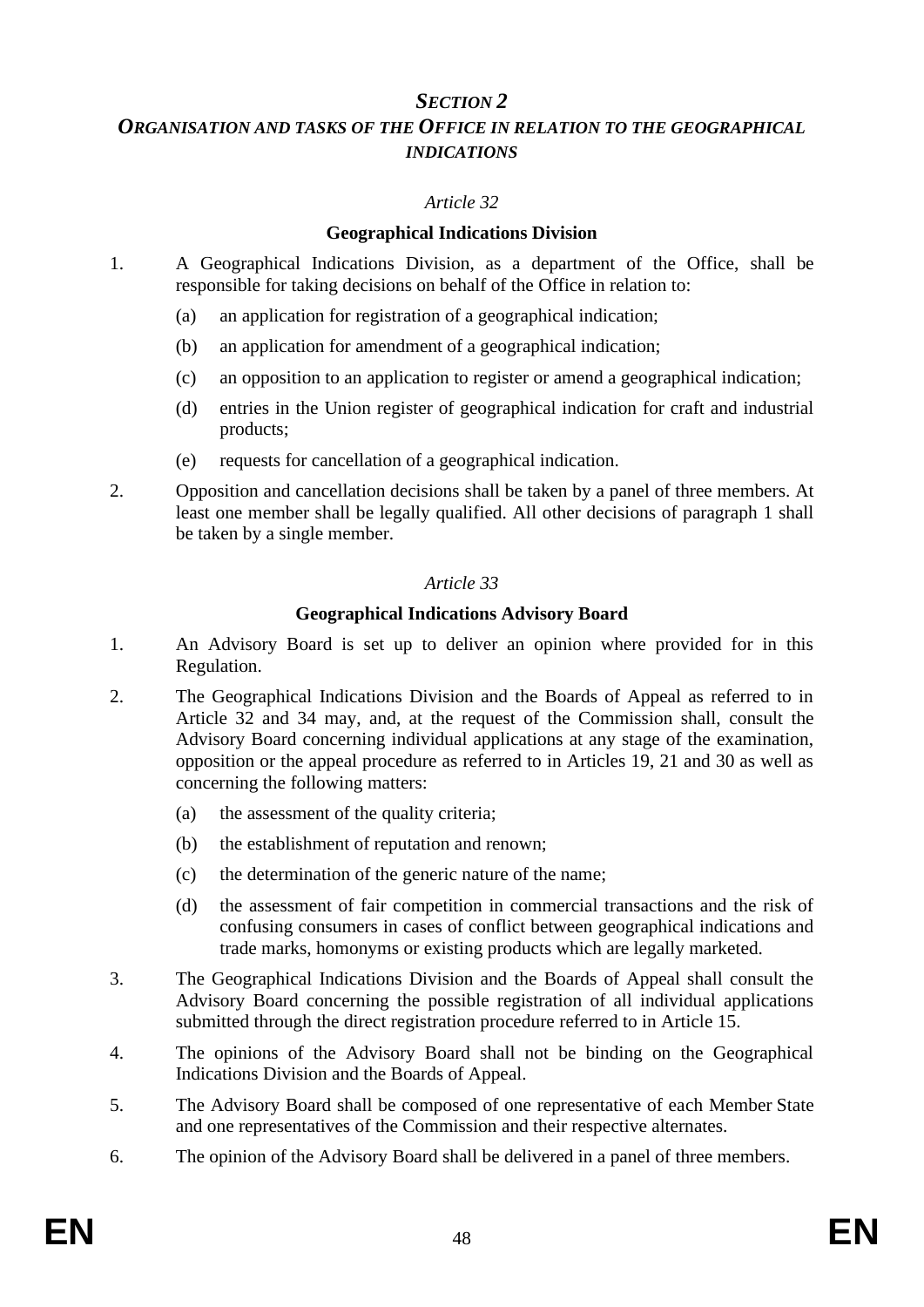- 7. The Office shall make public the list of members of the Advisory Board on its website and shall keep that list up-to-date.
- 8. Procedures concerning the appointment of the members of the Advisory Board and its operation shall be specified in its rules of procedures as approved by the Management Board and shall be made public.
- 9. The mandates of members of the Advisory Board shall be up to 5 years. Those mandates may be renewable.
- 10. The Office shall provide the logistic support necessary for the Advisory Board and provide a secretariat for its meetings.

# **Boards of Appeal**

In addition to the powers conferred upon it by Article 165 of Regulation (EU) 2017/1001, the Boards of Appeal instituted by that Regulation shall be responsible for deciding on appeals from decisions of the Geographical Indications Division as regards their decisions concerning geographical indications subject to Article 28 of this Regulation.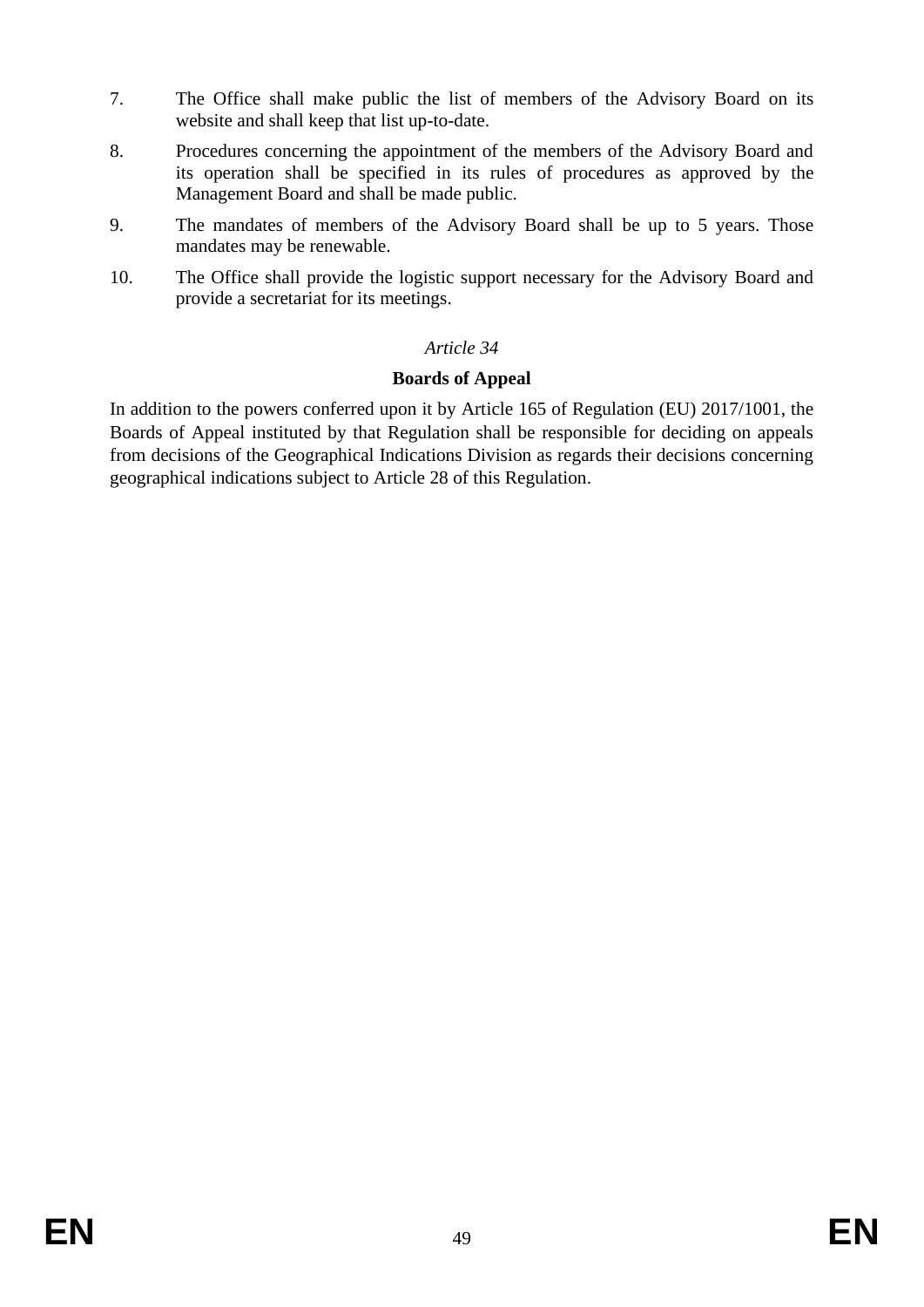# **TITLE III PROTECTION OF GEOGRAPHICAL INDICATIONS**

#### *Article 35*

#### **Protection of geographical indications**

- 1. Geographical indications entered in the Union register of geographical indications for craft and industrial products shall be protected against:
	- (a) any direct or indirect commercial use of the geographical indication in respect of products not covered by the registration, where those products are identical or similar to the products registered under that geographical indication or where use of the name exploits, weakens, dilutes, or is detrimental to the reputation of, the protected geographical indication;
	- (b) any misuse, imitation or evocation, even if the true origin of the products or services is indicated or if the protected geographical indication is translated or accompanied by an expression such as 'style', 'type', 'method', 'as produced in', 'imitation', 'flavour', 'like' or similar;
	- (c) any other false or misleading indication as to the provenance, origin, nature or essential qualities of the product that is used on the inner or outer packaging, advertising material, documents or information provided on websites relating to the products, and the packing of the products in a container liable to convey a false impression as to their origin;
	- (d) any other practice liable to mislead the consumer as to the true origin of the products.
- 2. For the purposes of paragraph 1, point (b), the evocation of a geographical indication shall be deemed to arise, in particular, where a term, sign, or other labelling or packaging device presents a direct and clear link with the product covered by the registered geographical indication in the mind of the reasonably circumspect consumer, thereby exploiting, weakening, diluting or being detrimental to the reputation of the registered name.
- 3. Paragraph 1 shall also apply to a domain name containing or consisting of the registered geographical indication.
- 4. The protection referred to in paragraph 1 shall also apply to:
	- (a) goods entering the customs territory of the Union without being released for free circulation within that territory; and
	- (b) goods sold by means of distance selling, such as electronic commerce.
- 5. The producer group or any producer that is entitled to use the protected geographical indication shall be entitled to prevent all third parties from bringing goods, in the course of trade, into the Union without being released for free circulation there, where such goods, including packaging, come from third countries and are contrary to paragraph 1.
- 6. Geographical indications protected under this Regulation shall not become generic within the Union.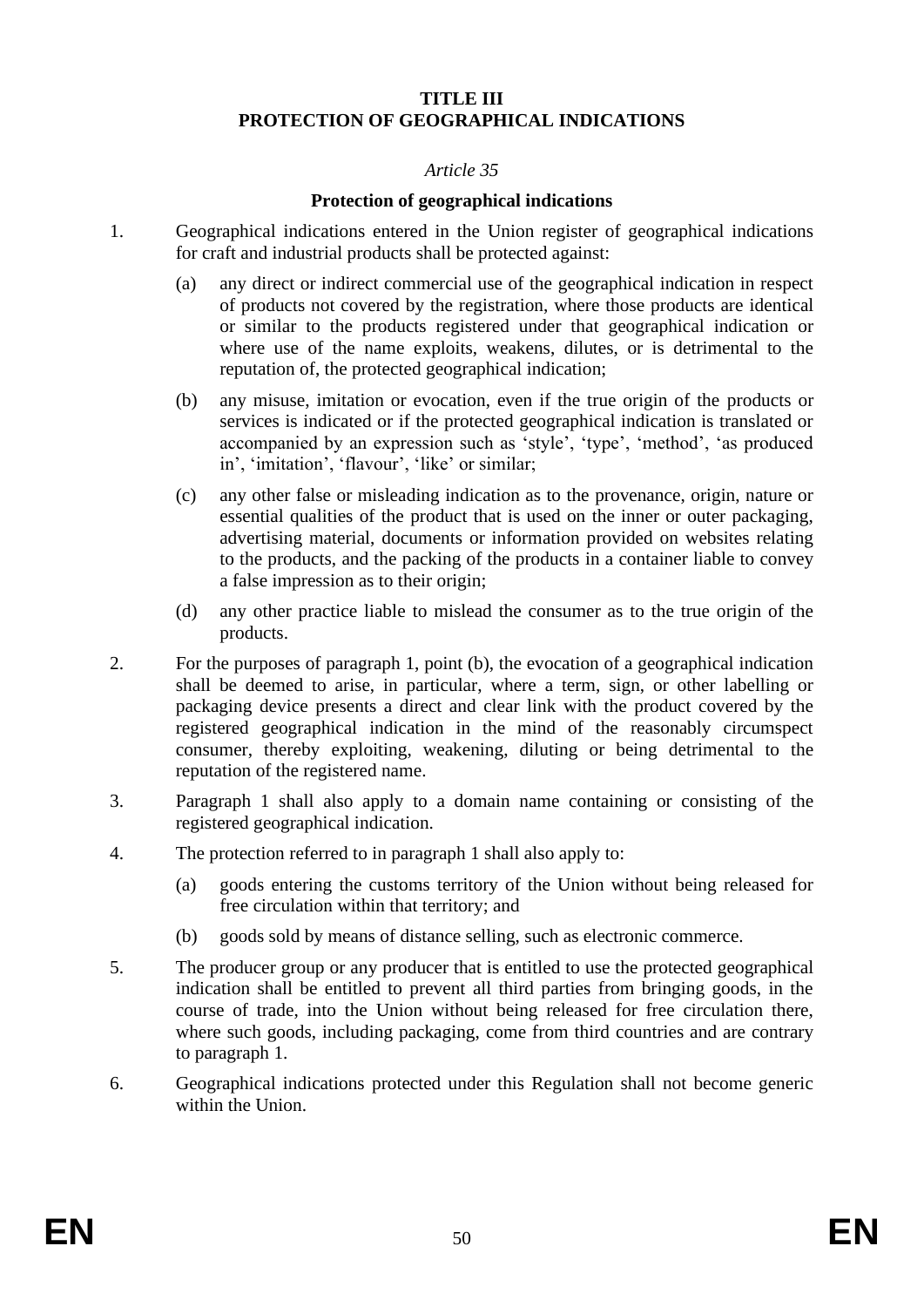7. Where a geographical indication is a compound name which contains a term which is considered to be generic, the use of that term shall not constitute a conduct referred to in paragraph 1, points (a) and (b).

#### *Article 36*

#### **Parts or components in manufactured products**

- 1. Article 35 is without prejudice to the use of a geographical indication by producers in conformity with Article 43 to indicate that a manufactured product contains, as a part or component, a product designated by that geographical indication provided that such use is made in accordance with honest commercial practices and does not weaken, dilute, or is not detrimental to, the reputation of the geographical indication.
- 2. The geographical indication designating a product's part or component shall not be used in the sales designation of the manufactured product, except in cases of agreement with a producer group or, in situations referred to in Article 6(3), a single producer.

# *Article 37*

#### **Generic terms**

- 1. Generic terms shall not be registered as a geographical indication.
- 2. To establish whether or not a term has become generic, account shall be taken of all relevant factors, in particular:
	- (a) the existing situation in areas of consumption;
	- (b) the relevant Union or national legal acts.

#### *Article 38*

#### **Homonymous geographical indications**

- 1. A geographical indication that has been applied for after a wholly or partly homonymous geographical indication had been applied for or protected in the Union shall not be registered unless there is sufficient distinction in practice between the conditions of local and traditional usage and the presentation of the two homonymous indications, taking into account the need to ensure equitable treatment of the producers concerned and that consumers are not misled as to the true identity or geographical origin of the products.
- 2. A wholly or partly homonymous name which misleads the consumer into believing that products come from another territory shall not be registered even if the name for the actual territory, region or place of origin of the products in question is accurate.
- 3. For the purpose of this Article, a geographical indication applied for or protected in the Union refers to:
	- (a) geographical indications that are entered in the Union register of geographical indications for craft and industrial products;
	- (b) geographical indications that have been applied for provided that they are subsequently entered in the Union register of geographical indications for craft and industrial products;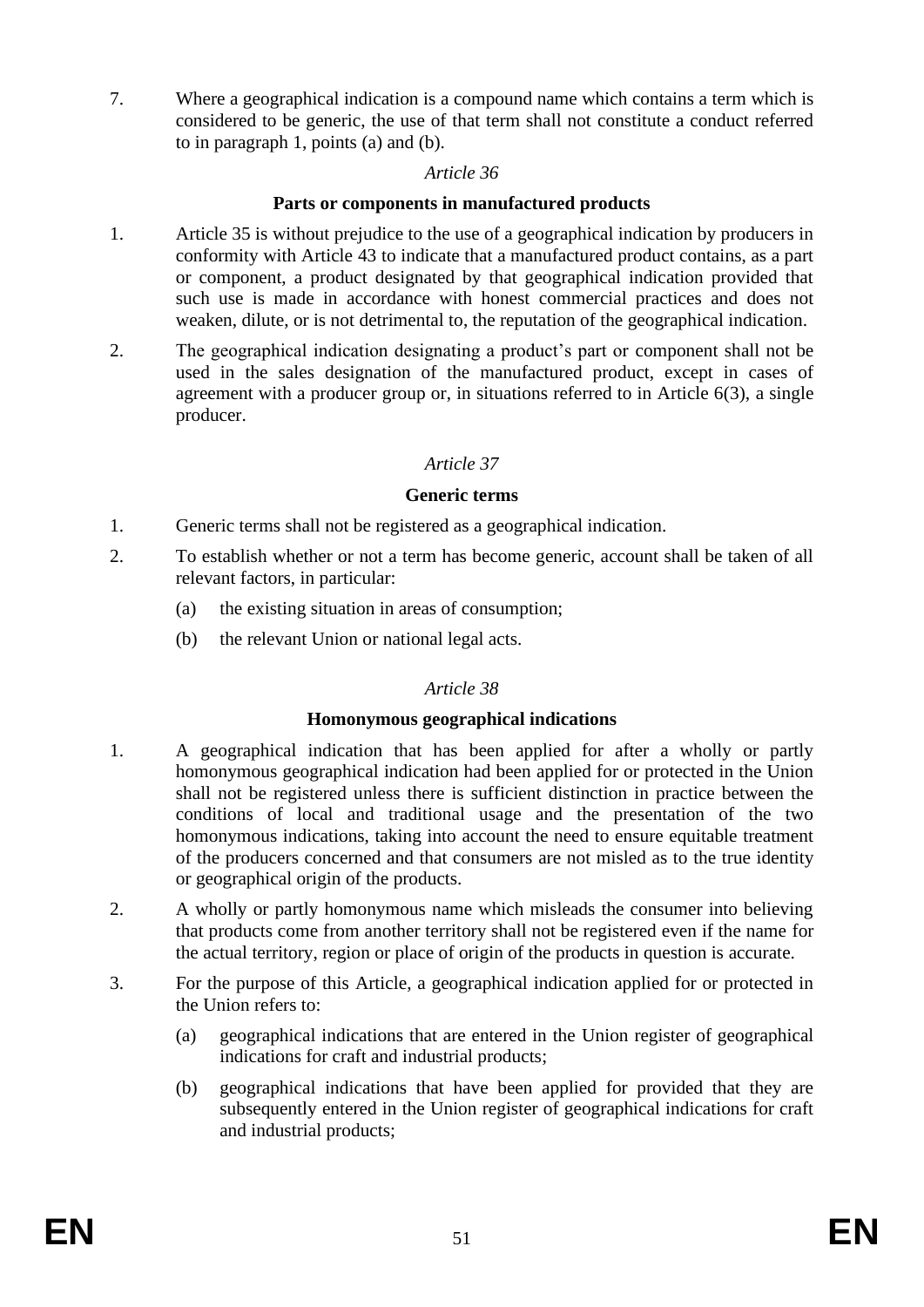- (c) appellations of origin and geographical indications protected in the Union pursuant to the Regulation (EU)  $2019/1753^{31}$ ; and
- (d) geographical indications, names of origin and equivalent terms protected pursuant to an international agreement between the Union and one or more third countries.
- 4. The Office shall cancel the geographical indications registered in breach of paragraphs 1 and 2.

#### **Trade marks**

A name shall not be registered as a geographical indication where, in the light of a trade mark's reputation and renown, registration of the name proposed as a geographical indication could mislead the consumer as to the true identity of the product.

#### *Article 40*

#### **Producer groups**

- 1. Member States shall verify that the producer group operates in a transparent and democratic manner and that all producers of the product designated by the geographical indication enjoy right of membership in the group. Member States may provide that public officials, and other stakeholders such as consumer groups, retailers and suppliers, also participate in the work of the producer group.
- 2. A producer group may, in particular, exercise the following powers and responsibilities:
	- (a) develop the product specification and manage internal controls that ensure compliance of production steps of product designated by the geographical indication with that specification;
	- (b) take legal action to ensure the protection of the geographical indication and of the intellectual property rights that are directly connected with it;
	- (c) agree sustainability undertakings, whether or not included in the product specification or as a separate initiative, including arrangements for verification of compliance with these undertakings and assuring adequate publicity for them in particular in an information system provided by the Commission;
	- (d) take action to improve the performance of the geographical indication, including:

(i) development, organisation and conduct of collective marketing and advertising campaigns;

(ii) dissemination of information and promotion activities aiming at communicating the attributes of the product designated by a geographical indication to consumers;

<sup>&</sup>lt;sup>31</sup> Regulation (EU) 2019/1753 of the European Parliament and of the Council of 23 October 2019 on the action of the Union following its accession to the Geneva Act of the Lisbon Agreement on Appellations of Origin and Geographical Indications (OJ L 271, 24.10.2019, p. 1–11)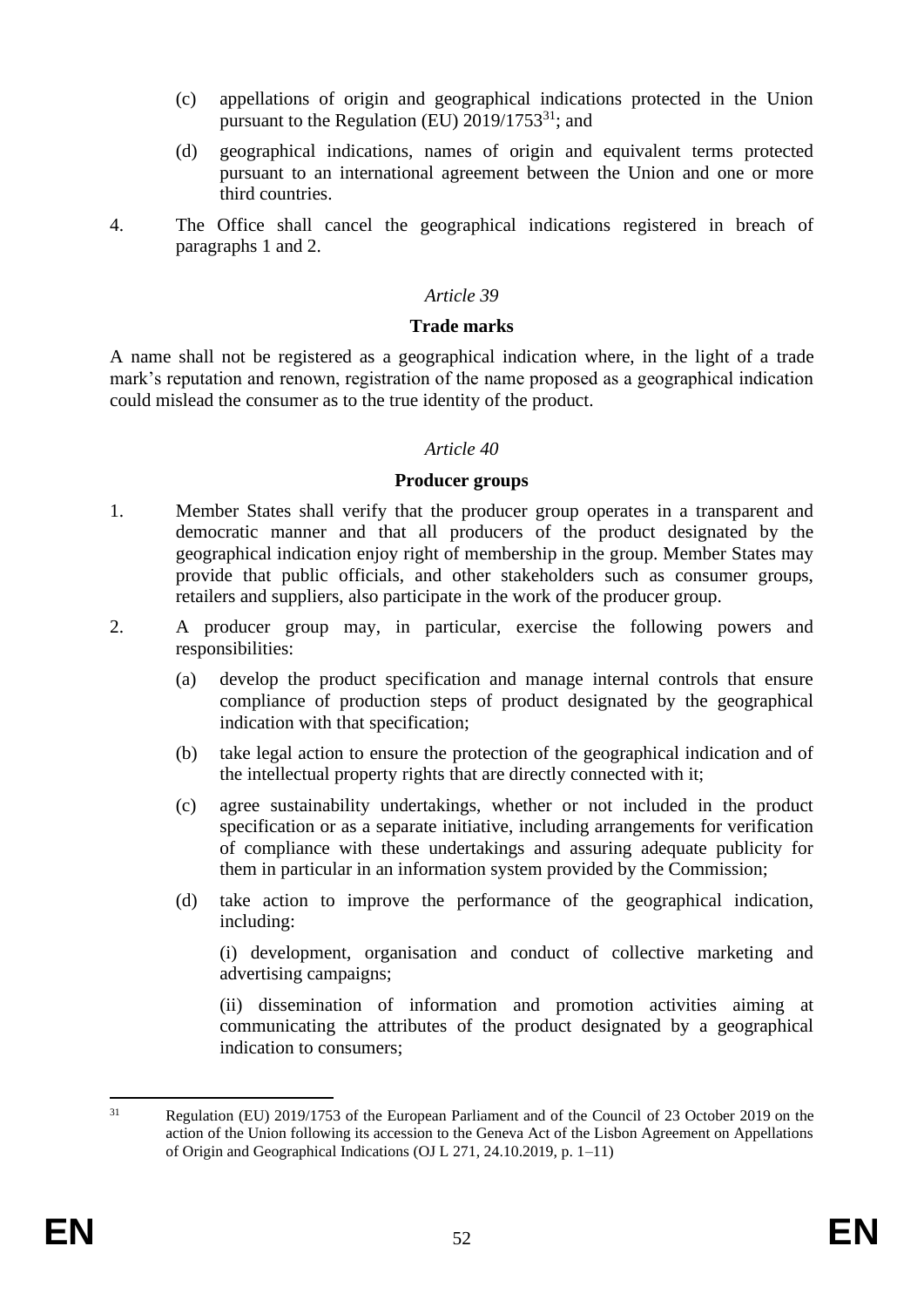(iii) carrying out analyses into the economic performance, sustainability of production, technical characteristics of the product designated by the geographical indication;

(iv) dissemination of information on the geographical indication and the relevant Union symbol; and

(v) providing advice and training to current and future producers, including on gender mainstreaming and equality; and

(e) combat counterfeiting and suspected fraudulent uses on the internal market of a geographical indication that is not in compliance with the product specification by monitoring the use of the geographical indication across the internal market and on third countries' markets where the geographical indications are protected, including on the internet, and, as necessary, informing enforcement authorities using confidential systems available.

#### *Article 41*

#### **Protection of geographical indication rights in domain names**

- 1. Country-code top-level domain name registries established in the Union may, upon request of a natural or legal person having a legitimate interest or rights, revoke or transfer a domain name registered under such country-code top-level domain to the producer group of the products with the geographical indication concerned, following an appropriate alternative-dispute-resolution procedure or judicial procedure, if such domain name has been registered by its holder without rights or legitimate interest in the geographical indication or if it has been registered or is being used in bad faith and its use contravenes Article 35.
- 2. Country-code top-level domain name registries established in the Union shall ensure that any alternative dispute resolution procedure established to solve disputes relating to the registration of domain names referred to in paragraph 1, shall recognise geographical indications as rights that may prevent a domain name from being registered or used in bad faith.

# *Article 42*

# **Conflicting trade marks**

- 1. The registration of a trade mark the use of which would contravene Article 35 shall be rejected if the application for registration of the trade mark is submitted after the date of submission to the Office of the application for the registration of the geographical indication.
- 2. The Office and, when applicable, the competent national authorities shall invalidate trade marks registered in breach of paragraph 1.
- 3. For the purposes of paragraphs 1 and 4 of this Article, for geographical indications registered further to the procedure set up in Article 67, the first day of protection, following the one year transitional period since [the date entry into force of this Regulation], shall be deemed to be the day on which the Member States have informed the Office and the Commission.
- 4. Without prejudice to paragraph 2 of this Article, a trade mark the use of which contravenes Article 35, which has been applied for, registered, or established by use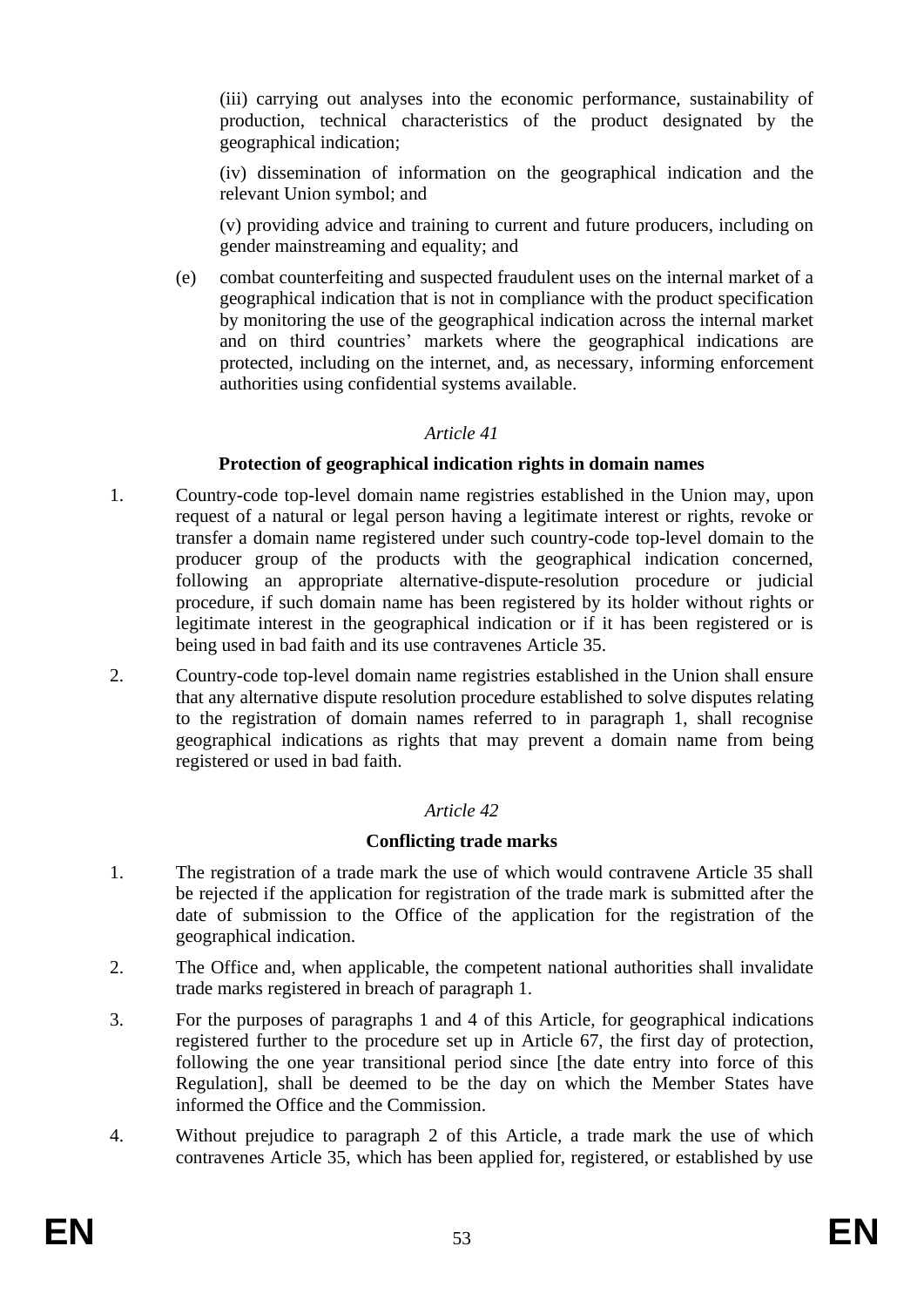in good faith within the territory of the Union, if that possibility is provided for by the legislation concerned, before the date on which the application for registration of the geographical indication is submitted to the Office, may continue to be used and renewed notwithstanding the registration of a geographical indication, provided that no grounds for invalidity or revocation of the trade mark exist under Directive (EU)  $2015/2436^{32}$  of the European Parliament and of the Council or Regulation (EU) 2017/1001. In such cases, the use of the geographical indication and that of the relevant trade mark shall be permitted.

5. Guarantee or certification marks referred to in Article 28(4) of Directive (EU) 2015/2436 and collective marks referred to in Article 29(3) of that Directive may be used on labels, together with the geographical indication.

# *Article 43*

#### **Right to use**

- 1. A registered geographical indication may be used by any producer marketing a product conforming to the corresponding product specification or to a single document or an equivalent to the latter.
- 2. Member States shall ensure that any producer complying with the rules set out in this Title is entitled to be covered by the verification of compliance established pursuant to Article 46. Member States may charge a fee to cover their costs of managing the controls system.

#### *Article 44*

# **Union symbol, indication, abbreviation**

- 1. The Union symbol established for 'protected geographical indications' under Commission Delegated Regulation (EU)  $664/2014^{33}$  shall be applicable to geographical indications for craft and industrial products.
- 2. In the case of craft and industrial products originating in the Union that are marketed under a geographical indication, the Union symbol referred to in paragraph 1 may appear on the labelling and advertising material. The geographical indication shall be in the same field of vision as the Union symbol.
- 3. The abbreviation 'PGI' corresponding to the indication 'protected geographical indication' may appear on the labelling of products designated by a geographical indication of craft and industrial products.
- 4. Indications, abbreviations and Union symbols may be used in the labelling and advertising materials of manufactured products when the geographical indication refers to a part or component thereof. In that case, the indication, abbreviation or

<sup>&</sup>lt;sup>32</sup> Directive (EU) 2015/2436 of the European Parliament and of the Council of 16 December 2015 to approximate the laws of the Member States relating to trade marks (OJ L 336, 23.12.2015, p. 1).

 $33$  Commission Delegated Regulation (EU) No 664/2014 of 18 December 2013 supplementing Regulation (EU) No 1151/2012 of the European Parliament and of the Council with regard to the establishment of the Union symbols for protected designations of origin, protected geographical indications and traditional specialities guaranteed and with regard to certain rules on sourcing, certain procedural rules and certain additional transitional rules (OJ L 179, 19.6.2014, p. 17).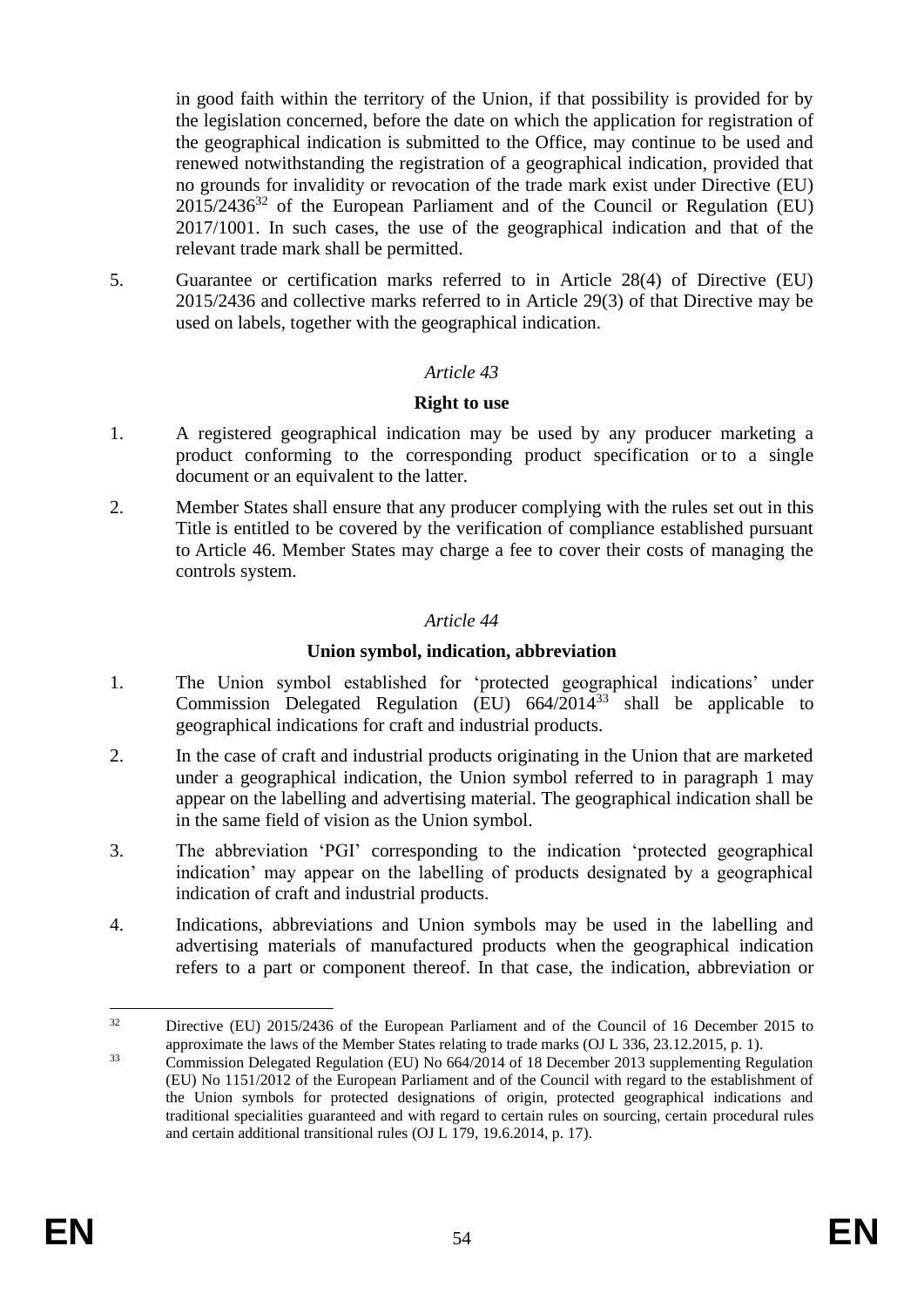Union symbol shall be placed next to the name of the part or component that is clearly identified as a part or component. The Union symbol shall not be placed in a manner that suggests to the consumer that the manufactured product rather than the part or component is the object of registration.

- 5. After the submission of a Union application for the registration of a geographical indication, producers may indicate on the labelling, and in the presentation, of the product that an application has been filed in compliance with Union law.
- 6. The Union symbol indicating the protected geographical indication and the Union indication 'protected geographical indication' and the abbreviation 'PGI' as relevant, may appear on the labelling only after the publication of the decision on registration in accordance with Articles 24 and 25.
- 7. Where an application is rejected, any products labelled in accordance with paragraph 4 may be marketed until the stocks are exhausted.
- 8. The following may also appear on the labelling:
	- (a) depictions of the geographical area of origin, as referred to in the product specification; and
	- (b) text, graphics or symbols referring to the Member State or the region in which that geographical area of origin is located.
- 9. The Union symbol associated with a geographical indication entered in the Union Register of geographical indications for craft and industrial products designating craft and industrial product originating in third countries, may appear on the product labelling and advertising material, in which case the symbol shall be used in conformity with paragraph 2.
- 10. The Commission may adopt implementing acts specifying the technical characteristics of the Union symbol and indication as well as the rules concerning their use on the products marketed under a registered geographical indication, including rules concerning the appropriate linguistic versions to be used. These implementing acts shall be adopted in accordance with the examination procedure referred to in Article 65(2).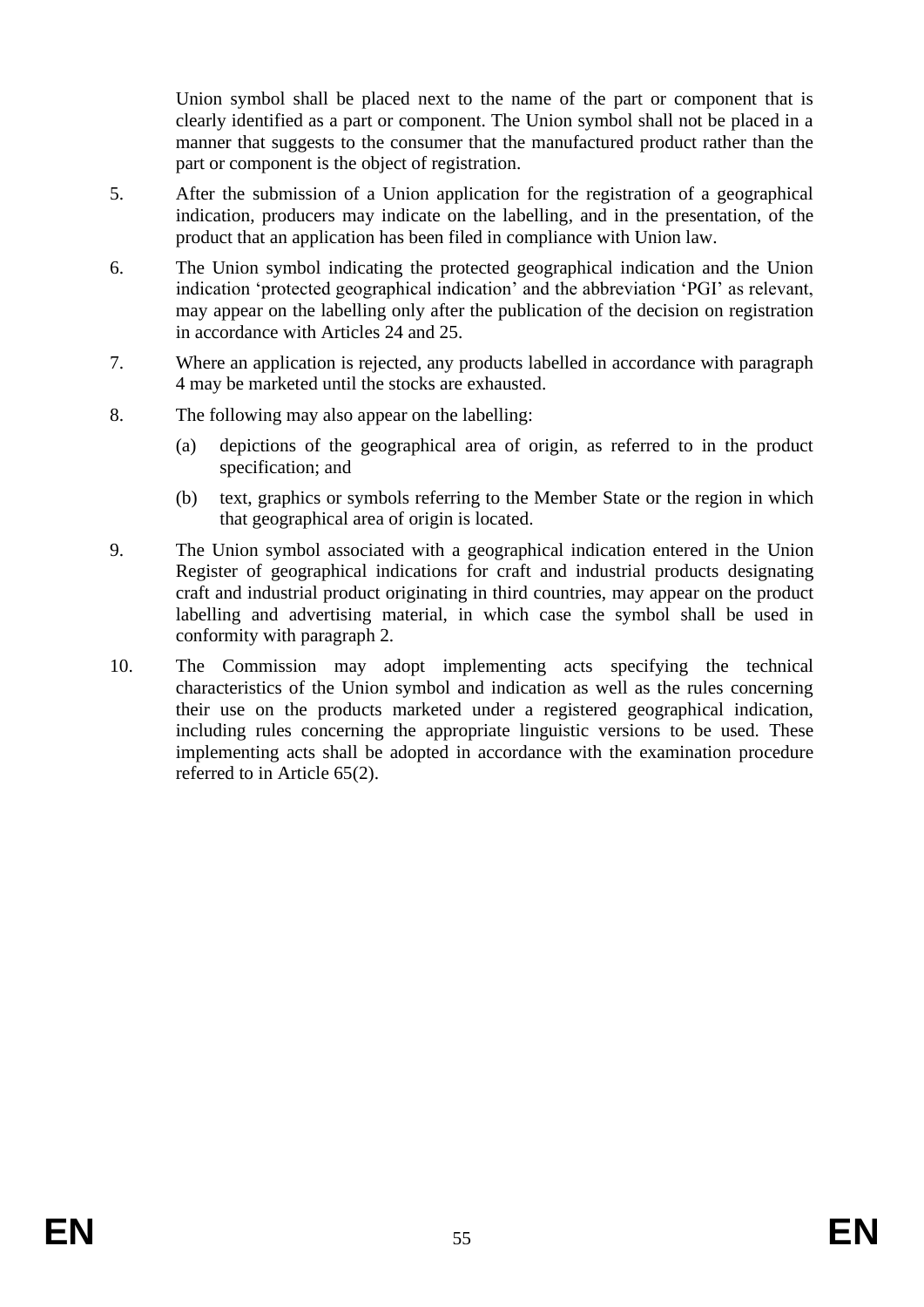# **TITLE IV CONTROLS AND ENFORCEMENT**

#### *Article 45*

#### **Designation of competent authorities**

- 1. Member States shall designate the competent authorities responsible for official controls to verify compliance with this Regulation. Those controls shall include the following:
	- (a) verification that a product designated by a geographical indication has been produced in conformity with the corresponding product specification;
	- (b) monitoring of the use of geographical indications in the marketplace.
- 2. Competent authorities referred to in paragraph 1 shall be objective and impartial, and shall have at their disposal the qualified staff and resources necessary to carry out their functions.

#### *Article 46*

#### **Verification of compliance with the product specifications**

- 1. Member States shall draw up and keep up to date a list of producers of products designated by a geographical indication entered in the Union register of geographical indications for craft and industrial products originating in their territory.
- 2. Producers shall be responsible for internal controls that ensure compliance with the product specification of products designated by geographical indications before the product is placed on the market.
- 3. Without prejudice to Article 49, prior to placing on the market a product designated by a geographical indication and originating in the Union, third party verification of compliance with the product specification shall be carried out by :
	- (a) one or more competent authorities as referred to in Article 45 ; or
	- (b) one or more delegated product certification bodies including natural persons to which responsibilities have been delegated in accordance with Article 50.
- 4. In respect of geographical indications that designate products originating in a third country, the verification of compliance with the specifications before placing the product on the market shall be carried out by :
	- (a) a public competent authority designated by the third country; or
	- (b) one or more product certification bodies.
- 5. Where, in accordance with the product specification, a production step is carried out by one or more producers in a country other than the country of origin of the geographical indication, provisions for verification of compliance of those producers shall be set out in the product specification. If the relevant production step takes place in the Union, the producers shall be notified to the competent authorities of the Member State where the production step takes place and be subject to verification as a producer of the product designated by a geographical indication.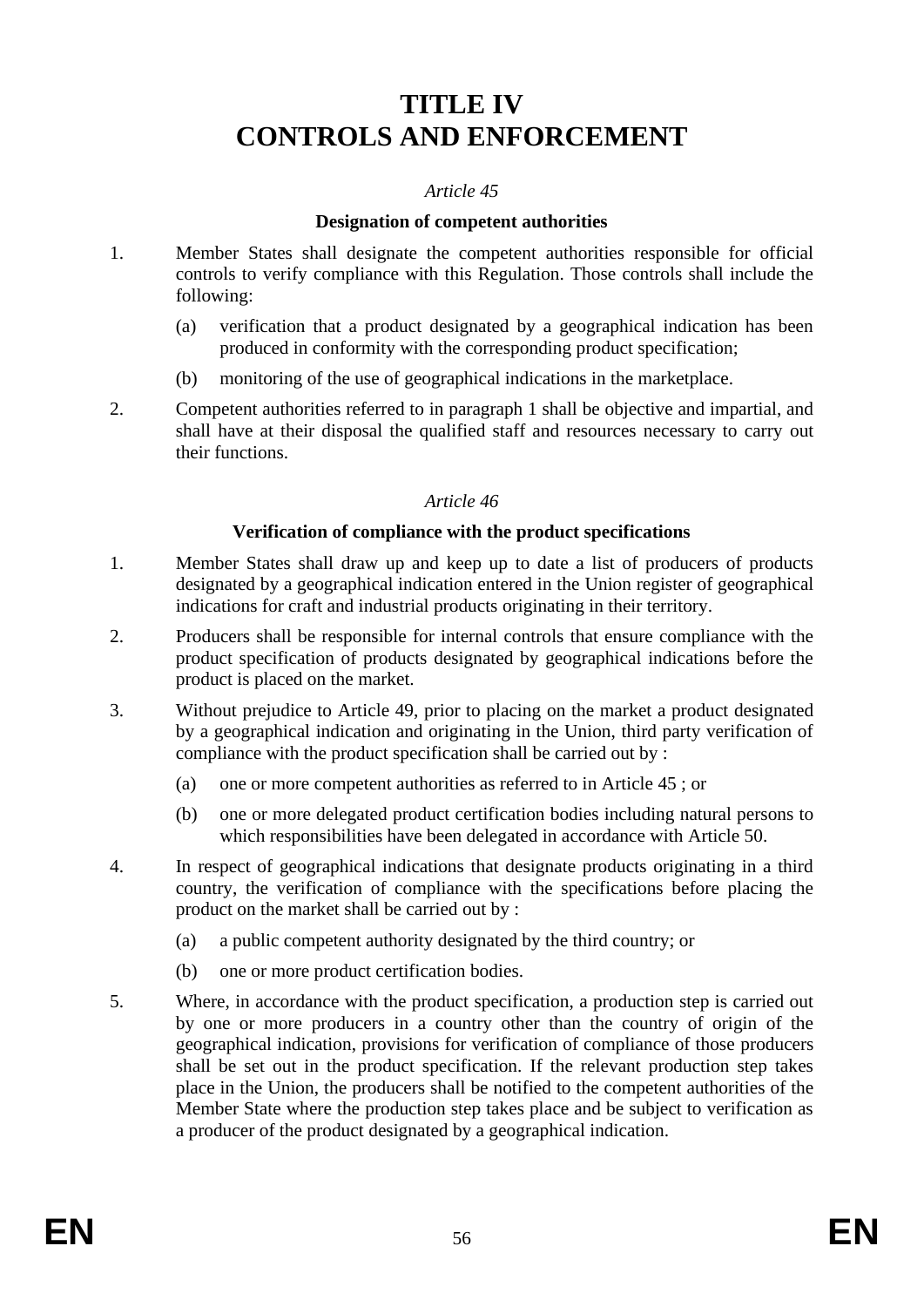6. The costs of verification of compliance with the product specification may be borne by the producers, which are subject to those controls. Member States may also contribute to those costs.

# *Article 47*

# **Due diligence**

Producers using the geographical indication shall ensure the continuous compliance of the use of the name and symbol in the marketplace with the relevant product specification. They may:

- (a) monitor the commercial use of the geographical indication in the marketplace;
- (b) develop activities related to ensuring compliance of a product designated by a geographical indication with its product specification;
- (c) take action to ensure adequate legal protection of the geographical indication, including, where appropriate, informing the competent authorities as referred to in Article 45(1).

# *Article 48*

# **Controls and enforcement of geographical indications rights in the marketplace**

- 1. Member States shall designate one or more enforcement authorities, which may be the same as the competent authorities referred to in Article 46(3) responsible for controls in the marketplace and enforcement of geographical indications after the craft and industrial product designated by a geographical indication has completed all production steps, whether it is in storage, transit, distribution, or offered for sale at wholesale or retail level, including in electronic commerce.
- 2. The enforcement authority shall carry out controls, based on a risk analysis and notifications of interested producers of products designated by geographical indications, to ensure conformity with the product specification or the single document or an equivalent to the latter.
- 3. Member States shall take appropriate administrative and judicial steps to prevent or stop the use of names on products or services that are produced, operated or marketed in their territory and that contravenes the protection of geographical indications provided for in Articles 35 and 36.
- 4. The authority designated in accordance with paragraph 1 shall coordinate enforcement of geographical indications among relevant departments, agencies and bodies, including police, anti-counterfeiting agencies, customs, intellectual property offices, market surveillance and consumer protection authorities and retail inspectors.
- 5. Member States may collect fees or charges to cover the costs of official controls in the marketplace.

# *Article 49*

# **Self-declaration certification procedure**

1. Without prejudice to Article 46, Member States may allow a self-declaration for the verification of compliance with the product specification. The producer shall submit such self-declaration to the competent authorities referred to in Article 45(1).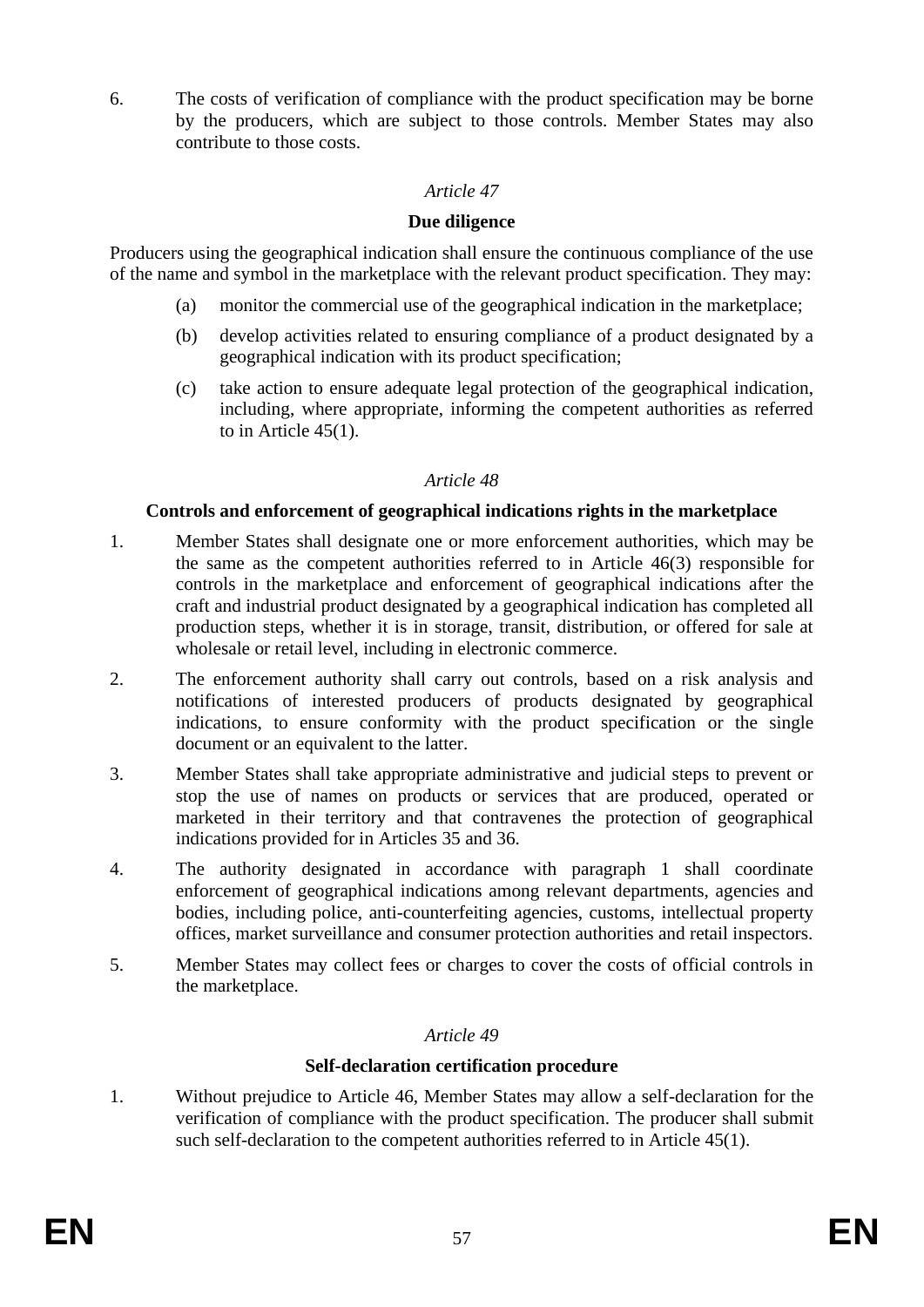- 2. Member States may allow producers to submit a self-declaration once every 3 years to the competent authorities to ensure their continuous conformity with the product specification in the marketplace. Where the product specification is amended or changed in a way that affects the concerned product, the self-declaration shall be renewed immediately.
- 3. Where self-declarations are used competent authorities shall carry out random controls. In the event of breaches, Member States shall take all necessary measures to remedy the situation.
- 4. The self-declaration shall follow the structure set out in Annex 1 and shall contain all the information and requirements specified in that Annex.
- 5. The Commission shall be empowered to adopt delegated acts in accordance with Article 66, amending this Regulation and introducing, where relevant, modifications to the information and requirements specified in Annex 1.

#### **Delegation by the competent authorities of official control tasks**

- 1. Competent authorities may delegate official control tasks to one or more product certification bodies including natural persons. The competent authority shall ensure that the delegated product certification body or natural person, to which such tasks have been delegated, have the powers needed to effectively perform these tasks.
- 2. The delegation of official control tasks shall be in writing and shall comply with the following conditions:
	- (a) the delegation is to contain a precise description of the official control tasks that the delegated body or the natural person may perform, and the conditions under which it may perform those tasks;
	- (b) the delegated product certification body:

(i) is to have the expertise, equipment and infrastructure required to perform the official control tasks delegated to it;

(ii) is to have a sufficient number of suitably qualified and experienced staff;

(iii) is to be impartial and free from any conflict of interest and in particular is not to be in a situation which may, directly or indirectly, affect the impartiality of its professional conduct as regards the performance of those official control tasks delegated to it; and

(iv) is to have sufficient powers to perform the official control tasks delegated to it; and

(c) where the official control task are delegated to natural persons, those natural persons:

(i) are to have the expertise, equipment and infrastructure required to perform those official control tasks delegated to them;

(ii) are to be suitably qualified and experienced;

(iii) are to act impartially and are to be free from any conflict of interest as regards the exercise of those official control tasks delegated to them; and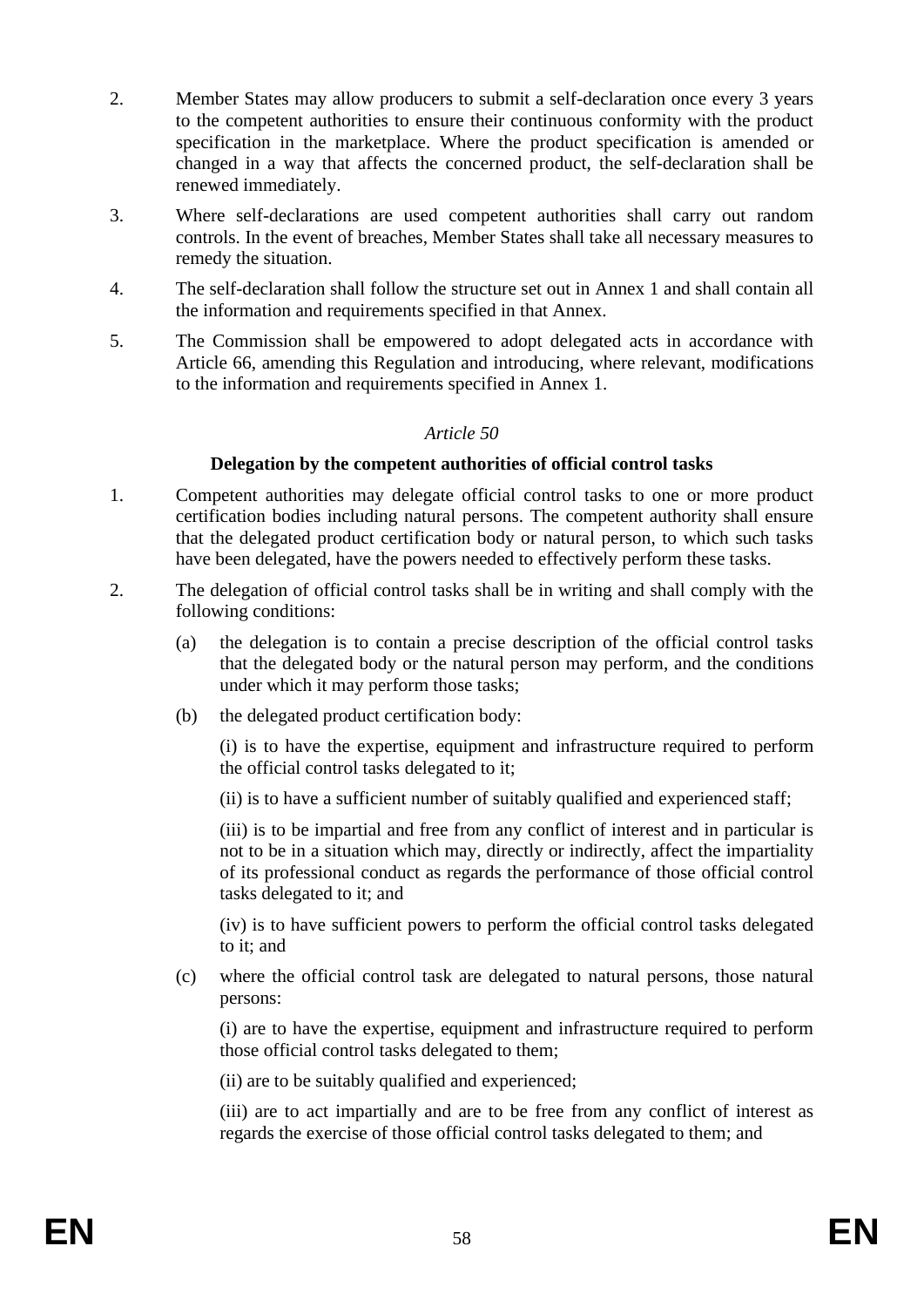(d) there are to be arrangements in place ensuring efficient and effective coordination between the delegating competent authorities and the delegated product certification bodies, including natural persons.

# *Article 51*

# **Obligations of the delegated product certification bodies and natural persons**

The product certification bodies or natural persons to which certain official control tasks have been delegated in accordance with Article 50, shall:

- (a) communicate the outcome of the official controls and related activities performed by them to the delegating competent authorities on a regular basis and whenever those authorities so request;
- (b) immediately inform the delegating competent authorities whenever the outcome of the official controls indicate non-compliance or point to the likelihood of non-compliance, unless specific arrangements as established between the competent authority and the delegated product certification body or the natural person concerned provides otherwise; and
- (c) give to the competent authorities access to their premises and facilities, cooperate and provide assistance.

# *Article 52*

# **Obligations of the delegating competent authorities**

- 1. Competent authorities that have delegated certain official control tasks to delegated product certification bodies or natural persons in accordance with Article 50, shall:
	- (a) organise audits or inspections of such bodies or persons, as necessary;
	- (b) fully or partly withdraw the delegation without delay where:

(i) there is evidence that such a delegated product certification body or natural person is failing to properly perform the tasks delegated to it;

(ii) the delegated product certification body or natural person fails to take appropriate and timely action to remedy the shortcomings identified; or

(iii) the independence or impartiality of the delegated product certification body or natural person has been compromised.

2. The competent authorities may also withdraw the delegation for reasons other than those referred to in this Regulation.

#### *Article 53*

# **Public information on competent authorities and product certification bodies**

- 1. Member States shall make public the names and addresses of the designated competent authorities and delegated product certification bodies including natural persons referred to in Article 46(3) and keep that information up-to-date.
- 2. The Office shall make public the names and addresses of the competent authorities and product certification bodies referred to in Article 46(4) and update that information periodically.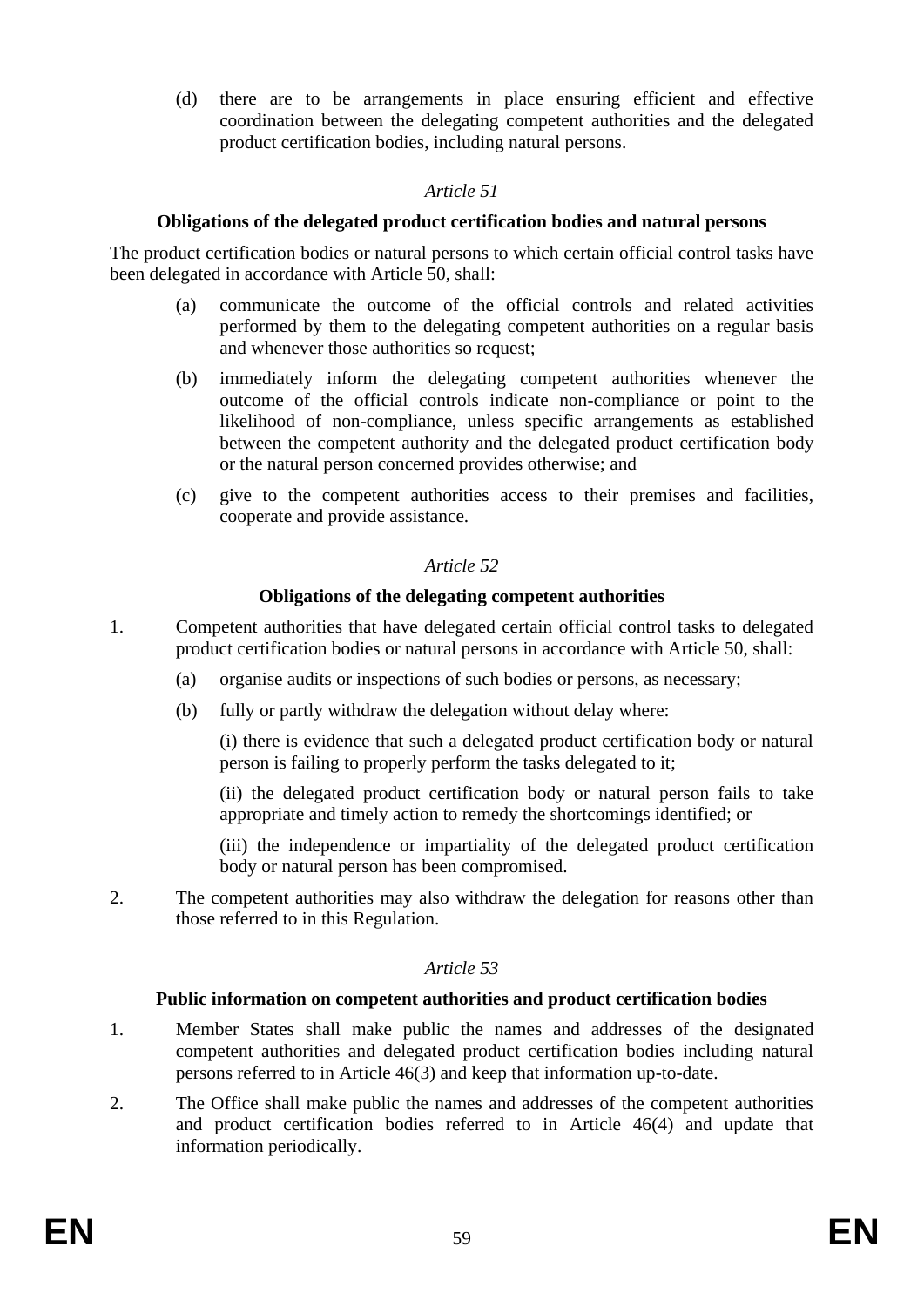3. The Office may establish a digital portal where the names and addresses of the competent authorities and delegated product certification bodies including natural persons referred to in paragraphs 1 and 2 are made public.

# *Article 54*

# **Accreditation of product certification bodies**

- 1. The product certification bodies referred to in Article 46 (3), point (b) and Article 46 (4), point (b) shall comply with and be accredited in accordance with :
	- (a) European standard ISO/IEC  $17065:2012$  'Conformity assessment Requirements for bodies certifying products, processes and services', including European standard ISO/IEC 17020:2012 'Conformity assessment Requirements for the operation of various types of bodies performing inspection'; or
	- (b) other suitable, internationally recognised standards, including any revisions or amended versions of the European Standards referred to in point (a).
- 2. Accreditation referred to in paragraph 1 shall be performed by an accreditation body recognised in accordance with Regulation (EC) No 765/2008, that is a member of European Accreditation, or by an accreditation body outside the Union that is a member of International Accreditation Forum.

# *Article 55*

# **Orders to act against illegal content**

Where provided by national law and in compliance with Union law, competent authorities of the Member States may issue an order to act as referred to in Article 8 of Regulation (EU) No xxxx/2022<sup>34</sup> against illegal content that contravenes Article 35 of this Regulation .

# *Article 56*

# **Penalties**

Member States shall lay down the rules on penalties applicable to non-compliance with, and infringements of, this Regulation and shall take all measures necessary to ensure that they are implemented. The penalties provided for shall be effective, proportionate and dissuasive. Member States shall, by the entry into force of this Regulation, notify the Commission of those rules and of those measures and shall notify it, without delay, of any subsequent amendment affecting them.

# *Article 57*

#### **Mutual assistance and resources**

1. Member States shall assist each other for the purposes of carrying out the controls and enforcement provided for in this Title.

<sup>34</sup> Regulation of the European Parliament and of the Council on a Single Market For Digital Services (DSA) and amending Directive 2000/31/EC.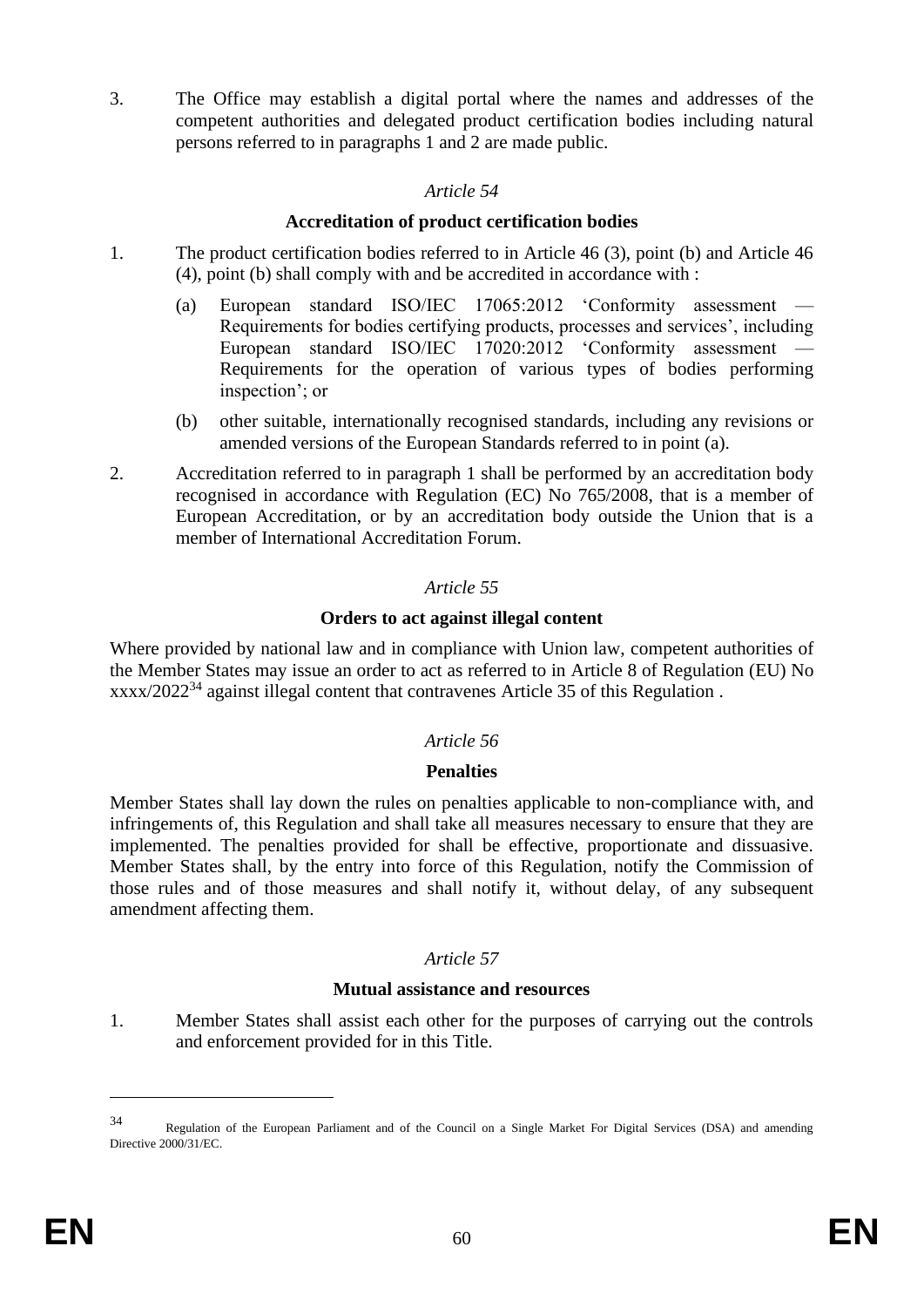- 2. The Commission may adopt implementing acts specifying the nature and the type of the information to be exchanged and the methods for exchanging information for the purposes of controls and enforcement under this Title. Those implementing acts shall be adopted in accordance with the examination procedure referred to in Article 65(2).
- 3. Administrative assistance may include, where appropriate, and, by agreement between the competent authorities concerned, participation by the competent authorities of a Member State in on-the-spot checks that the competent authorities of another Member State perform.
- 4. In case of a possible violation of the protection conferred to a geographical indication, Member States shall take measures to facilitate the transmission, from law enforcement authorities, public prosecutors and judicial authorities within the Member State, to the competent authorities referred in Article 45(1), of information on such possible violation.

# **Certificates of authorisation to produce**

- 1. A producer whose product, following the verification of compliance referred to in Article 46, is found to comply with the product specification of a geographical indication protected under this Regulation or that has, if applicable in the Member State concerned, properly submitted a self-declaration to the competent authority, shall be entitled to an official certificate, or other proof of certification, of eligibility to produce the product designated by the geographical indication concerned in respect of the production steps performed by the said producer.
- 2. The proof of certification referred to in paragraph 1 shall be made available on request to enforcement authorities, customs or other authorities in the Union engaged in verifying the use of geographical indications on goods declared for free circulation or placed on the internal market. The producer may make the proof of certification available to the public or to any person who requests such proof in the course of business.

#### **TITLE V**

# **GEOGRAPHICAL INDICATIONS ENTERED IN THE INTERNATIONAL REGISTER AND AMENDMENTS TO OTHER ACTS**

#### *Article 59*

# **Amendments to Council Decision (EU) 2019/1754**

In Article  $4(1)$  of Council Decision (EU) 2019/1754<sup>35</sup> the following subparagraph is added:

"In respect of geographical indications protecting craft and industrial products within the meaning of Regulation (EU) 2022/… of the European Parliament and of the Council of … concerning geographical indication protection for craft and industrial products, the European Intellectual Property Office shall be designated as the Competent Authority referred to in

<sup>35</sup> Council Decision (EU) 2019/1754 of 7 October 2019 on the accession of the European Union to the Geneva Act of the Lisbon Agreement on Appellations of Origin and Geographical Indications (OJ L 271, 24.10.2019, p. 12).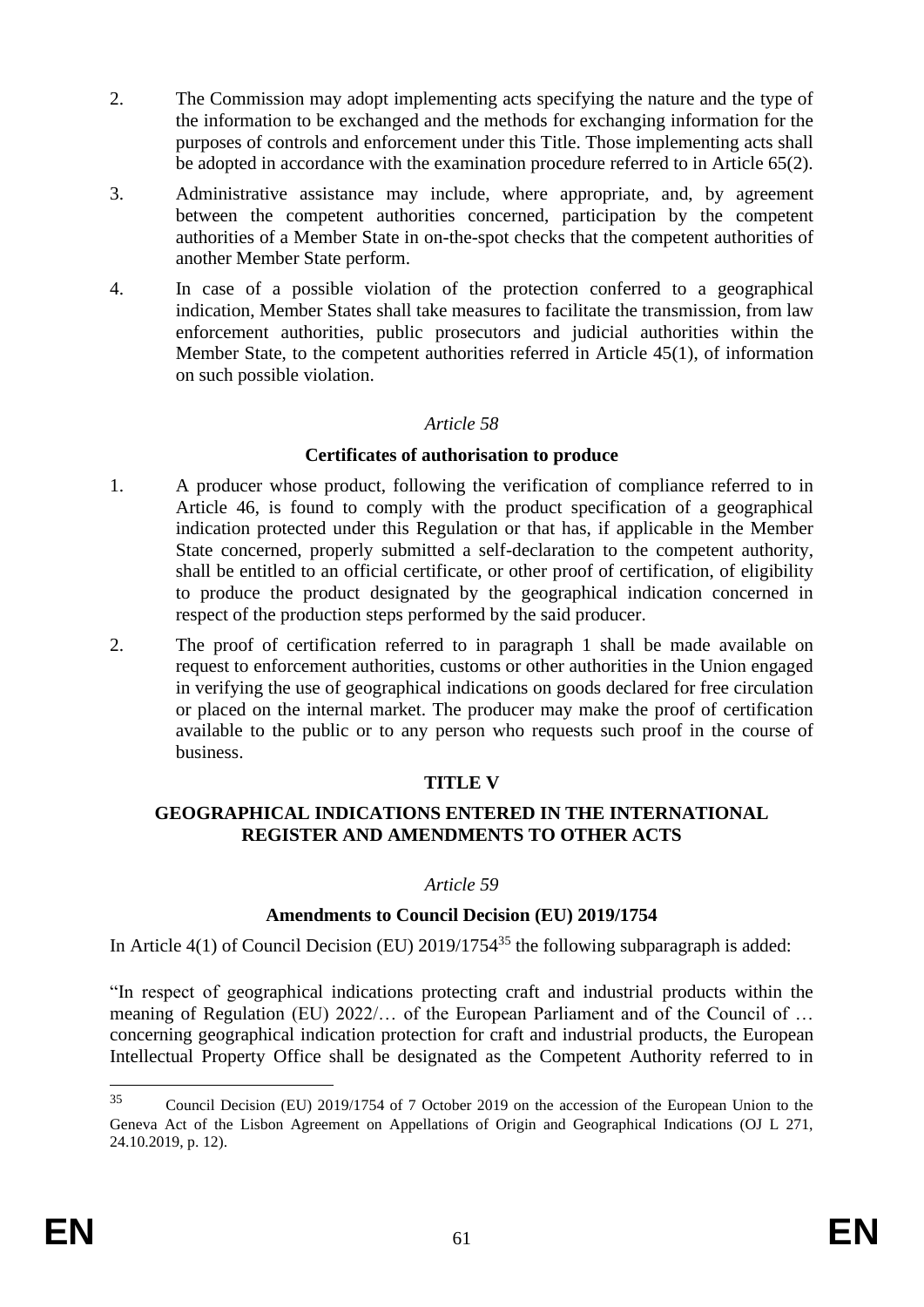Article 3 of the Geneva Act, and be responsible for the administration of the Geneva Act in the territory of the Union and for notifications and communications with the International Bureau of the WIPO under the Geneva Act and the Common Regulations."

# *Article 60*

# **Amendments to Regulation (EU) 2019/1753**

Regulation (EU) 2019/1753 is amended as follows:

- (1) Article 1 is amended as follows:
	- (a) paragraph 2 is replaced by the following:

"2. For the purposes of this Regulation, the term 'geographical indications' covers appellations of origin within the meaning of the Geneva Act, including designations of origin within the meaning of Regulations (EU) No 1151/2012 and (EU) No 1308/2013, as well as geographical indications within the meaning of Regulations (EU) No 1151/2012, (EU) No 1308/2013, (EU) No 251/2014, (EU) 2019/787 and Regulation (EU) 2022/… of the European Parliament and of the Council of … concerning geographical indication protection for craft and industrial products. In respect of appellations of origin relating to craft and industrial products which are subject to an international registration, protection in the EU shall be construed as specified in Articles 5 and 35 of that Regulation";

(b) the following paragraph 3 is added:

"3. For the purposes of this Regulation, "Office" means the European Union Intellectual Property Office."

- (2) Article 2 is amended as follows:
	- (a) paragraph 1 is replaced by the following:

"Upon the accession of the Union to the Geneva Act and thereafter on a regular basis, the Commission or the Office shall, in their respective capacity as Competent Authority within the meaning of Article 3 of the Geneva Act as specified in Article 4(1) of Council Decision (EU) 2019/1754, file applications for the international registration of geographical indications protected and registered under Union law and pertaining to products originating in the Union pursuant to Article 5(1) and Article (2) of the Geneva Act with the International Bureau of the World Intellectual Property Organization ('the International Bureau').";

(b) in paragraph 2, the first sentence is replaced by the following:

"For the purposes of paragraph 1, Member States may request the Commission or, in respect of geographical indications protecting craft and industrial products ("craft and industrial geographical indications"), the Office, to register in the International Register geographical indications that originate in the territory of Member States and that are protected and registered under Union law;"

(c) the following paragraph 4 is added:

"4. In respect of requests to register craft and industrial geographical indications in the International Register, the Office shall, in its capacity of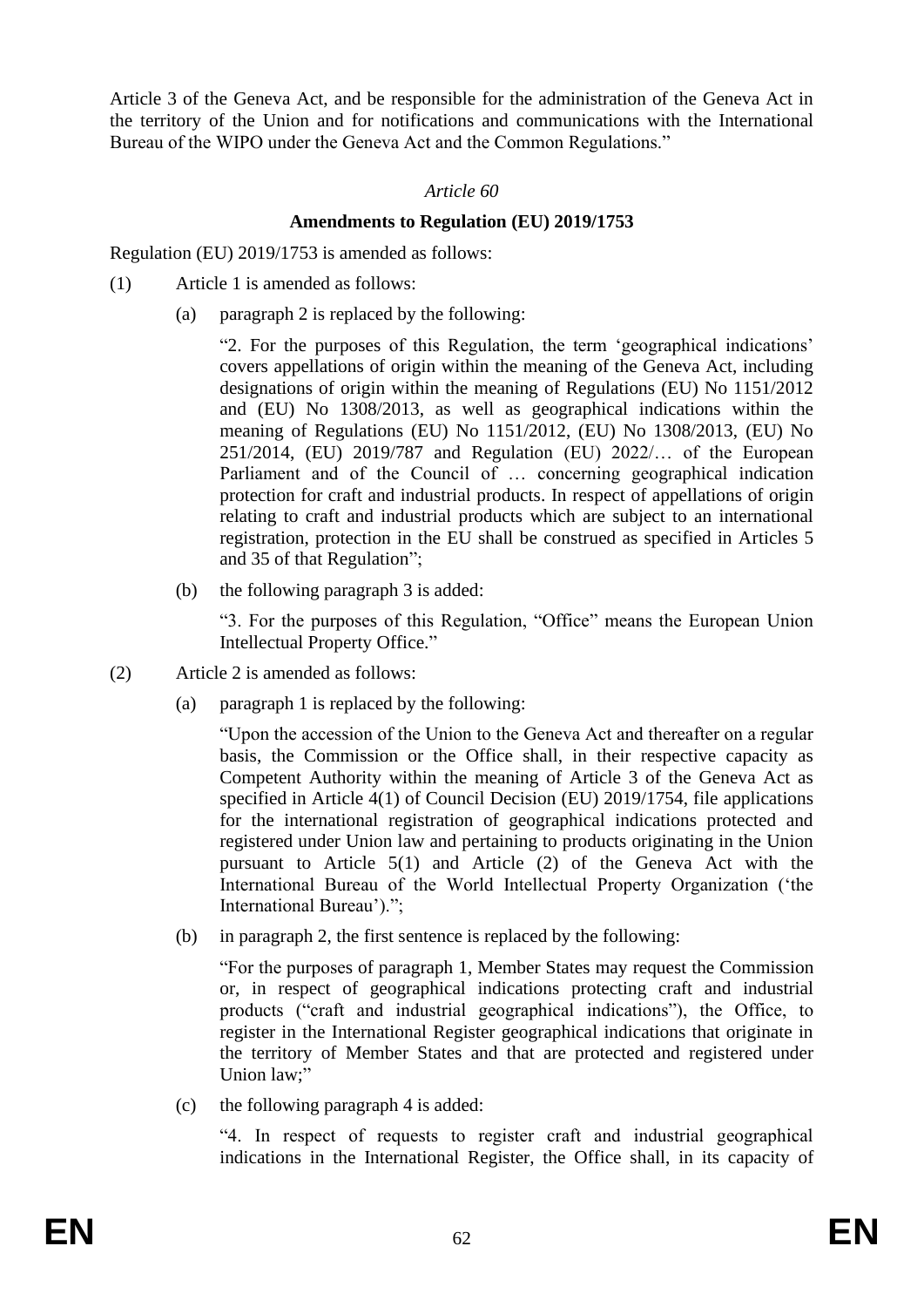Competent Authority referred to in Article 3 of the Geneva Act as specified in Article 4(1) of Council Decision (EU) 2019/1754, proceed on the basis of its own decision on granting protection in accordance with the procedure referred to in Articles 17 to 34 of Regulation (EU) 2022/…";

(3) In Article 3, the following paragraph 4 is added:

"4. In respect of craft and industrial geographical indications, the Office shall request the International Bureau to cancel a registration in the International Register of a geographical indication originating in a Member State if circumstances of paragraph 1 are fulfilled.";

(4) Article 4 is replaced by the following:

#### *"Article 4*

#### **Publication of third country geographical indications registered in the International Register**

1. The Commission or, in respect of craft and industrial geographical indications, the Office shall publish any international registration notified by the International Bureau pursuant to Article 6(4) of the Geneva Act, which concerns geographical indications registered in the International Register in respect of which the Contracting Party of Origin, as defined in point (xv) of Article 1 of the Geneva Act, is not a Member State.

2. The international registration referred to in paragraph 1 shall be published in the C series of the *Official Journal of the European Union* or, in respect of international registrations relating to craft of industrial geographical indications, by the Office. The publication shall include a reference to the product type and country of origin.";

(5) In Article 5, paragraph 1 is replaced by the following:

"1. The Commission or, in respect of craft and industrial geographical indications, the Office shall assess any international registration notified by the International Bureau pursuant to Article 6(4) of the Geneva Act concerning the geographical indications registered in the International Register and in respect of which the Contracting Party of Origin, as defined in point (xv) of Article 1 of the Geneva Act, is not a Member State, in order to determine whether it includes the mandatory contents laid down in Rule 5(2) of the Common Regulations under the Lisbon Agreement and the Geneva Act (the 'Common Regulations'), and the particulars concerning the quality, reputation or characteristics as laid down in Rule 5(3) of the Common Regulations.";

- (6) Article 6 is amended as follows:
	- (a) paragraph 1 is replaced by the following:

"1. Within four months from the date of publication of the international registration in accordance with Article 4, the competent authorities of a Member State or of a third country other than the Contracting Party of Origin as defined in point (xv) of Article 1 of the Geneva Act, or a natural or legal person having a legitimate interest and established in the Union or in a third country other than the Contracting Party of Origin, may lodge an opposition with the Commission or, in respect of craft and industrial geographical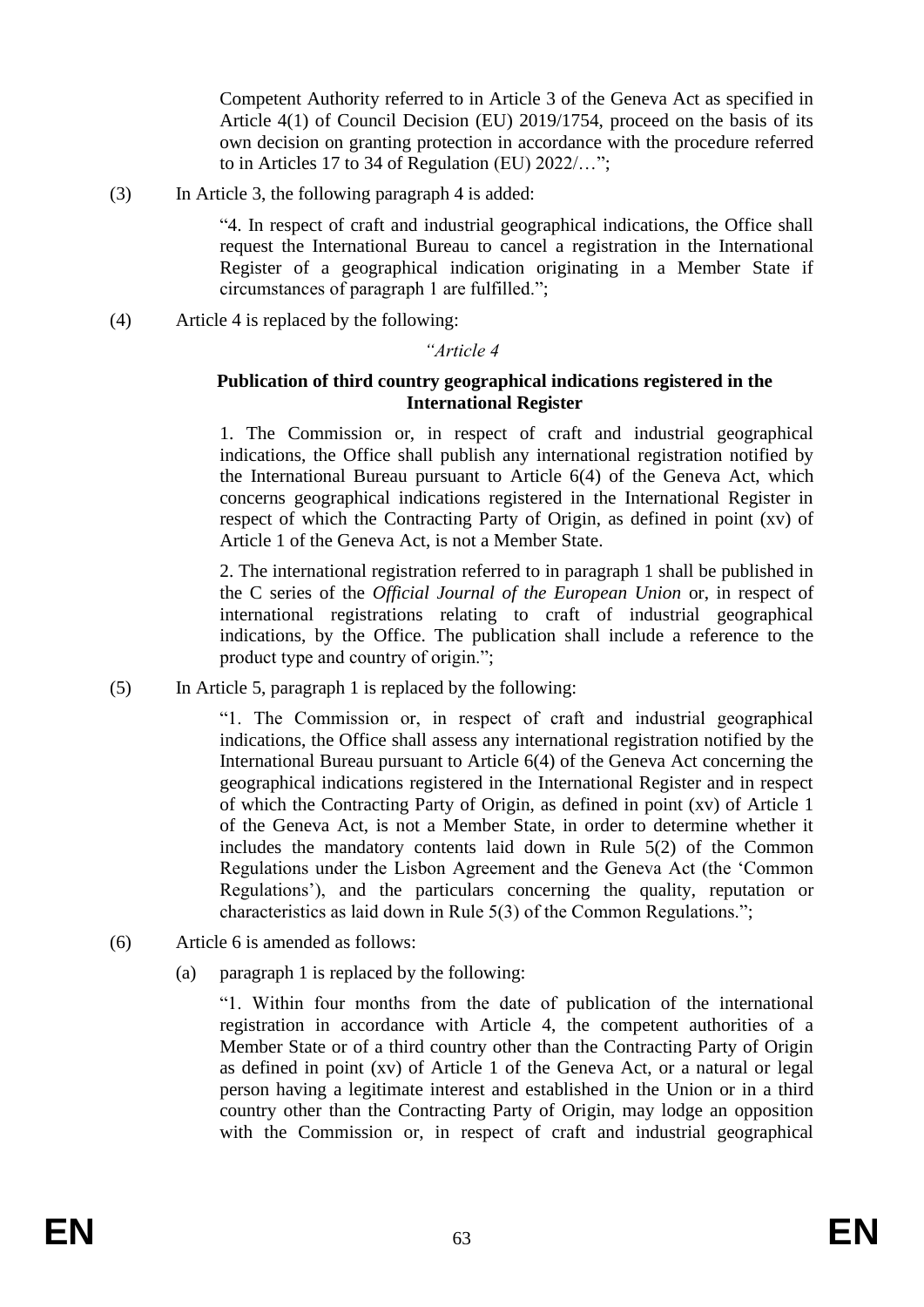indications, the Office. The opposition shall be in one of the official languages of the Union.";

- (b) in paragraph 2, point (e) is deleted.
- (c) paragraph 3 is replaced by the following:

"3. The grounds for opposition set out in paragraph 2 shall be assessed by the Commission or, in respect of craft and industrial geographical indications, the Office, in relation to the territory of the Union or part thereof."

- (7) Article 7 is amended as follows:
	- (a) in paragraph 1, the following sentence is added:

"In respect of craft and industrial geographical indications, the Office shall reject any inadmissible opposition and decide to grant protection of the geographical indication.";

(b) in paragraph 2, the last sentence is replaced by the following:

"In respect of craft and industrial geographical indications, the decision whether to grant protection shall be adopted by the Office, or, in cases referred to in Article 25 of Regulation (EU) 2022/…, by the Commission.. The related implementing acts shall be adopted in accordance with the examination procedure referred to in Article 15(2)."

(c) paragraph 4 is replaced by the following:

"4. In accordance with Article 15(1) of the Geneva Act, the Commission or, in respect of craft and industrial geographical indications, the Office shall notify the International Bureau of the refusal of the effects of the international registration concerned in the territory of the Union, within one year from the receipt of the notification of international registration in accordance with Article 6(4) of the Geneva Act[, or, in the cases referred to in the first paragraph of Article 5 of Decision (EU) 2019/1754, within two years from the receipt of that notification].";

- (d) in paragraph 5, the last sentence is deleted;
- (e) the following paragraphs 5a and 5b are added:

"5a. In respect of craft and industrial geographical indications concerning the protection of which a previous refusal has been notified by the Office, the Office may, on its own initiative or following a duly substantiated request by a Member State, a third country or a natural or legal person having a legitimate interest, withdraw, in whole or in part, a refusal previously notified to the International Bureau.;

5b. The Commission or, in respect of craft and industrial geographical indications, the Office shall notify the International Bureau of such withdrawal without delay.";

(8) In Article 8(1) the following sentence is added:

"In respect of craft and industrial geographical indications, the same shall apply to the decision of the Office.;"

(9) Article 9 is replaced by the following: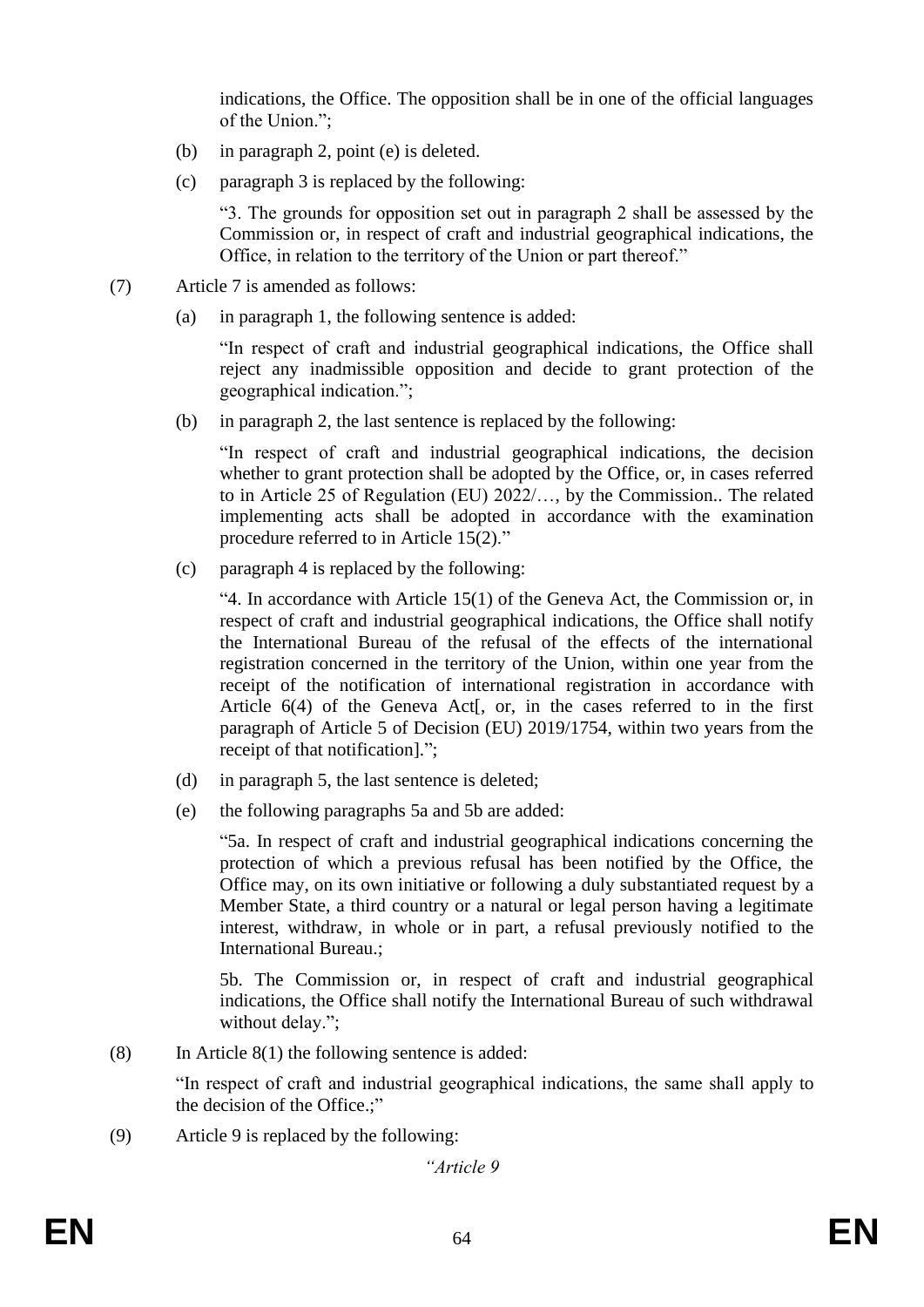# **Invalidation of effects in the Union of a third country geographical indication registered in the International Register**

- 1. The Commission or, in respect of craft and industrial geographical indications, the Office may, on its own initiative or following a duly substantiated request by a Member State, a third country or a natural or legal person having a legitimate interest, invalidate, in whole or in part the effects of protection in the Union of a geographical indication, in one or more of the following circumstances:
	- a. the geographical indication is no longer protected in the Contracting Party of Origin;
	- b. the geographical indication is no longer registered in the International Register;
	- c. compliance with the mandatory contents laid down in rule  $5(2)$  of the Common Regulations or with the particulars concerning the quality, reputation or characteristics as laid down in Rule 5(3) of the Common Regulations is no longer ensured.
- 2. The Commission shall adopt implementing acts for the purpose of paragraph 1. The implementing acts in question shall be adopted in accordance with the examination procedure referred to in Article 15(2) and only after the natural persons or legal entities as referred to in point (ii) of Article 5(2) of the Geneva Act or the beneficiaries as defined in point (xvii) of Article 1 of the Geneva Act have been given an opportunity to defend their rights.;
- 3. Where the invalidation is no longer subject to appeal, the Commission, or in respect of craft and industrial indications, the Office shall notify the International Bureau without delay of the invalidation of the effects in the territory of the Union of the international registration of the geographical indication in accordance with point (a) or (c) of paragraph 1.";
- (10) In Article 11, paragraph 3 is replaced by the following:

"3. In respect of each appellation of origin originating in a Member State which is party to the Lisbon Agreement, for a product falling within the scope of Regulation (EU) 2022/…, but not yet protected under that Regulation, the Member State concerned shall, on the basis of a request by a natural person or legal entity referred to in point (ii) of Article 5(2) of the Geneva Act or a beneficiary as defined in point (xvii) of Article 1 of the Geneva Act, or on its own initiative, choose to request either:

- the registration of that appellation of origin under Regulation (EU) 2022/…; or
- the cancellation of the registration of that appellation of origin in the International Register.

The Member State concerned shall notify the Office of the choice referred to in the first subparagraph, and lodge the respective request within one year following the adoption of Regulation (EU) 2022/….The registration procedure foreseen in Article 67 (3) of Regulation (EU) 2022/… applies *mutatis mutandi*.

In the situations referred to in point (a) of the first subparagraph, the Member State concerned shall request the international registration of that appellation of origin under the Geneva Act, if that Member State has ratified or acceded to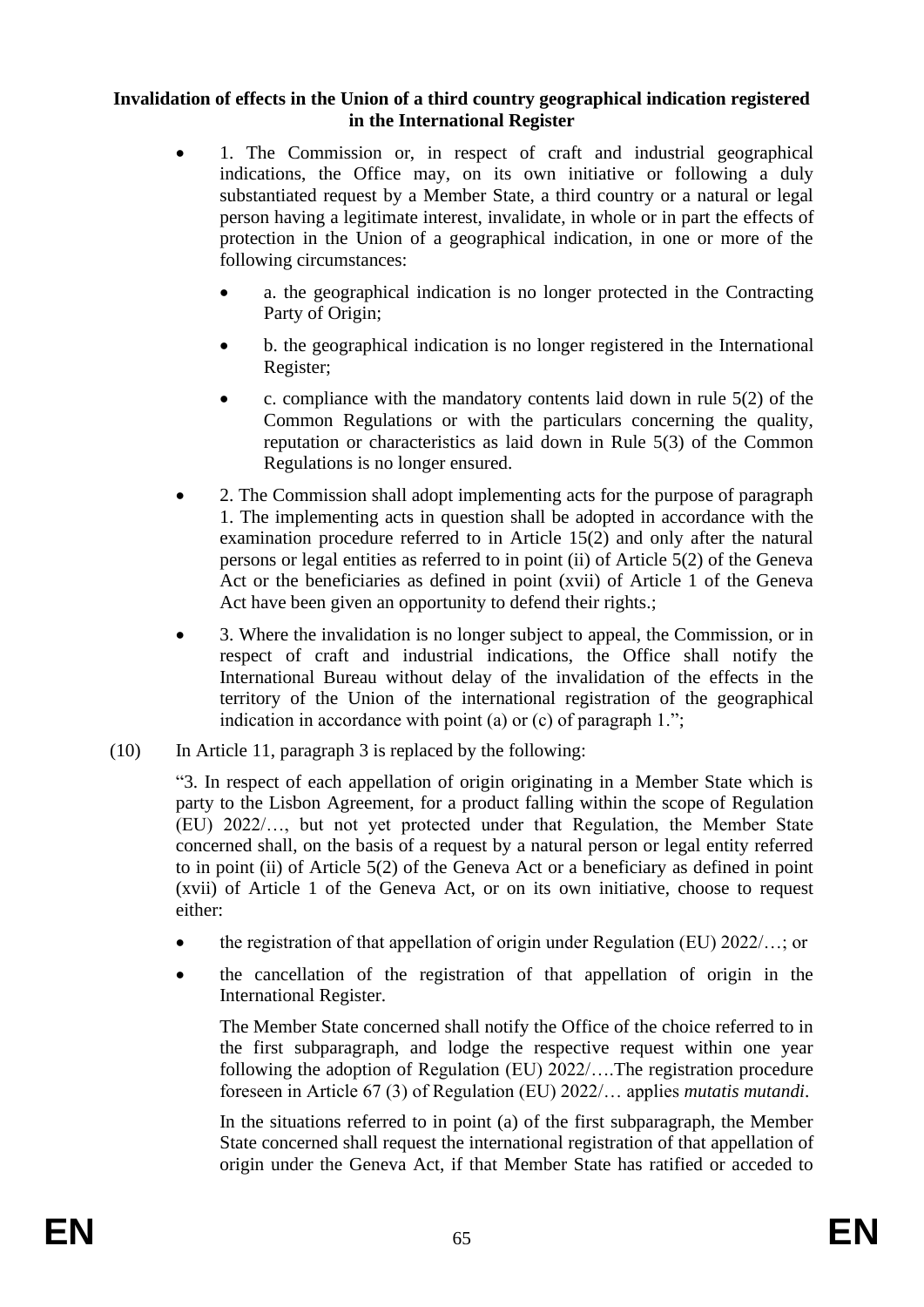the Geneva Act pursuant to the authorisation referred to in Article 3 of Decision (EU) 2019/1754, within six months from the date of registration of the geographical indication under Regulation (EU) 2022/….

The Member State concerned shall, in coordination with the Office, verify with the International Bureau whether there are any modifications to be made under Rule 7(4) of the Common Regulations for the purpose of registration under the Geneva Act. The Office shall authorise the Member State concerned to provide for the necessary modifications and to notify the International Bureau.

If the request for registration under Regulation (EU) 2022/… is refused and related administrative and judicial remedies have been exhausted, or if the request for registration under the Geneva Act has not been made pursuant to the third subparagraph of this paragraph, the Member State concerned shall, without delay, request the cancellation of the registration of that appellation of origin in the International Register."

 $(11)$  in Article 15(1) the following point (e) is added:

"(e) for craft and industrial products falling within the scope of Article 2(1) of Regulation (EU) 2022/…, by the Craft and Industrial Geographical Indication Committee established by Article 65 of that Regulation."

# *Article 61*

# **Amendments to Regulation (EU) 2017/1001**

Regulation (EU) 2017/1001 is amended as follows:

(1) in Article 151(1), the following point (ba) is inserted after point (b):

"(ba) administration and promotion of geographical indications, in particular the tasks conferred on it under the Regulation (EU) No 2022/[this regulation] of the European Parliament and of the Council and promotion of the geographical indications system."

(2) the following Article 170a is inserted:

"Article 170a

# **Establishment of a domain name information and alert system**

- 1. For domain names registered under a country-code top-level domain name, administered or managed by a registry established in the Union, the Office shall provide a domain name information and alert system. Upon submission of an application for an EU trade mark, that information and alert system shall inform applicants for an EU trade mark about the availability of their mark as a domain name, and applicants for and proprietors of an EU trade mark on an optional basis once a domain name containing an identical or similar name with their mark is registered (domain name alerts).
- 2. For the purpose of paragraph 1, country-code top-level domain name registries, established in the Union, shall provide the Office with all information and data in their possession necessary to run the domain name information and alert system."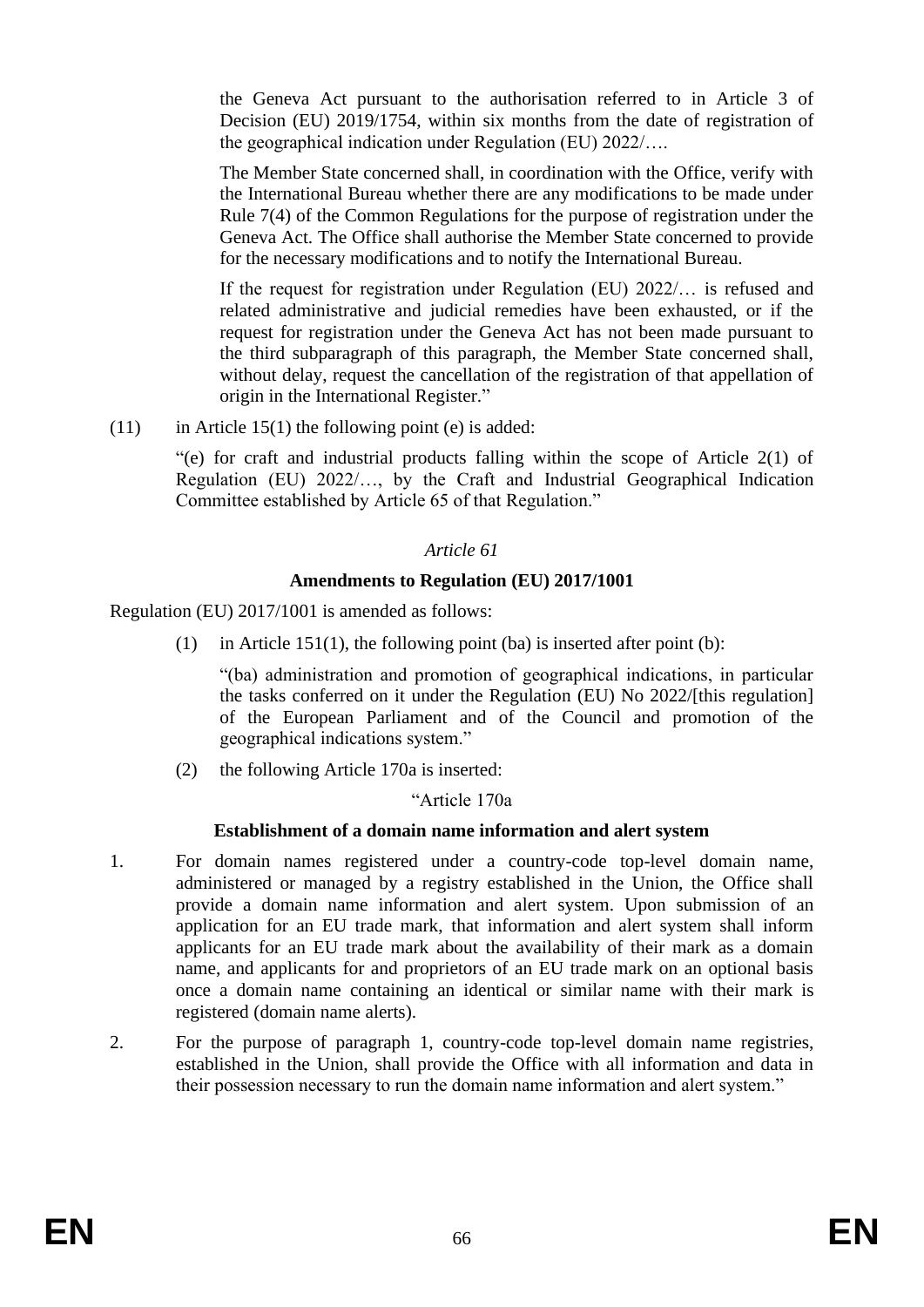# **TITLE VI TECHNICAL ASSISTANCE**

#### *Article 62*

#### **Technical assistance of the Office**

The Commission shall be empowered to adopt delegated acts supplementing this Regulation by rules on entrusting the Office with the examination and other administrative tasks concerning third country geographical indications for craft and industrial products, other than geographical indications under the Geneva Act of the Lisbon Agreement on Appellations of Origin and Geographical Indications, proposed for protection pursuant to international negotiations or international agreements.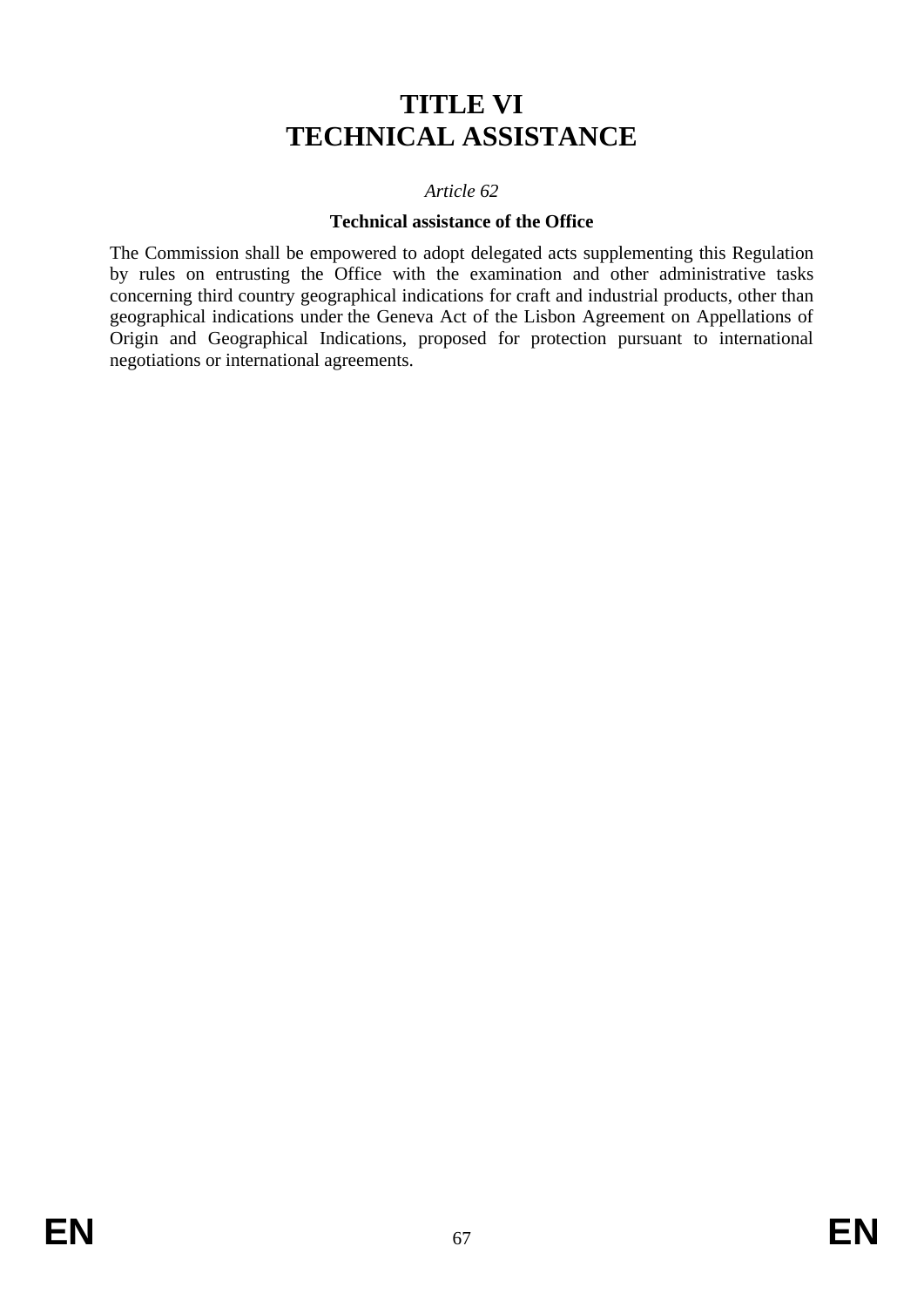# **TITLE VII SUPPLEMENTARY PROVISIONS**

#### *Article 63*

#### **Procedural languages**

- 1. All documents and information sent to the Office in respect of the procedures under this Regulation, shall be in one of the official languages of the Union.
- 2. For the tasks conferred on the Office under this Regulation, the languages of the Office shall be all the official languages of the Union in accordance with Regulation 1 36 .

# *Article 64*

#### **IT system**

The digital system referred to in Article 18(1) and the Union register of geographical indications for craft and industrial products referred to in Article 26 shall be developed, kept and maintained by the Office.

# *Article 65*

#### **Committee procedure**

- 1. The Commission shall be assisted by the Craft and Industrial Geographical Indications Committee. That committee shall be a committee within the meaning of Regulation (EU) No 182/2011.
- 2. Where reference is made to this paragraph, Article 5 of Regulation (EU) No 182/2011 shall apply.

#### *Article 66*

#### **Exercise of the delegation**

- 1. The power to adopt delegated acts is conferred on the Commission subject to the conditions laid down in this Article.
- 2. The power to adopt delegated acts referred to in Articles 29, 30 and 49 shall be conferred on the Commission for a period of seven years from [OJ: date of entry into force of this Regulation]. The Commission shall draw up a report in respect of the delegation of power not later than nine months before the end of the seven-year period. The delegation of power shall be tacitly extended for periods of an identical duration, unless the European Parliament or the Council opposes such extension not later than three months before the end of each period.
- 3. The delegation of power referred to in Article 29, 30 and 49 may be revoked at any time by the European Parliament or by the Council. A decision to revoke shall put an end to the delegation of power specified in that decision. It shall take effect the day

<sup>&</sup>lt;sup>36</sup> Council Regulation No 1 determining the languages to be used by the European Economic Community (OJ 17, 6.10.1958, p. 385.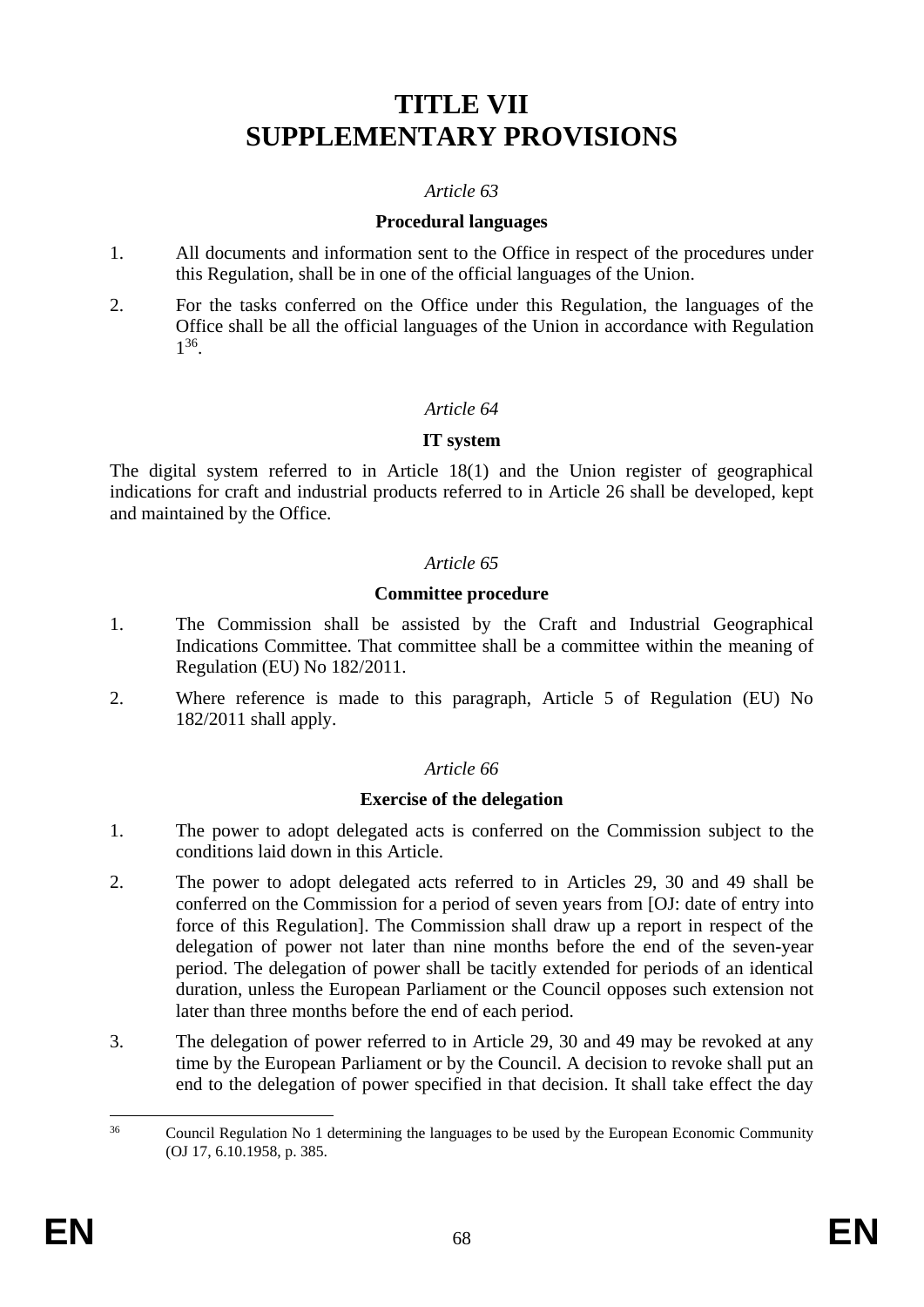following the publication of the decision in the Official Journal of the European Union or at a later date specified therein. It shall not affect the validity of any delegated acts already in force.

- 4. Before adopting a delegated act, the Commission shall consult experts designated by each Member State in accordance with the principles laid down in the Interinstitutional Agreement of 13 April 2016 on Better Law-Making.
- 5. As soon as it adopts a delegated act, the Commission shall notify it simultaneously to the European Parliament and to the Council.
- 6. A delegated act adopted pursuant to the Articles 29, 30 and 49 shall enter into force only if no objection has been expressed either by the European Parliament or by the Council within a period of two months of notification of that act to the European Parliament and the Council or if, before the expiry of that period, the European Parliament and the Council have both informed the Commission that they will not object. That period shall be extended by two months at the initiative of the European Parliament or of the Council.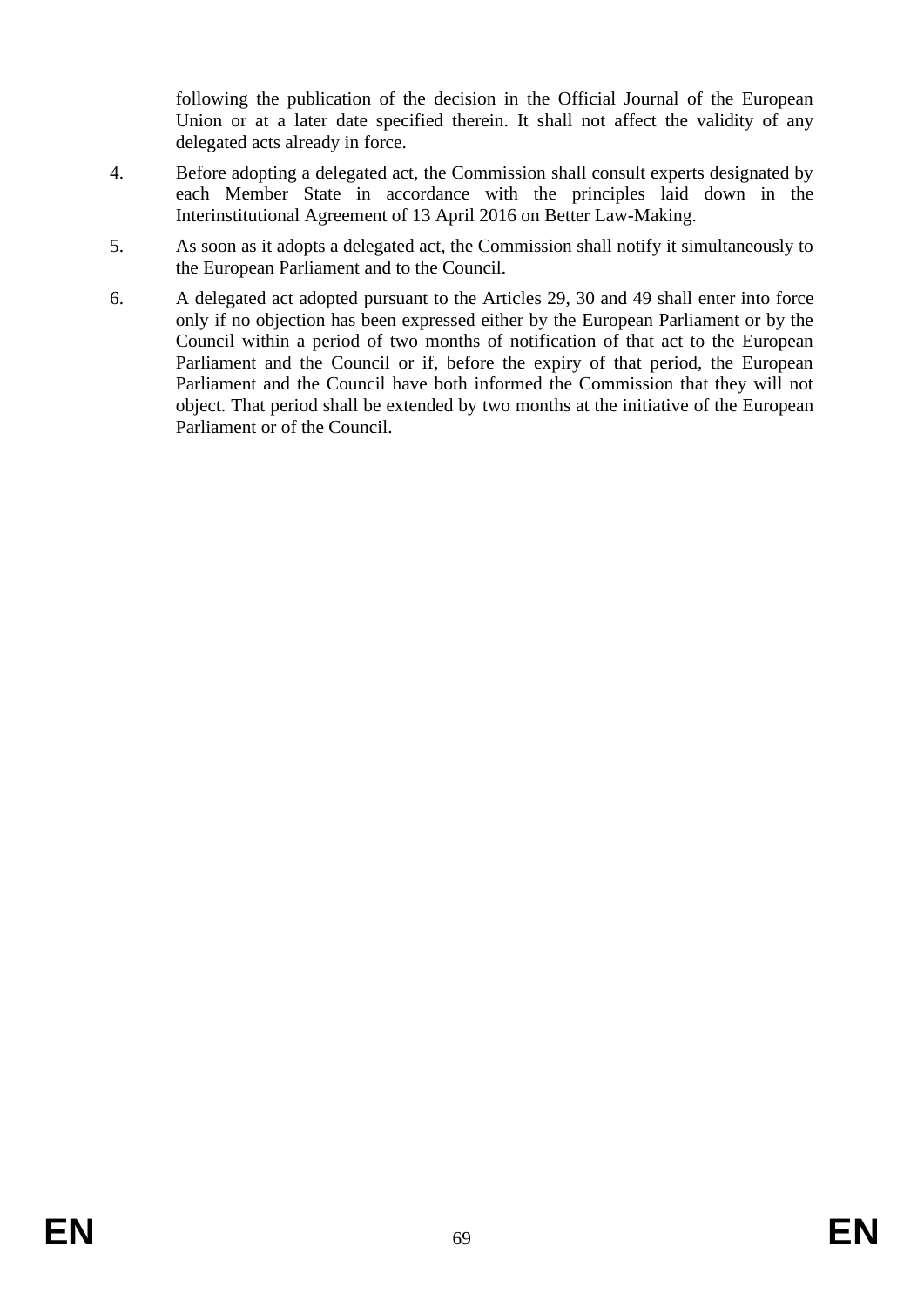# **TITLE VIII TRANSITIONAL AND FINAL PROVISIONS**

#### *Article 67*

#### **Transitional Geographical Indication protection**

- 1. National specific protection for geographical indications for craft and industrial products shall cease to exist by [one year after the date of entry into force of this Regulation].
- 2. By [six months after the date of entry into force of this Regulation], interested Member States shall inform the Commission and the Office, which of their legally protected names or in the Member States where there is no protection system, which of their names established by usage they wish to register and protect pursuant to this Regulation.
- 3. In accordance with the procedure laid down in Articles 17 to 25, the Office or, in cases referred to in Article 25, the Commission shall register the names referred to in paragraph 2 of this Article, which comply with Articles 2, 5, 7 and 8. Article 21 and 22 shall not apply. However, generic terms shall not be registered.
- 4. Without prejudice to paragraph 1, national protection of the names communicated in accordance with paragraph 2 shall be maintained until such time as a decision on registration has been taken. The decision may be subject of appeal referred to in Article 30.

#### *Article 68*

#### **Member States reporting obligation**

- 1. Member States or their national authorities shall report every four years to the Commission on the strategy and results of all the geographical indication controls carried out to verify compliance with the legal requirements related to the protection scheme established by this Regulation and of the enforcement of geographical indications for craft and industrial products in the market place including online as referred to in Article 45 on designation of competent authority, Article 46 on verification of compliance with the product specifications, Article 47 on due diligence, Article 48 on enforcement of geographical indications in the marketplace, and Article 55 on online platforms.
- 2. Eligible Member States shall provide the Commission by [six months after the date of entry into force of this Regulation] with the information requested in Article 15 in order to opt for the "direct registration" procedure. On the basis of the information received, the Commission shall adopt a Decision on the right of the concerned Member State to opt for the "direct registration" procedure and hence, to not designate a national authority for the management at national level of the procedures for the application, amendment of the product specification and cancellation as referred to in Article 15.
- 3. Member States shall inform the Commission by [six months after the date of the entry into force of this Regulation] if they decide to cooperate with each other for the management of the national procedures foreseen in Chapter II of Title II as laid down in Article 6(4).